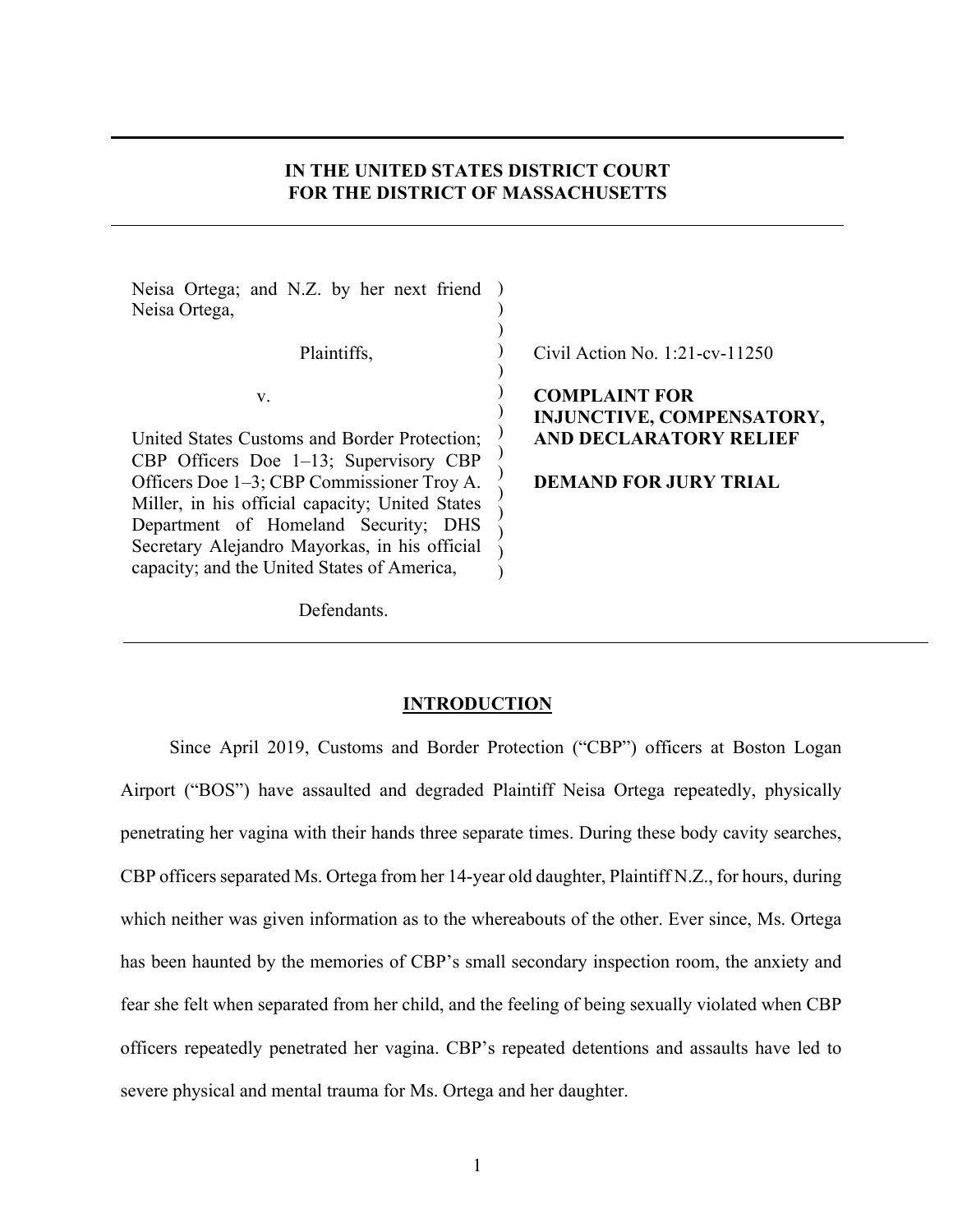CBP's assaults of Ms. Ortega began in April 2019, when Ms. Ortega and her young daughter, Plaintiff N.Z., were on their way home from an otherwise unextraordinary trip. Upon Plaintiffs' arrival at BOS, CBP officers detained Ms. Ortega and N.Z. in secondary inspection for hours. During the detention, CBP officers searched N.Z. and Ms. Ortega's luggage and phones and pointedly ridiculed them about the contents. Ms. Ortega was then separated from N.Z. for several hours, during which CBP officers refused to answer Ms. Ortega and N.Z.'s repeated inquiries about each other's whereabouts. Ms. Ortega was further violated when CBP officers forced her to undress and expose herself for a visual and penetrative search of her vagina and anus. CBP officers then subjected Ms. Ortega to a physically intrusive and sexually traumatizing body cavity search. Minutes later, CBP officers searched Ms. Ortega a second time, using their hands to spread apart her vagina. After completing two degrading and violative body cavity searches, CBP finally released Ms. Ortega and her daughter.

After the events in April 2019, Ms. Ortega hoped CBP's humiliating and assaultive behavior would stop, especially because CBP did not find any illegal substance on her body. But CBP's behavior continued. Since April 2019, CBP officers have detained, searched, and degraded Ms. Ortega *three additional times*.

In September 2019, Ms. Ortega was detained, separated from her travel companion, questioned for a prolonged period, and subjected to two pat downs. In March 2020, CBP again stopped and questioned Ms. Ortega and searched her private belongings. Both times, CBP officers found no evidence of wrongdoing. But still, the invasive and violative searches continued.

In August 2020, Ms. Ortega and N.Z. travelled together again. Once again, officers separated Ms. Ortega from her daughter. Once again, CBP assaulted Ms. Ortega by conducting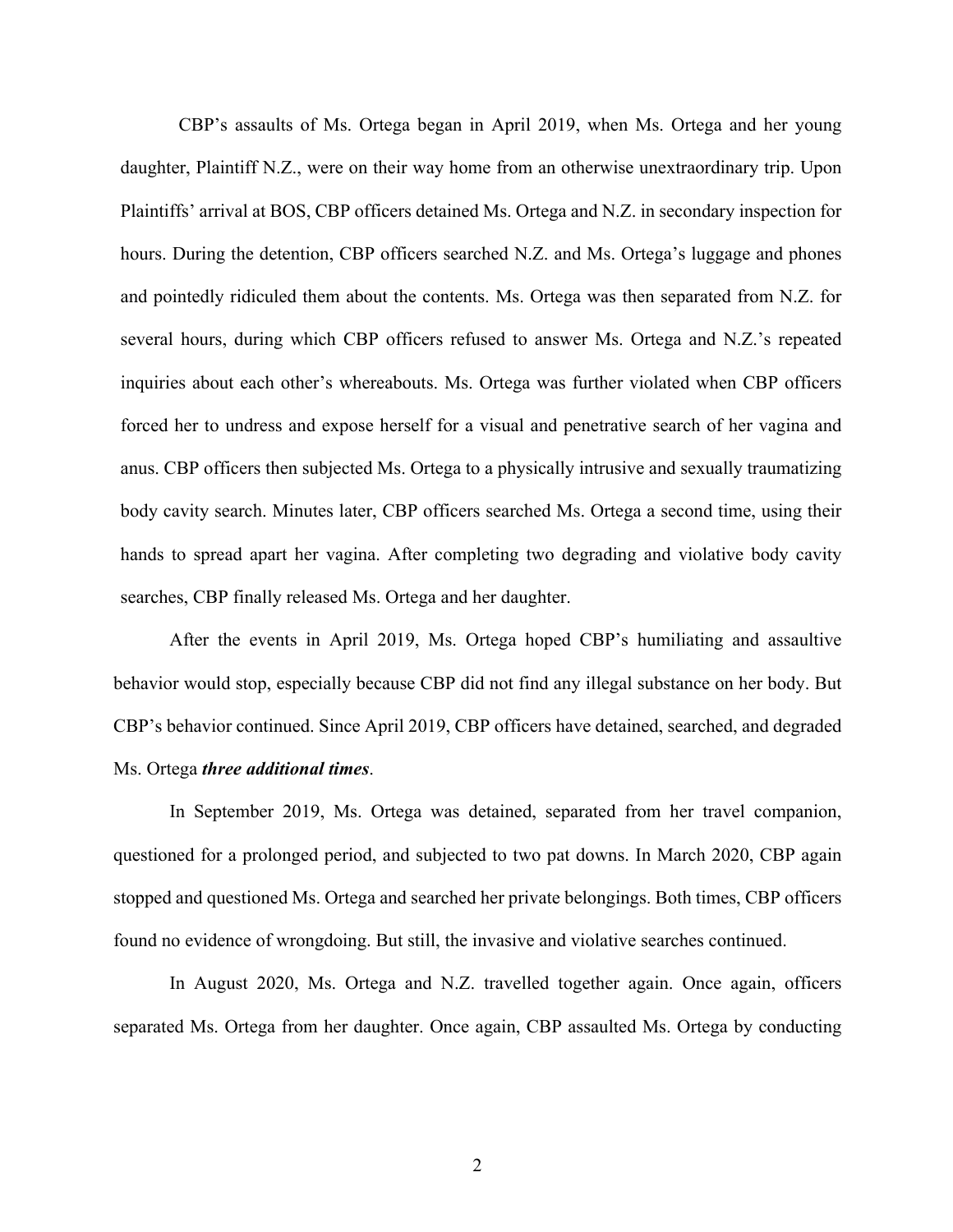two separate, vaginally penetrative searches over the course of hours. Once again, they found nothing.

The individual CBP officers who searched and seized Ms. Ortega and N.Z. had no legal basis for their behavior. Moreover, the fact that CBP's April 2019 searches of Ms. Ortega revealed no evidence of drugs or other contraband only reinforced that they had no reasonable suspicion for any of the subsequent searches. Further, the CBP officers who detained and searched Ms. Ortega failed to follow CBP's own internal guidance and instructions on searches and seizures. In particular, CBP officers are prohibited from performing body cavity searches, including vaginal cavity searches. Vaginal cavity searches may **only** be conducted by medical practitioners at a medical facility and only in the most exceptional of circumstances.

Ms. Ortega and N.Z. fear that every time they travel, they will be forced into a small room and abused by CBP officers who rely on scant to no information to justify their illegal behavior. Ms. Ortega and N.Z. bring this action to hold CBP and its officers accountable for their horrific and unlawful actions, and so that they can stop living in fear.<sup>1</sup> They request  $(1)$  compensation for the federal government's tortious acts under the Federal Tort Claims Act, 28 U.S.C. § 1346; (2) damages for CBP officers' violations of Ms. Ortega and N.Z.'s Fourth and Fifth Amendment Rights; and (3) declaratory and injunctive relief against the Department of Homeland Security ("DHS"), CBP, and its officers.

<sup>1</sup> Unfortunately, Plaintiffs are not alone in experiencing harassment and humiliation at the hands of CBP. *See* Susan Ferris, *'Shocked and Humiliated': Lawsuits Accuse Customs, Border Officers of Invasive Searches of Minors, Women*, CENTER FOR PUBLIC INTEGRITY (Sept. 12, 2018), https://publicintegrity.org/inequality-povertyopportunity/immigration/shocked-and-humiliated-lawsuits-accuse-customs-border-officers-of-invasive-searches-ofminors-women/ (published in partnership with the *Washington Post*).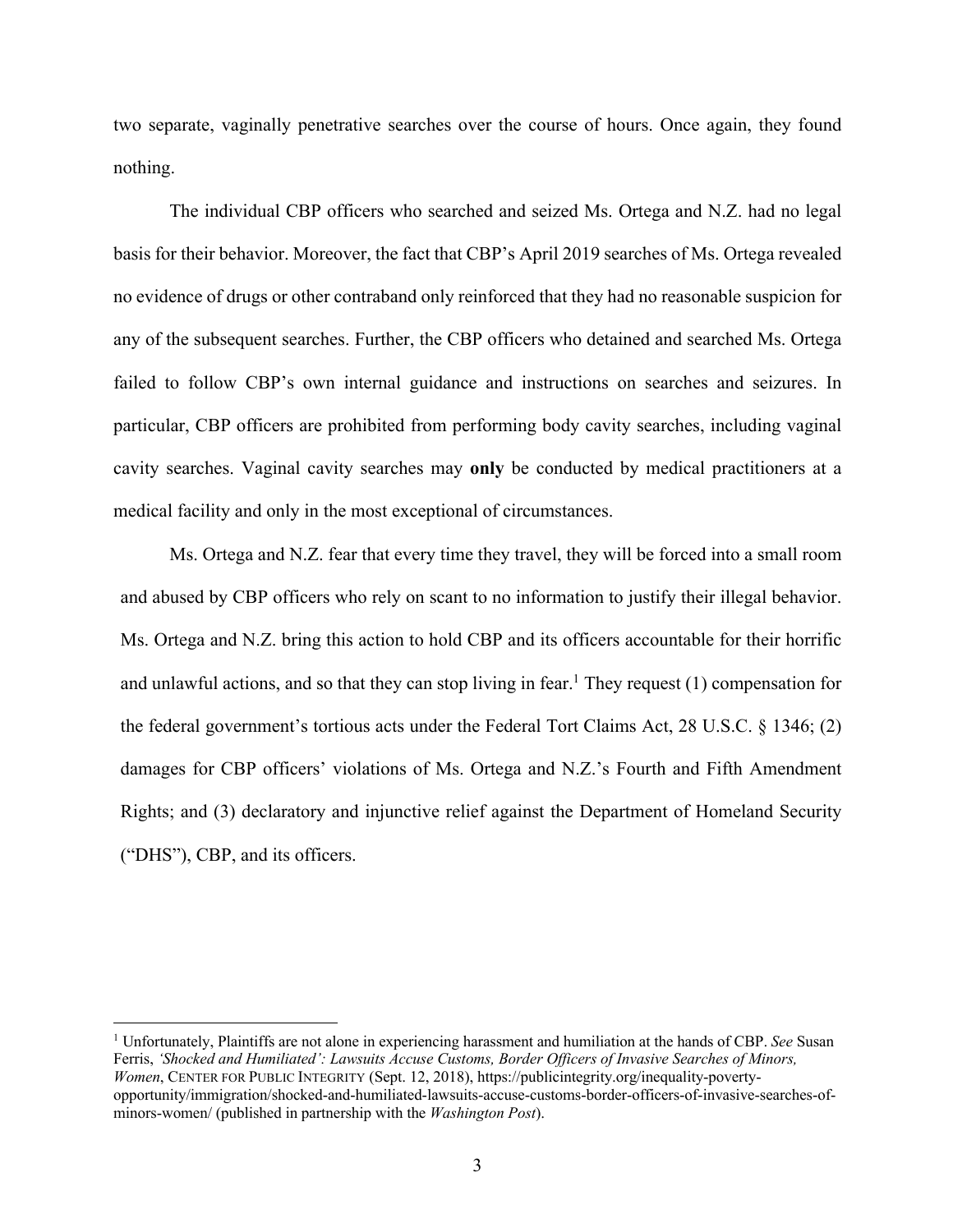#### **JURISDICTION AND VENUE**

- 1. This Court has subject matter jurisdiction pursuant to 28 U.S.C. § 1331. Plaintiffs' claims arise under the Constitution and laws of the United States of America.
- 2. This Court has authority to issue declaratory and injunctive relief under 28 U.S.C. § 2201 and § 2202, Rules 57 and 65 of the Federal Rules of Civil Procedure, and its inherent equitable powers.
- 3. This Court has subject matter jurisdiction over Defendant the United States for the tortious actions of federal employees pursuant to 28 U.S.C. § 1346(b)(1).
- 4. Plaintiffs have exhausted their administrative remedies under the Federal Torts Claims Act. They filed an administrative complaint against the U.S. Department of Homeland Security and U.S. Customs and Border Protection on January 19, 2021.
- 5. On June 17, 2021, CBP denied the claim in full.
- 6. On March 30, 2021, DHS closed the complaint.
- 7. Venue is proper in this judicial district under 28 U.S.C. § 1391(b)(2) because the incidents giving rise to this action occurred in this district.

#### **PARTIES**

#### *Plaintiffs*

- 8. Plaintiff Neisa Ortega is a forty-five-year-old lawful permanent resident of the United States who resides in Massachusetts.
- 9. Plaintiff N.Z. is Ms. Ortega's minor daughter and is a United States citizen who resides with her mother in their home in Massachusetts.

#### *Defendants*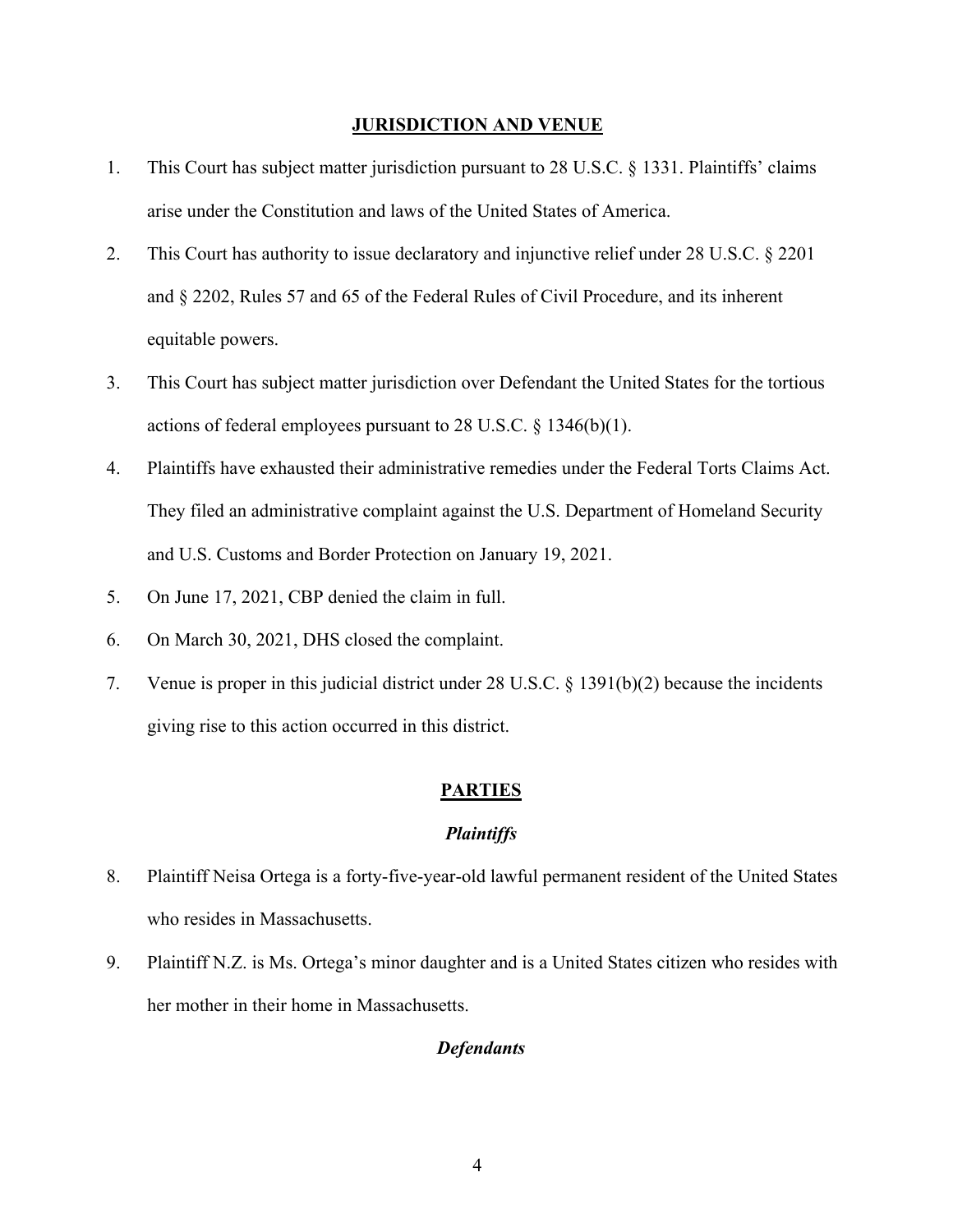- 10. Defendant Customs and Border Protection ("CBP") controls U.S. ports of entry, including Boston Logan International Airport ("BOS").
- 11. Defendants CBP Officers Doe #1 and #2, are female CBP officers on shift on or about April 27, 2019, at BOS who conducted multiple body cavity and strip searches of Ms. Ortega, and who participated in her detention and questioning. The identities of CBP Officers Doe #1 and #2 are currently unknown to Plaintiffs.
- 12. Defendants CBP Officers Doe #3 #7, are CBP officers on shift on or about April 27, 2019, at BOS who participated in Ms. Ortega's questioning. The identities of CBP Officers Doe #3 – #7 are currently unknown to Plaintiffs.
- 13. Defendant Supervisory CBP Officer Doe #1, is a Supervisory CBP Officer on shift on or about April 27, 2019 at BOS when a body search of Ms. Ortega and separation and questioning of N.Z occurred. The identity of Supervisory CBP Officer Doe #1 is currently unknown to Plaintiffs.
- 14. Defendant Supervisory CBP Officer Doe #2, is a Supervisory CBP Officer on shift on or about September 8, 2019, at BOS and who approved two pat downs of Ms. Ortega. The identity of Supervisory CBP Officer Doe #2 is currently unknown to Plaintiffs.
- 15. Defendant CBP Officer Doe #8 is a CBP officer on shift on or about August 20, 2020, at BOS who participated in Ms. Ortega's and N.Z.'s detention and questioning, and helped facilitate search of her body for the first time that day. The identity of CBP Officer Doe #8 is currently unknown to Plaintiffs.
- 16. Defendants CBP Officers Doe #9 and #10, are female CBP officers on shift on or about August 20, 2020, at BOS who conducted Ms. Ortega's body cavity and strip search and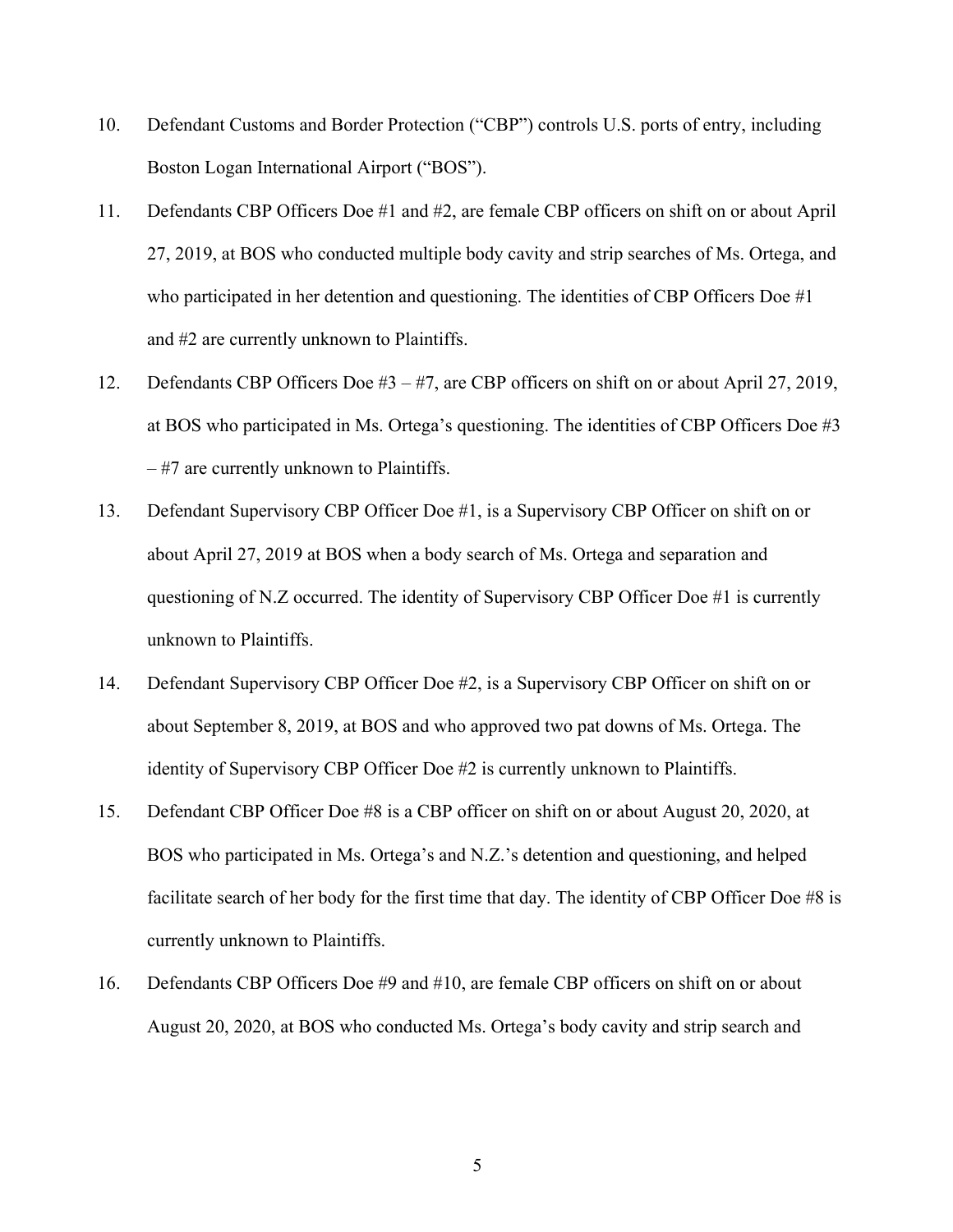participated in her detention and questioning. The identities of CBP Officers Doe #9 and #10 are currently unknown to Plaintiffs.

- 17. Defendant CBP Officer Doe #11 is a CBP officer on shift on or about August 20, 2020, at BOS who participated in Ms. Ortega's detention and helped facilitate a search of her body for the second time that day. The identity of CBP Officer Doe #11 is currently unknown to Plaintiffs.
- 18. Defendant Supervisory CBP Officer Doe #3, is a Supervisory Officer on shift on or about August 20, 2020 at BOS who approved a body search of Ms. Ortega and the separation and questioning of N.Z. Supervisory CBP Officer Doe #3 is currently unknown to Plaintiffs.
- 19. Defendant CBP Officer Doe #12 is a CBP officer on shift on or about April 27, 2019, at BOS who participated in the separation, detention and questioning of N.Z. The identity of CBP Officer Doe #12 is currently unknown to Plaintiffs.
- 20. Defendant CBP Officer Doe #13, is a CBP officer on shift on or about August 20, 2020, at BOS who participated in the separation of N.Z. from her mother. The identity of CBP Officer Doe #13 is currently unknown to Plaintiffs.
- 21. Defendant Troy A. Miller is Commissioner of Customs and Border Protection, which controls U.S. ports of entry. He has authority over all agency guidance, policies, practices, and personnel. Plaintiffs sue him in his official capacity.
- 22. Defendant agency United States Department of Homeland Security ("DHS") manages Customs and Border Protection.
- 23. Defendant Alejandro Mayorkas is Secretary of the United States Department of Homeland Security. He has authority over all DHS policies and practices, including those challenged here. Plaintiffs sue him in his official capacity.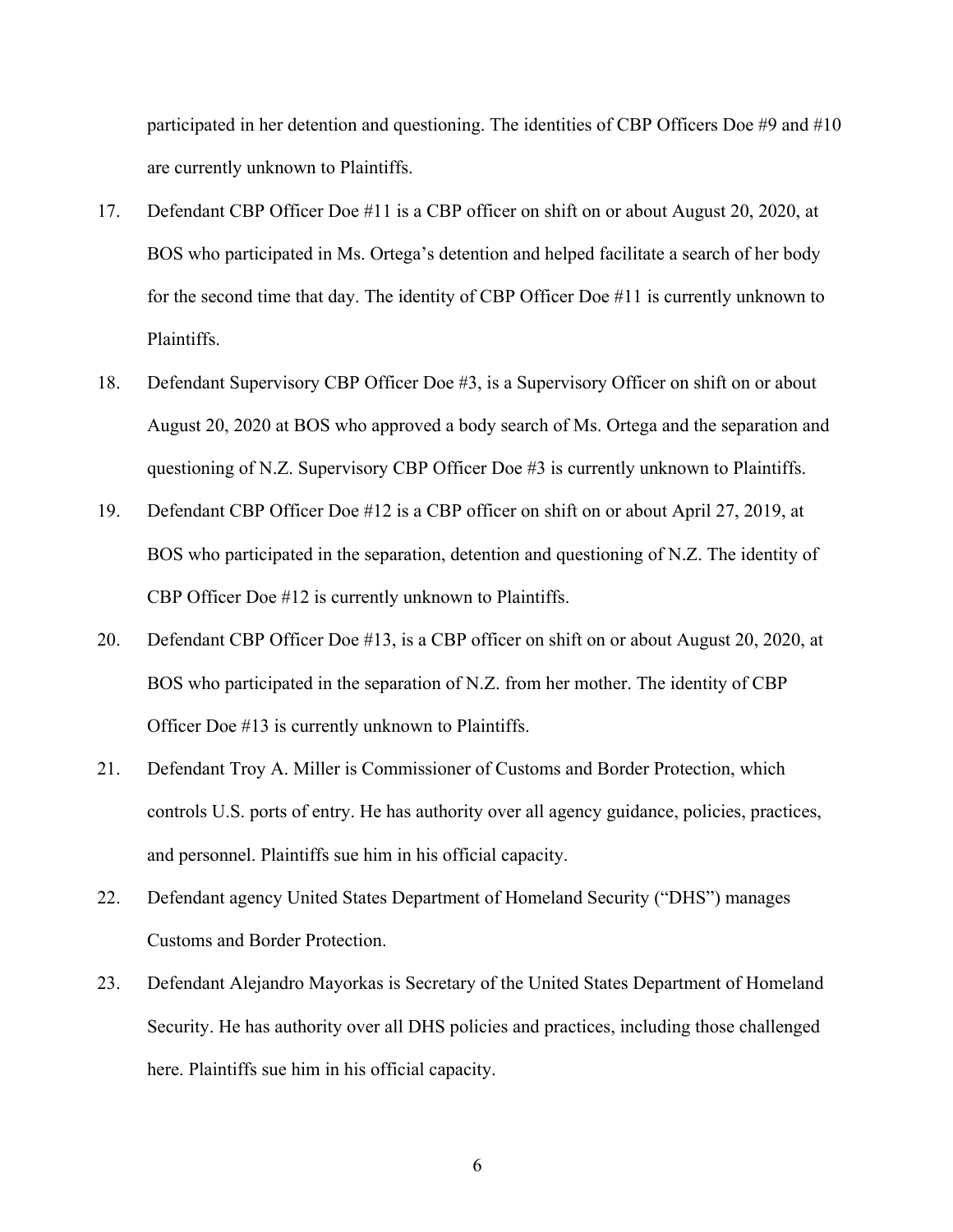24. Defendant United States of America manages the United States Department of Homeland Security, which includes Customs and Border Protection.

### **FACTUAL ALLEGATIONS**

- 25. Each year, millions of travelers enter the United States through ports of entries in airports like BOS.
- 26. CBP, among other tasks, monitors ports of entry to enforce applicable U.S. laws, including those regarding smuggling or importation of weapons and narcotics.

#### *CBP National Standards on Transport, Escort, Detention, and Search ("TEDS")*

- 27. In order to ensure the safety of travelers and agents, as well as to ensure that constitutional rights and legal requirements are upheld, on or around October 2015, CBP promulgated policies and procedures called the CBP National Standards on Transport, Escort, Detention and Search ("TEDS") that govern and instruct the behavior of CBP officers including Defendants.
- 28. TEDS also includes requirements related to: sexual abuse and assault prevention and response; care of at-risk individuals in custody; and personal property.
- 29. Under TEDS Rule 1.2, CBP officers must speak and act with the utmost integrity and professionalism.
- 30. Under TEDS Rule 1.3, CBP expresses a "Zero Tolerance" policy for sexual abuse. CBP prohibits all forms of sexual abuse of individuals in CBP custody, including in detention facilities, during transport, and during processing.
- 31. Under TEDS Rule 1.4, CBP officers must treat all individuals with dignity and respect and must perform their duties in a non-discriminatory manner, with respect to all forms of protected status under federal law, regulation, Executive Order, or policy, and with full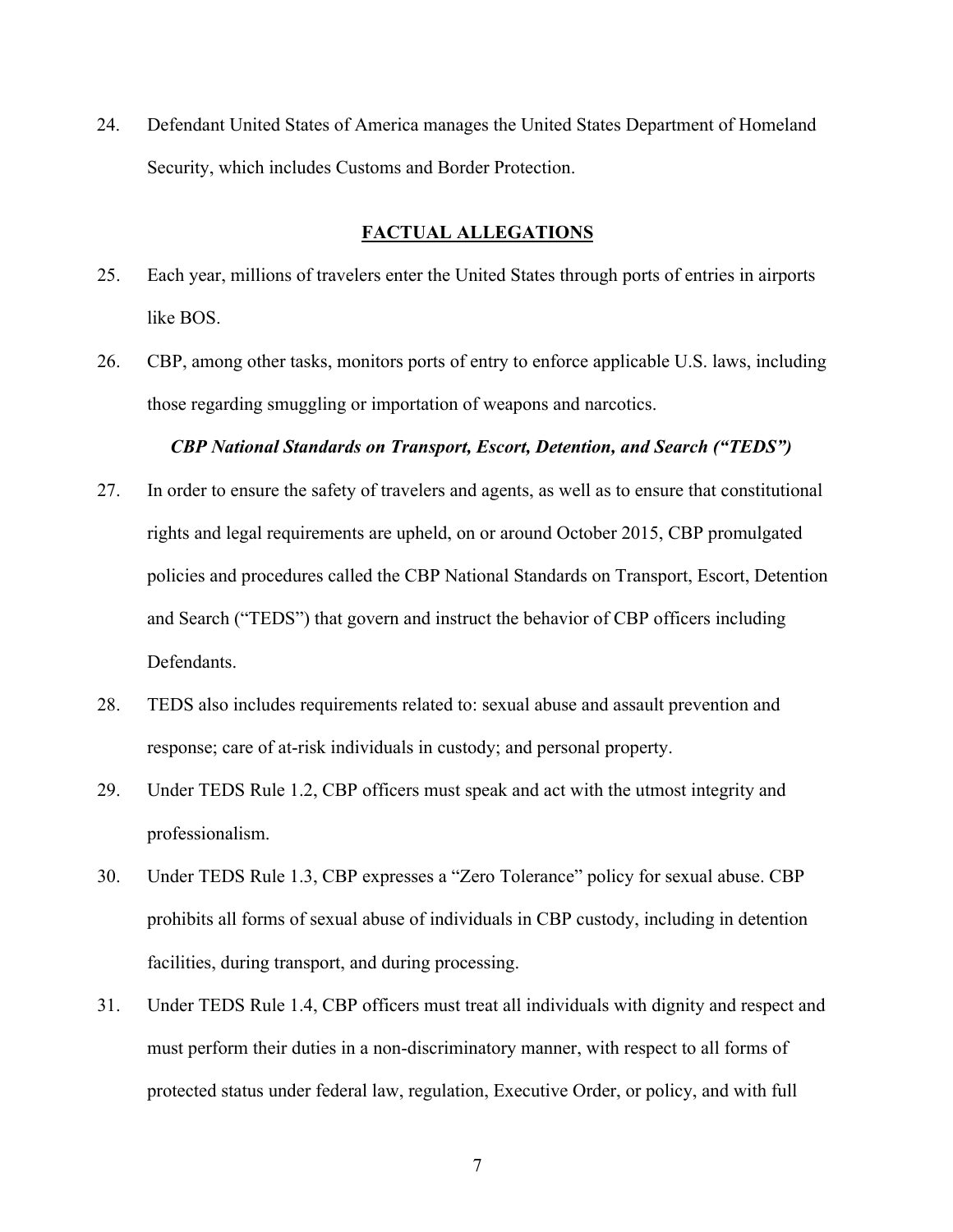respect for individual rights including equal protection under the law, due process, freedom of speech and religion, freedom from excessive force, and freedom from unreasonable searches and seizures.

- 32. Under TEDS Rule 1.7, CBP officers must communicate all instructions and relevant information to detainees in a language or manner the detainees can comprehend.
- 33. Under TEDS Rule 1.9, CBP officers must make every effort to maintain family unity to the greatest extent operationally feasible, absent a legal requirement or an articulable safety or security concern that requires separation.
- 34. Under TEDS Rule 3.1, recognizing the potential intrusiveness of searches on an individual's sense of privacy, CBP officers must conduct searches only with the proper legal authority and justification, with due recognition and deference for the human dignity of those being searched, and in accordance with the operational office's policies and procedures.
- 35. Under TEDS Rule 3.3, CBP officers must communicate all search instructions to the detainee in a language or manner the detainee can comprehend. CBP officers must explain the search process, in general terms, as the search progresses.
- 36. Under TEDS Rule 3.7, a strip search requires a person to remove or arrange some or all clothing to permit a visual inspection of the person's breasts, buttocks, or genitalia related to searches for contraband. CBP officers/agents should not touch the detainee during a strip search unless the detainee refuses to remove any article of clothing or otherwise impedes the officer/agent in the performance of their duties.
- 37. Under TEDS Rule 3.8, a body cavity search is any internal search consisting of the visual or physical intrusion into the rectal or vaginal cavity. CBP officers/agents are prohibited from conducting physically intrusive body cavity searches. This type of body cavity search should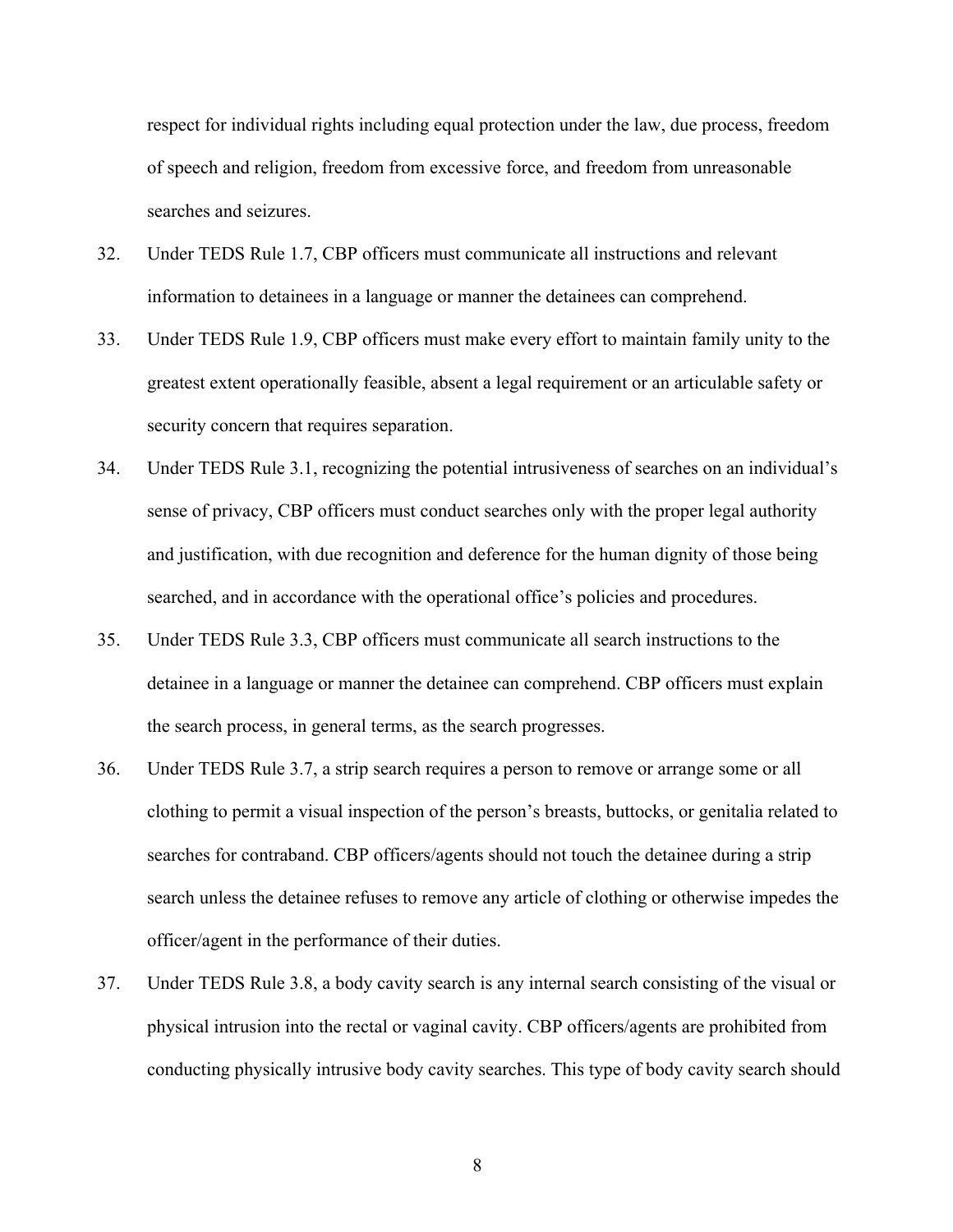be conducted only under the most exceptional circumstances, and only by medical practitioners at a medical facility. Body cavity searches shall be conducted only after being approved by a supervisor authorized by the operational office's policies and procedures and after obtaining consent or a search warrant.

- 38. Under TEDS Rule 3.8, only medical practitioners may observe a physically intrusive body cavity search. CBP officers/agents may be in the room only for the purposes of corroborating any evidence found and to provide safety and security. CBP officers/agents are prohibited from serving as a medical witness (standby).
- 39. Under TEDS Rule 5.1, juveniles, persons known or reasonably believed to be less than 18 years of age, are members of an at-risk population.
- 40. Under TEDS Rule 5.6, family units with juveniles should not be separated. When it is necessary to separate juveniles from the parent(s) and/or legal guardian(s), officers/agents must follow legal requirements and their operational office's policies and procedures.
- 41. Under TEDS Rule 8.0, a detainee is any person, regardless of citizenship or nationality, under arrest, restrained, or confined by CBP; and a juvenile is a person known or reasonably believed to be less than 18 years of age.
- 42. Under TEDS Rule 8.0, sexual abuse committed by a CBP employee includes penetration, however slight, of the anal or genital opening of another person by a hand or finger or by any object, that is unrelated to official duties or where the staff member, contractor, or volunteer has the intent to abuse, arouse, or gratify sexual desire whether with or without the consent of the detainee.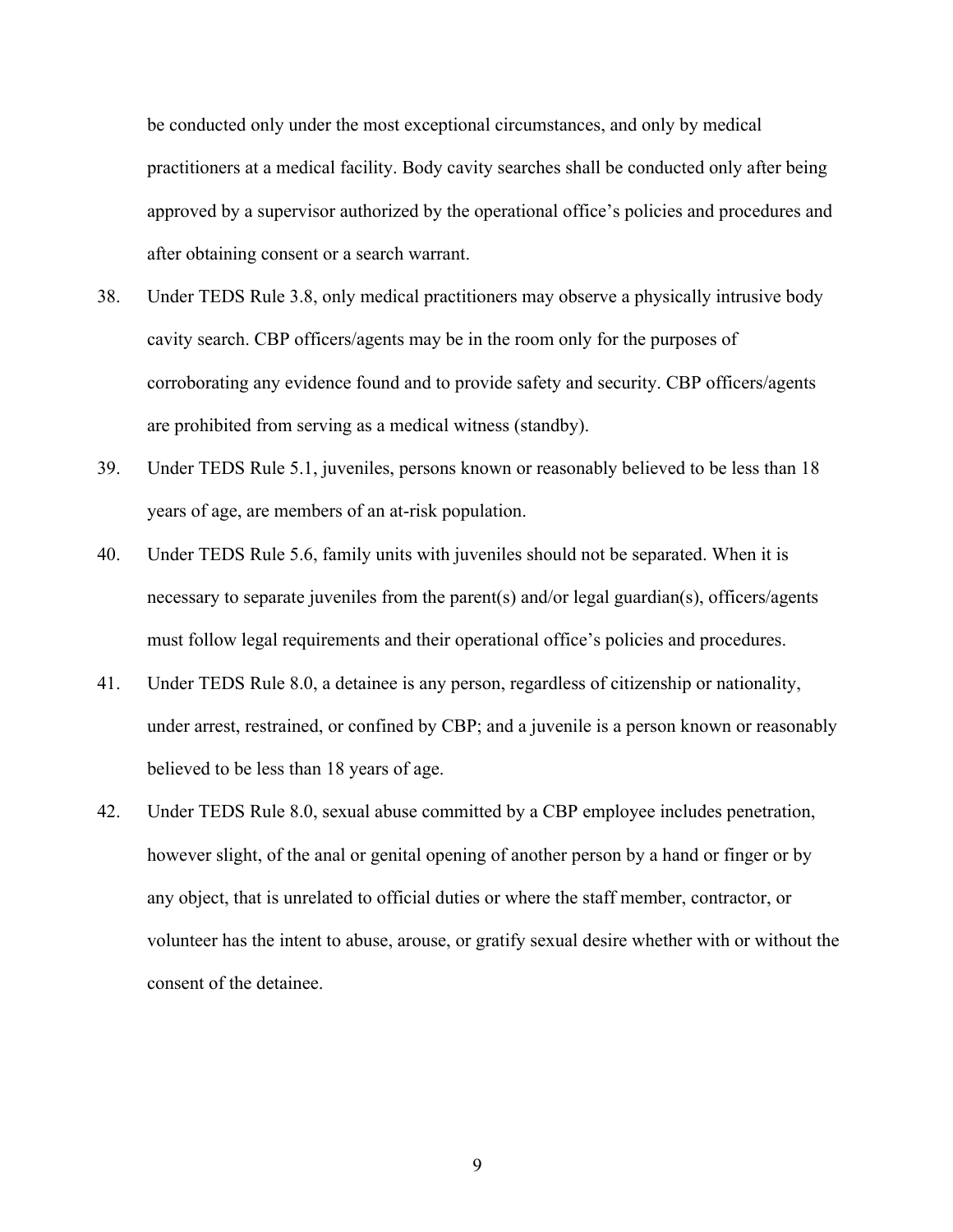### **Neisa Ortega – Incident One: April 27, 2019** *Ms. Ortega was unlawfully searched, seized, and assaulted by CBP Officers at Boston Logan Airport.*

- 43. On or about April 27, 2019, Neisa Ortega and her minor daughter, N.Z., flew into BOS from the Dominican Republic, where they had been visiting family while N.Z. was on spring break from middle school.
- 44. Ms. Ortega and N.Z. were not carrying illegal drugs or engaged in criminal activity of any kind.
- 45. Almost immediately after their arrival that morning, CBP officers approached Ms. Ortega and N.Z.
- 46. CBP Officers Doe #1 and #2 escorted Ms. Ortega and N.Z. downstairs to baggage claim, where Ms. Ortega and N.Z. picked up their checked baggage.
- 47. After Ms. Ortega and N.Z. retrieved their checked baggage, at approximately 9 A.M., CBP officers led Ms. Ortega and N.Z. into a separate room for secondary inspection ("secondary room"). 2
- 48. Neither Ms. Ortega nor N.Z. was told why they were selected for additional screening.
- 49. While in the secondary room, the CBP officers opened and inspected the contents of Ms. Ortega's and N.Z.'s suitcases.
- 50. In her baggage, CBP officers found private love letters and souvenirs Ms. Ortega's husband had given her.
- 51. These CBP officers, including CBP Officers Doe #1 and #2, laughed and made fun of these items. Ms. Ortega and N.Z. remained seated, silent, scared, and embarrassed.

<sup>&</sup>lt;sup>2</sup> Throughout this complaint, the various rooms in which the events occurred are labeled for clarity and ease of reading. The official designations of these rooms are unknown to Plaintiffs.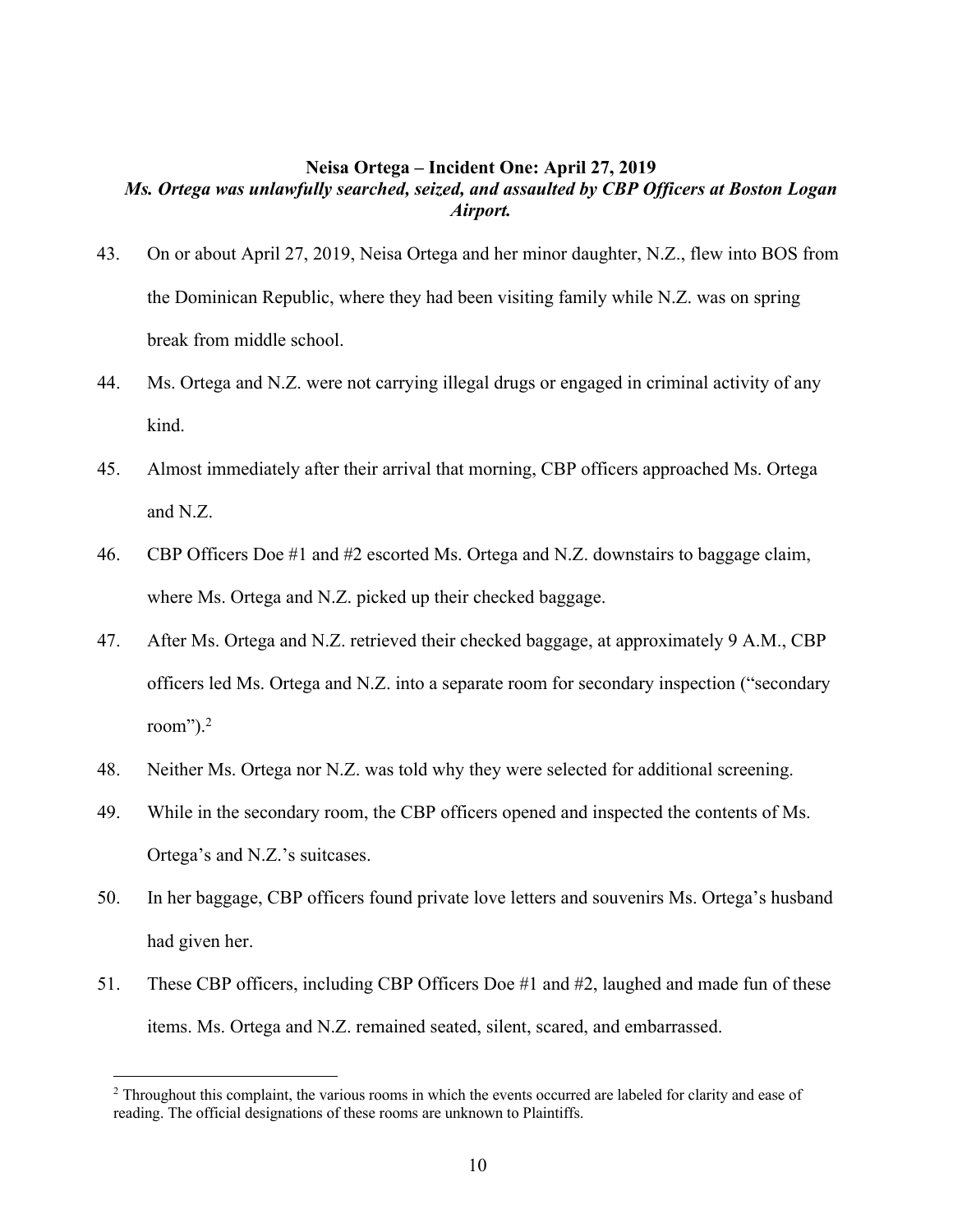- 52. The search of Ms. Ortega and N.Z.'s baggage revealed no evidence of any illegal activity or substances.
- 53. CBP officers seized Ms. Ortega and N.Z.'s cell phones and passports.
- 54. CBP officers demanded Ms. Ortega and N.Z.'s cell phone passwords, and searched through the contents of their cell phones, including private text messages.
- 55. Ms. Ortega and N.Z. felt humiliated and violated as multiple CBP officers searched through intimate messages and other private content on the cell phones.
- 56. According to CBP documents received on February 10, 2021 in response to Ms. Ortega's Freedom of Information Act request, "a search of both phones was conducted with nothing derogatory discovered."
- 57. After Ms. Ortega and N.Z.'s baggage and cell phone search ended, a CBP officer asked Ms. Ortega to stay seated.
- 58. After approximately one hour in the secondary room, CBP Officers Doe #1 and #2 asked Ms. Ortega to follow them into a smaller, adjoining room ("inspection room"), without N.Z., who remained in the secondary room.
- 59. Ms. Ortega did not want to leave N.Z. alone, and N.Z. did not want to be separated from her mother.
- 60. Ms. Ortega and N.Z. were not told the reason for their separation or how long they would be separated. Fearful of the consequences if she resisted, Ms. Ortega followed CBP Officers Doe #1 and #2 into the inspection room, without her daughter.
- 61. Ms. Ortega speaks Spanish and has limited English proficiency, but CBP Officers Doe #1 and #2 did not provide her with an interpreter, nor did they seek affirmation that she understood what they were saying to her in English or what was happening.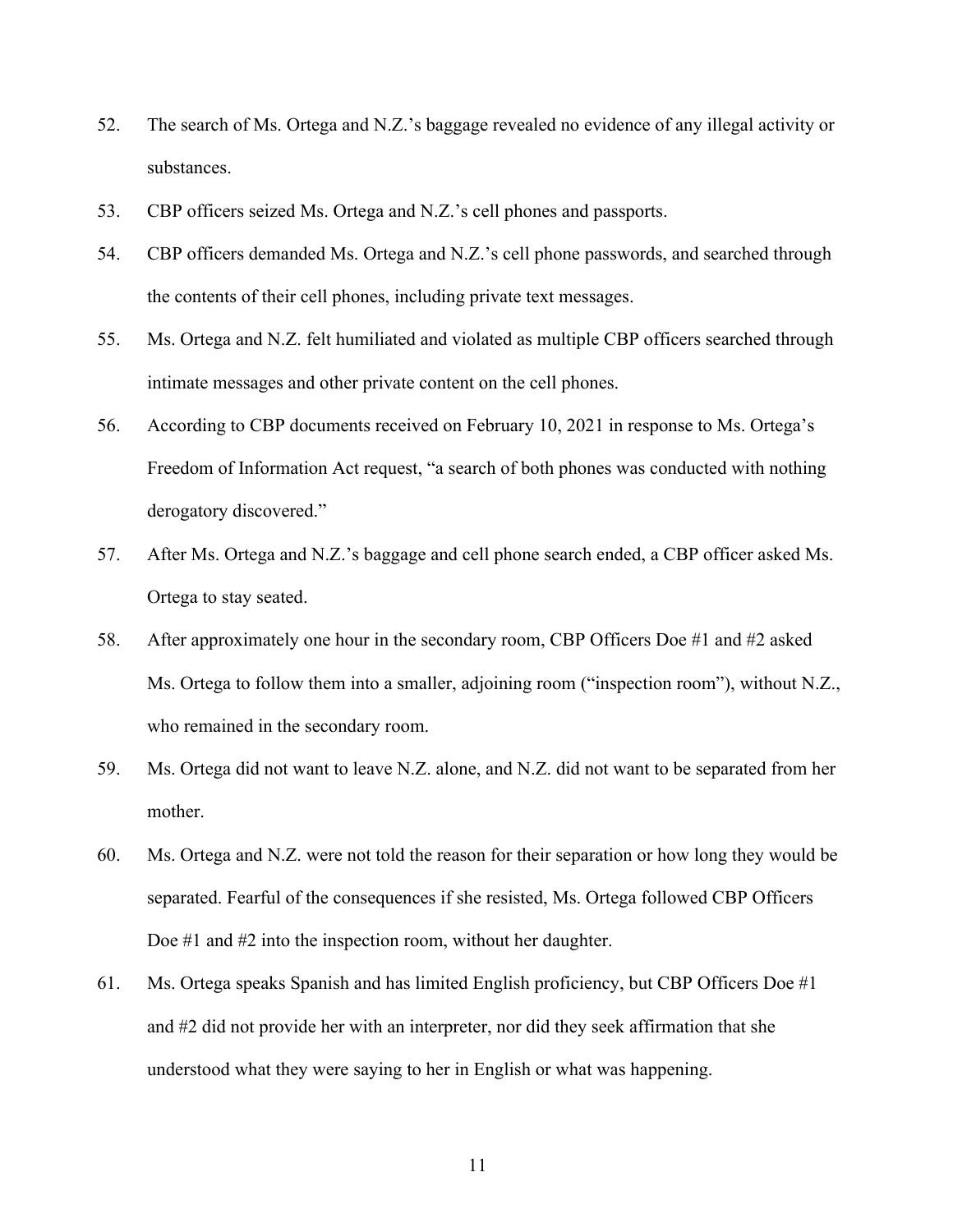- 62. At some point while Ms. Ortega was in the inspection room, CBP Officers Doe #1, #2 and #3 explained that they planned to take Ms. Ortega to the hospital for x-rays of her stomach and had her sign a consent form to be x-rayed.
- 63. However, CBP officers never took Ms. Ortega to the hospital for an x-ray of her stomach.
- 64. Instead, Ms. Ortega was taken into a smaller room ("search room") connected to the inspection room.
- 65. CBP Officers Doe #1 and #2 only communicated commands in English to Ms. Ortega, ordering her to "cooperate."
- 66. CBP Officer Doe #1 put her hands on Ms. Ortega's stomach and pressed down.
- 67. CBP Officers Doe #1 and #2 demanded Ms. Ortega to strip below the waist. When Ms. Ortega asked them why, she received no response, except for a stern command to "cooperate."
- 68. CBP documents, received on February 10, 2021, from Ms. Ortega's Freedom of Information Act request indicate that a "partial body search was requested to search her groin area."
- 69. CBP Officers Doe #1 and #2 performed a strip search of Ms. Ortega, asking her to remove her pants and underwear, and then examined her, without leaving the room to talk to any other officers or supervisors.
- 70. Upon information and belief, a Supervisory CBP Officer Doe #1 was on duty supervising Officers Doe #1 and #2.
- 71. On or around April 27, 2019, Ms. Ortega was about to start her menstrual period, so she was wearing a make-shift pad made from toilet paper inside her underwear to capture the spotting, while at the airport.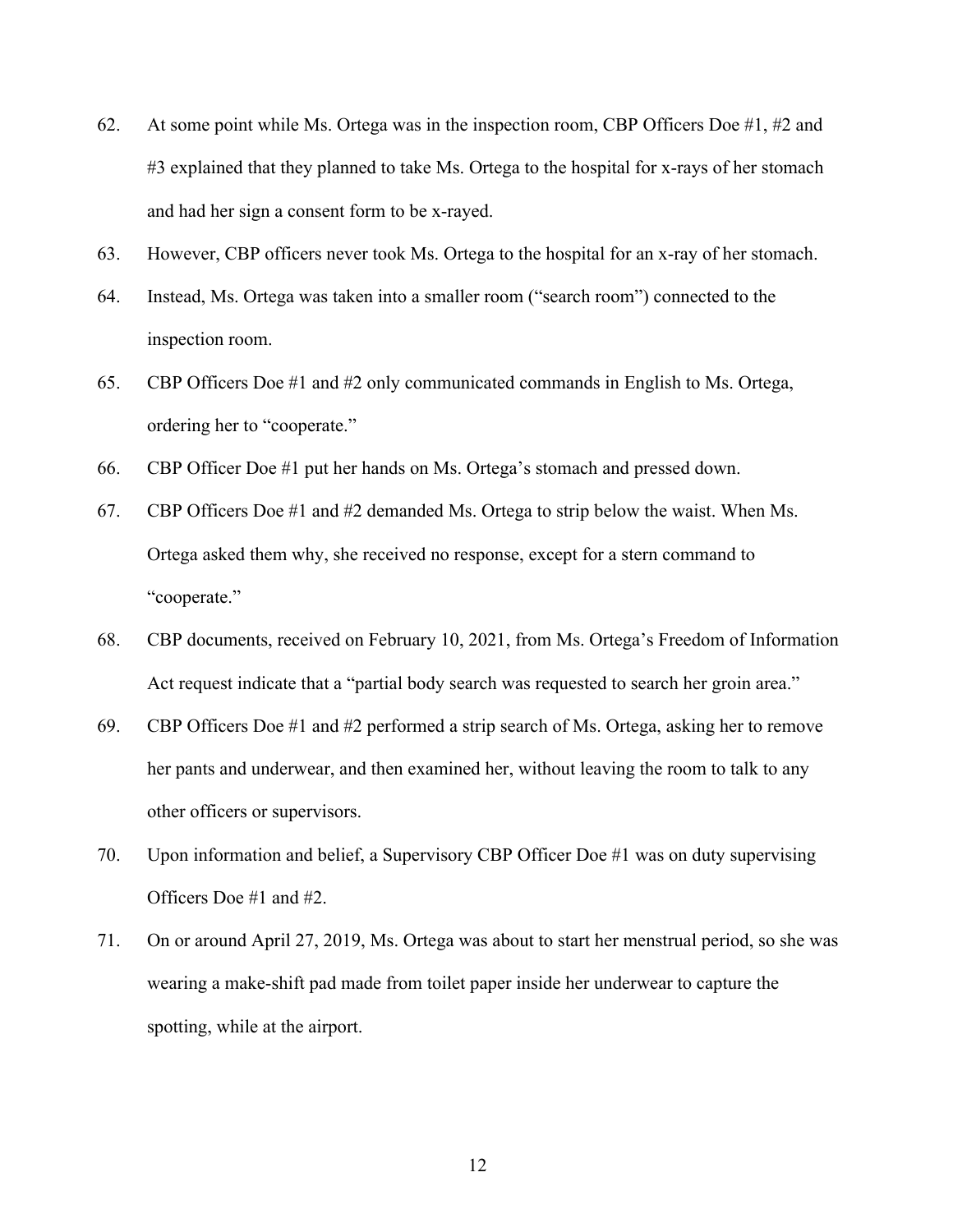- 72. When Ms. Ortega removed her underwear during the strip search, CBP Officers Doe #1 and #2 found the toilet paper and asked why it was in her underwear. Ms. Ortega explained that she was wearing the toilet paper as a pad to catch her bleeding from her period.
- 73. CBP Officers Doe #1 and #2 became excited after seeing the toilet paper in Ms. Ortega's underwear. CBP Officers Doe #1 and #2 demanded Ms. Ortega spread her legs, and continued with more forcible touching of Ms. Ortega's body.
- 74. For a prolonged period of time, Ms. Ortega stood naked from the waist down, alone in a small search room surrounded by CBP officers. She felt vulnerable and was visibly distressed, evidenced by her uncontrollable tears and physical demeanor.
- 75. CBP Officers Doe #1 and #2 asked Ms. Ortega to face the wall, and put her hands above her head against the wall.
- 76. Despite having nothing inside or visibly protruding from her vaginal cavity, CBP Officers performed a visual cavity search of Ms. Ortega's vaginal and anal cavities.
- 77. Without leaving the room to speak with any other officers, CBP Officer Doe #1 put on gloves and pulled Ms. Ortega's legs apart. CBP Officer Doe #1 used her two gloved fingers to widen Ms. Ortega's vaginal cavity.
- 78. CBP Officer Doe #1 conducted a vaginal cavity search of Ms. Ortega, and digitally penetrated Ms. Ortega's vagina with her fingers despite observing Ms. Ortega's obvious apprehension and distress.
- 79. CBP Officer Doe #1 conducted the search in a very rough manner, continually penetrating Ms. Ortega, and using her fingers to forcibly spread Ms. Ortega's vaginal cavity wider and wider.
- 80. CBP Officer Doe #2 was present for the search and witnessed the penetration.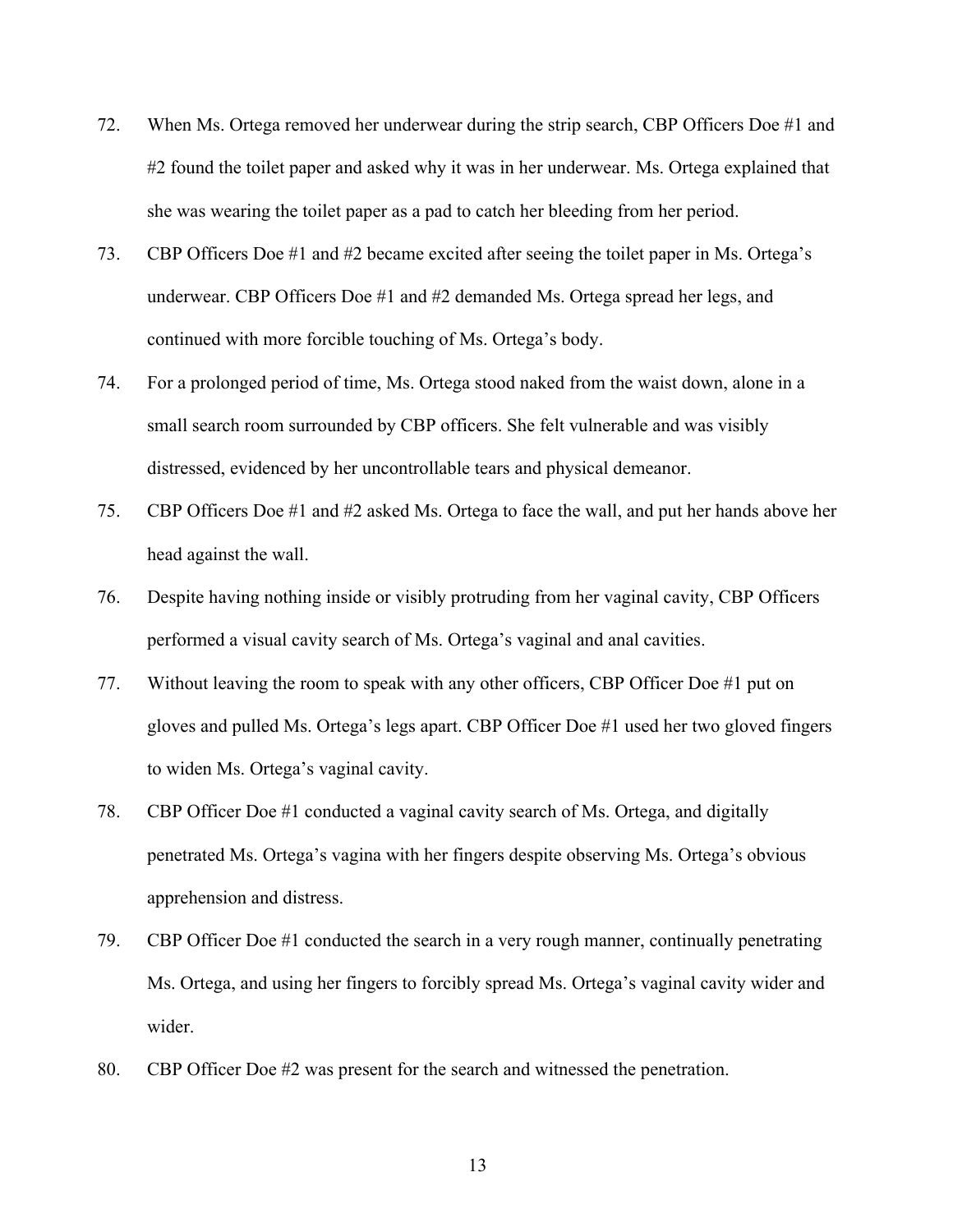- 81. Ms. Ortega was crying throughout the search, and felt violated by CBP Officer Doe #1.
- 82. CBP Officers Doe #1 and #2 did not find illegal drugs or any evidence of any illegal activity in their search.
- 83. Confused and distressed, Ms. Ortega kept turning her head from the wall and looking back at CBP Officer Doe #1 as that officer was penetrating her.
- 84. CBP Officer Doe #1 stopped the penetration, and CBP Officers Doe #1 and #2 told Ms. Ortega that because she kept looking back, she interrupted the search, and they would need to begin the entire search again.
- 85. Neither CBP Officers Doe #1 nor #2 spoke with anyone before proceeding with the second vaginal cavity search.
- 86. CBP Officer Doe #1 did not observe any contraband protruding from Ms. Ortega's anal or vaginal cavities.
- 87. CBP Officer Doe #1 spread open Ms. Ortega's vagina and then visually inspected Ms. Ortega's vaginal and anal cavities.
- 88. CBP Officer Doe #2 was present for the search and witnessed the spreading apart of Ms. Ortega's vagina.
- 89. CBP Officer Doe #1 did not observe any indication of illegal substances in Ms. Ortega's anal or vaginal cavities.
- 90. Throughout the detention and searches, Ms. Ortega felt anxious and sexually violated, and she was experiencing physical pain and emotional distress.
- 91. Upon observing Ms. Ortega's distress and continued tears, CBP Officers Doe #1 and #2 told Ms. Ortega they were sorry for "doing what [they] had to do."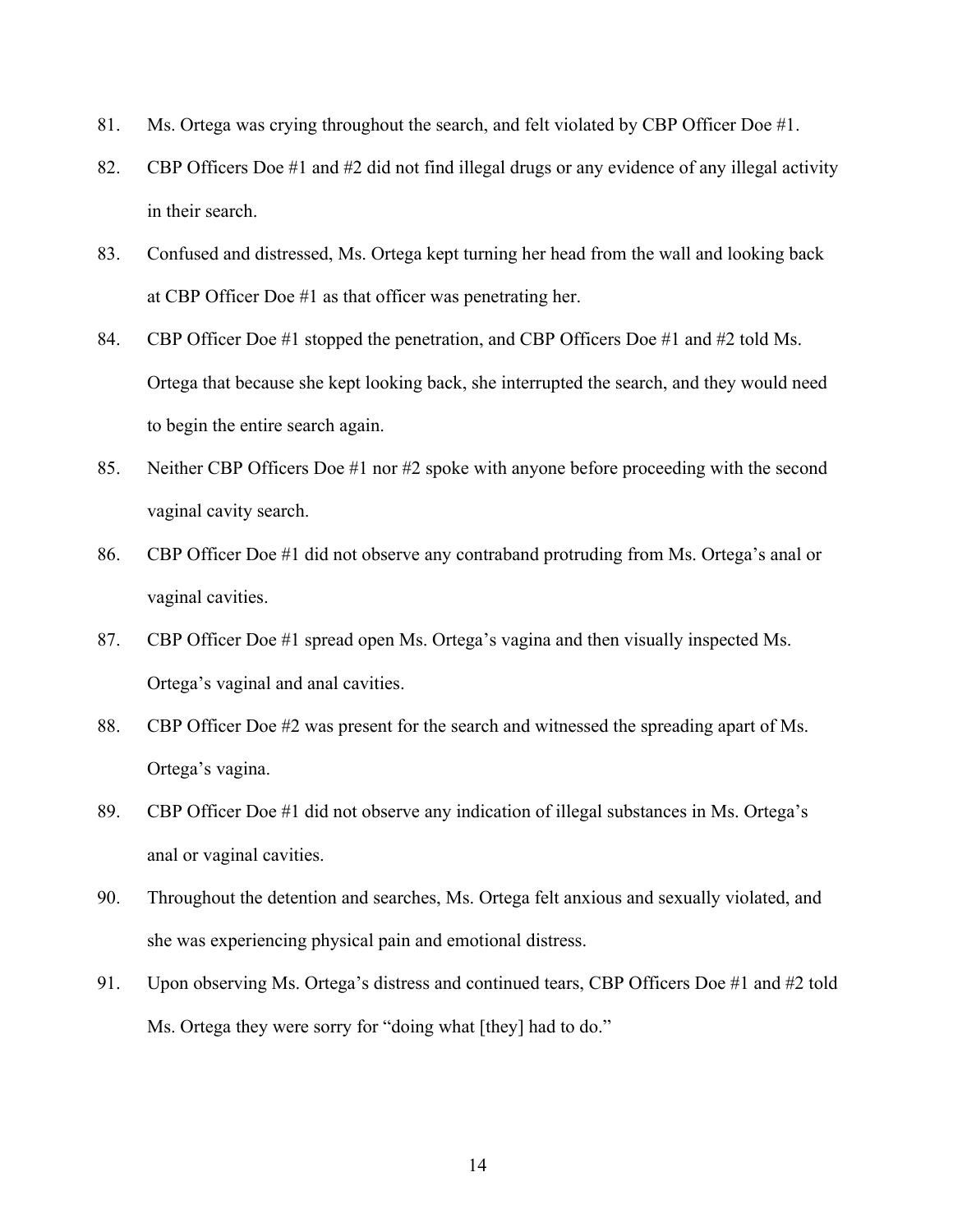- 92. CBP Officers Doe #1 and #2 did not allow Ms. Ortega to leave or reunite her with her daughter after the vaginal searches resulted in negative findings for illegal drugs or activity.
- 93. CBP Officers Doe #1 and #2, took turns staying in the room with Ms. Ortega, while the other exited the room.
- 94. During this time, Ms. Ortega repeatedly expressed concern and asked questions about the location of N.Z. CBP Officers Doe #1 and #2 did not tell Ms. Ortega where N.Z. was, but just told her not to worry about the location of her daughter.
- 95. Eventually, CBP Officers Doe #1 and #2, returned to the search room with CBP Officers Doe #3-7.
- 96. While confined in the inspection and search rooms, Ms. Ortega was interrogated by approximately seven CBP officers, including CBP Officers Doe #1-7.
- 97. CBP officers interrogated Ms. Ortega about her marriage, her job history, her travel history to the Dominican Republic and whether she "brought something from someone," and her immigration status. Multiple officers asked her why she did not eat on the plane, and why she purchased two one-way tickets.
- 98. After approximately three to four hours of confinement in the secondary, inspection, and search rooms, CBP officers released Ms. Ortega.
- 99. Ms. Ortega was finally able to reunite with her daughter in the secondary room and was distressed to see her daughter clearly fearful and visibly upset.
- 100. Ms. Ortega was physically and mentally traumatized by the CBP officers' actions; this was something she had never experienced before in her many years of travelling.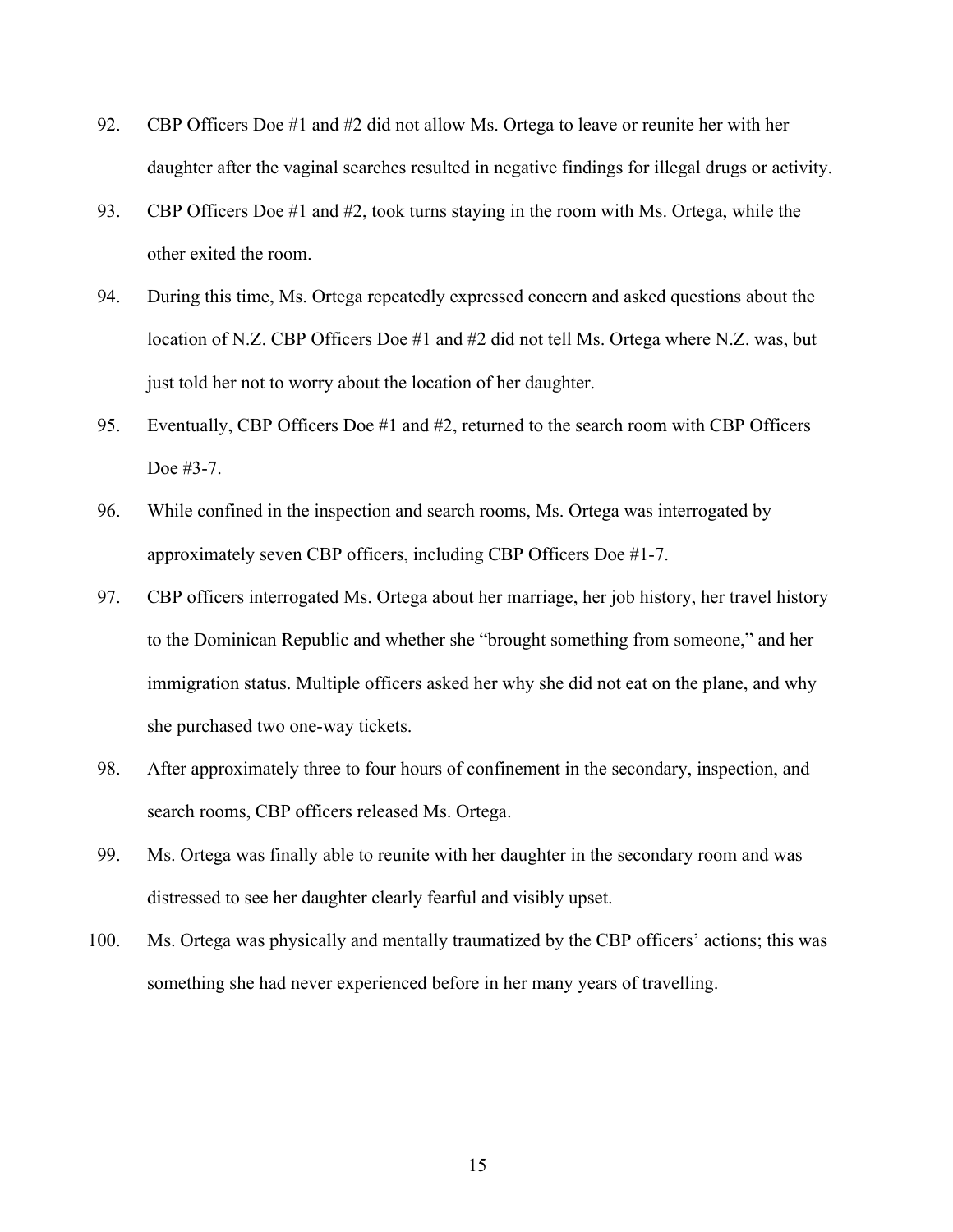#### **Neisa Ortega – Incident Two: September 8, 2019**

## *CBP Officers at Boston Logan Airport continued to unlawfully target Ms. Ortega, subject her to prolonged periods of confinement, intense interrogations, and fear of imminent assault.*

- 101. On or about September 8, 2019, Ms. Ortega and a friend flew into BOS from the Dominican Republic, where they had been visiting Ms. Ortega's family on a routine visit that lasted one week.
- 102. Ms. Ortega was not carrying illegal drugs or engaged in criminal activity of any kind.
- 103. Once again, despite finding no evidence of illegal substances or wrongdoing at the last incident, Ms. Ortega and her companion were almost immediately approached by multiple CBP officers after getting off the plane.
- 104. Ms. Ortega and her companion were taken to the secondary room.
- 105. Multiple CBP officers separated Ms. Ortega from her companion, and escorted Ms. Ortega into the inspection room.
- 106. Just like in the prior incident, Ms. Ortega was confined alone in the inspection room by multiple CBP officers and given no explanation or justification for her confinement.
- 107. In the inspection room, multiple CBP officers questioned Ms. Ortega about her job history and the nature of her trip. She explained she had been visiting family in the Dominican Republic for one week.
- 108. In the secondary and inspection rooms, multiple CBP officers and their dogs searched Ms. Ortega and her belongings.
- 109. While the CBP search dogs sniffed Ms. Ortega and her luggage, CBP officers led the dogs to sniff up her skirt multiple times, which felt further humiliating and dehumanizing, especially given the history of invasive searches performed on Ms. Ortega.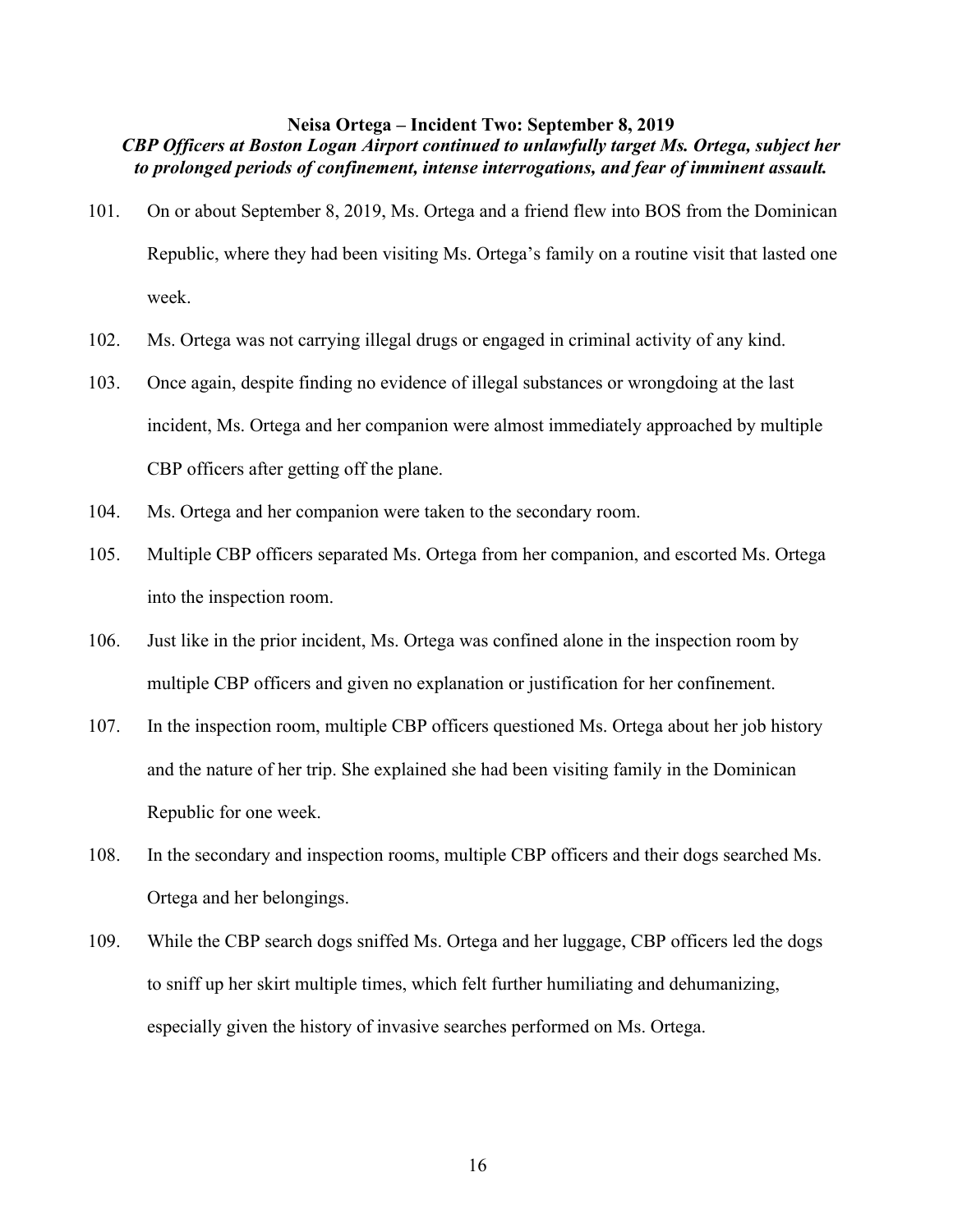- 110. The search dogs and multiple CBP officers found no indication of illegal substances on Ms. Ortega or her companion.
- 111. CBP documents, received on February 10, 2021, from Ms. Ortega's Freedom of Information Act request, also indicate that Supervisory CBP Officer Doe #2 approved two "pat down" searches of Ms. Ortega and that CBP officers performed two "pat downs" of her.
- 112. The aforementioned CBP documents indicate that no evidence of illegal substances was found on Ms. Ortega.
- 113. CBP officers confined, observed, searched and questioned Ms. Ortega for several hours in the inspection room before releasing her.
- 114. Ms. Ortega suffered physical and emotional distress from this incident.

#### **Neisa Ortega – Incident Three: March 16, 2020**

# *CBP Officers at Boston Logan airport repeatedly targeted Ms. Ortega for additional searches compounding her physical and emotional trauma from CBP's prior conduct with her.*

- 115. On or about March 16, 2020, Ms. Ortega flew into BOS from the Dominican Republic, where she had been visiting family on a routine visit.
- 116. Ms. Ortega was not carrying illegal drugs or engaged in criminal activity of any kind.
- 117. Once again, almost immediately, Ms. Ortega was approached by multiple CBP officers who said they would have to search her luggage, despite the continued negative findings in previous incidents.
- 118. Once again, Ms. Ortega was escorted to the secondary room, where CBP officers searched her luggage.
- 119. Once again, Ms. Ortega's luggage revealed no evidence of illegal substances. She was subsequently released.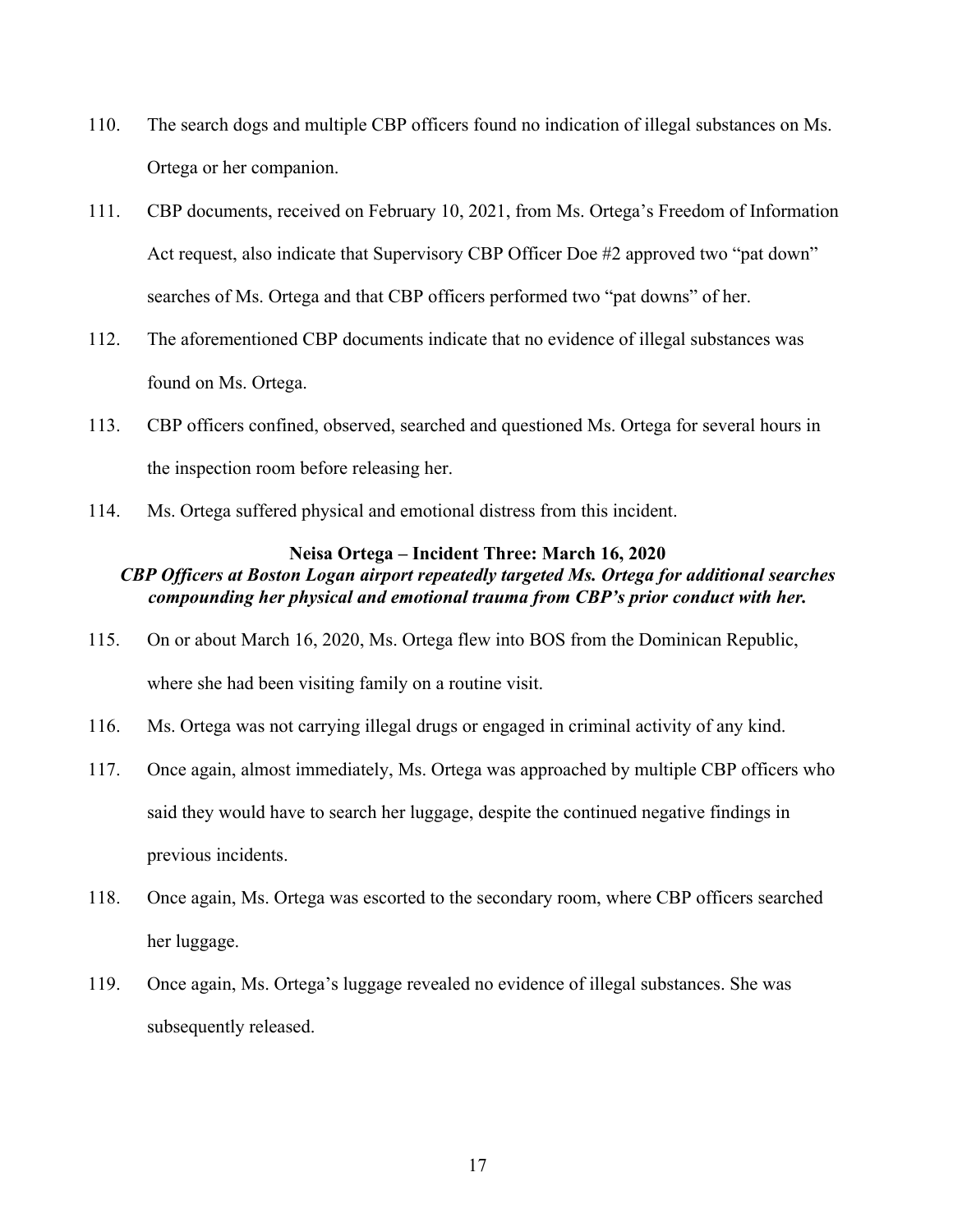120. Ms. Ortega experienced severe anxiety throughout the search of her luggage, given CBP's prior conduct in detaining and searching her.

#### **Neisa Ortega – Incident Four: August 20, 2020** *CBP officers at Boston Logan Airport yet again unlawfully searched, seized, and assaulted Ms. Ortega without reasonable suspicion.*

- 121. On or about August 20, 2020, Ms. Ortega and her minor daughter, N.Z., flew into BOS from the Dominican Republic, where they had been visiting family.
- 122. Ms. Ortega and N.Z. were not carrying illegal drugs or engaged in criminal activity of any kind.
- 123. Once again, almost immediately after getting off the plane, Ms. Ortega and N.Z. were approached by multiple CBP officers, who said they would need to search their luggage, despite continued negative findings of any illegal substances in previous incidents.
- 124. Multiple CBP officers collected Ms. Ortega and N.Z.'s bags and, once again, escorted them into the secondary room.
- 125. As in the previous incident, multiple CBP officers separated Ms. Ortega from N.Z., without explanation and without giving any indication of when they would be reunited.
- 126. Multiple CBP officers escorted Ms. Ortega into a nearby inspection room—this time, one adjacent to the baggage claim area—separating her from N.Z., who was left sitting alone near baggage claim.
- 127. Multiple CBP officers told Ms. Ortega to wait in the inspection room. She was very anxious and physically and emotionally distressed.
- 128. After approximately twenty minutes, CBP Officer Doe #8 called Ms. Ortega into the smaller adjoining search room.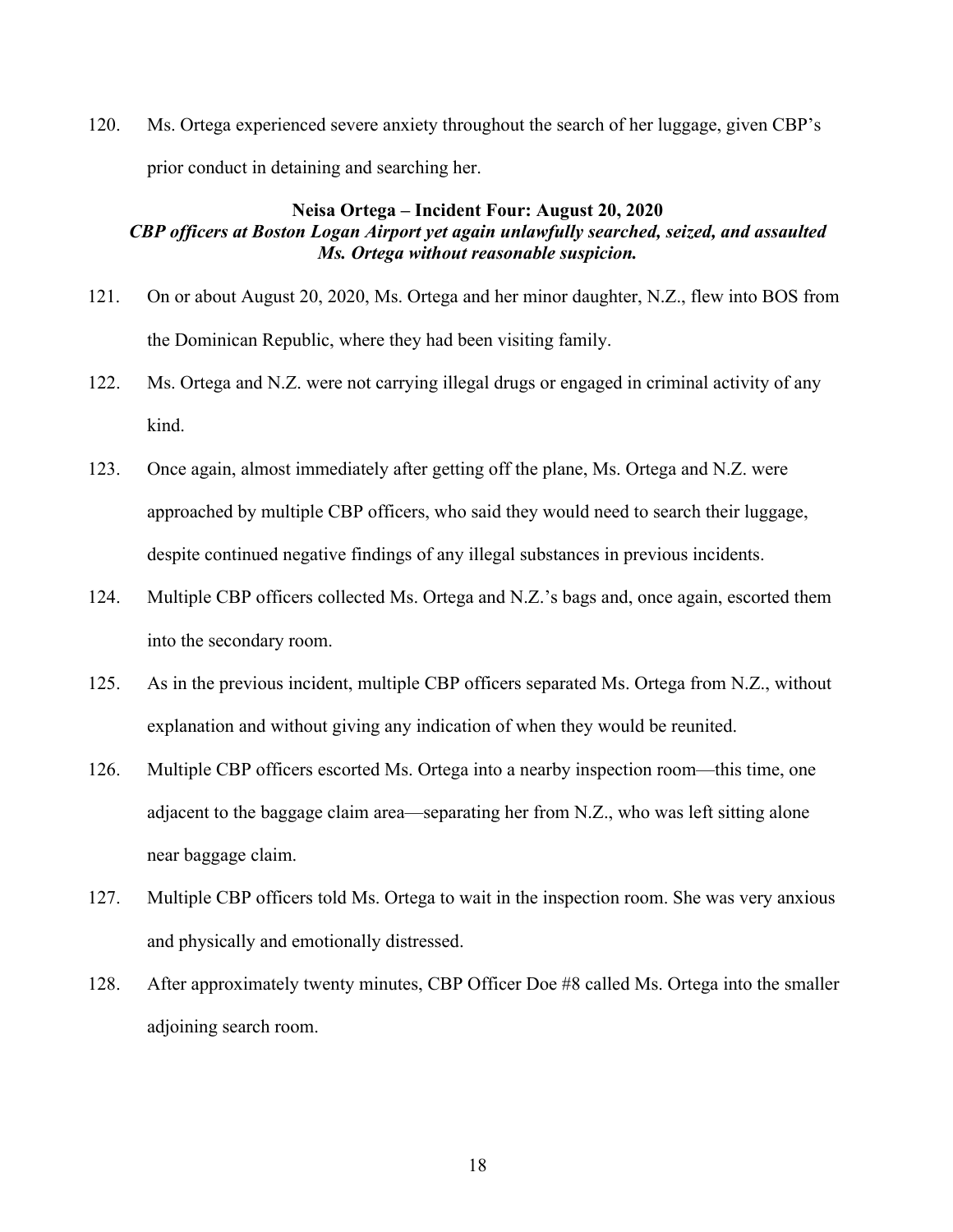- 129. Throughout Ms. Ortega's detention, CBP Officer Doe #8 interrogated Ms. Ortega in Spanish.
- 130. CBP Officer Doe #8 interrogated Ms. Ortega about her current job, her previous job, why she left that job, and about her employer.
- 131. During the interrogation, CBP officers escorted Ms. Ortega to a small room with a table in it adjoining both the inspection and search rooms ("table room") and proceeded to search Ms. Ortega and N.Z.'s luggage. The search revealed no evidence of illegal activity.
- 132. While in this room, CBP officers continued to interrogate Ms. Ortega. Ms. Ortega was then returned to the adjoining inspection room.
- 133. CBP Officer Doe #8 called female CBP Officers Doe #9 and #10 into the inspection room, and escorted Ms. Ortega into the smaller adjoining search room.
- 134. CBP documents, received on February 10, 2021, from Ms. Ortega's Freedom of Information Act request indicate that Supervisory CBP Officer Doe #3 approved a pat down of Ms. Ortega.
- 135. When the Officers Doe #9 and #10 walked in, Ms. Ortega was reminded of her previous assault by CBP into her vaginal cavity, and instantly began to cry.
- 136. Through tears, Ms. Ortega asked the multiple CBP Officers to explain what was happening and why this kept happening to her.
- 137. Officer Doe #8 declined to answer and instead left the room, leaving Ms. Ortega with Officers Doe #9 and #10.
- 138. Ms. Ortega informed the CBP officers that CBP had previously searched her on prior occasions and found no evidence of illegal activity.
- 139. CBP Officers Doe #9 and #10 ordered Ms. Ortega to strip off all her clothes below the waist.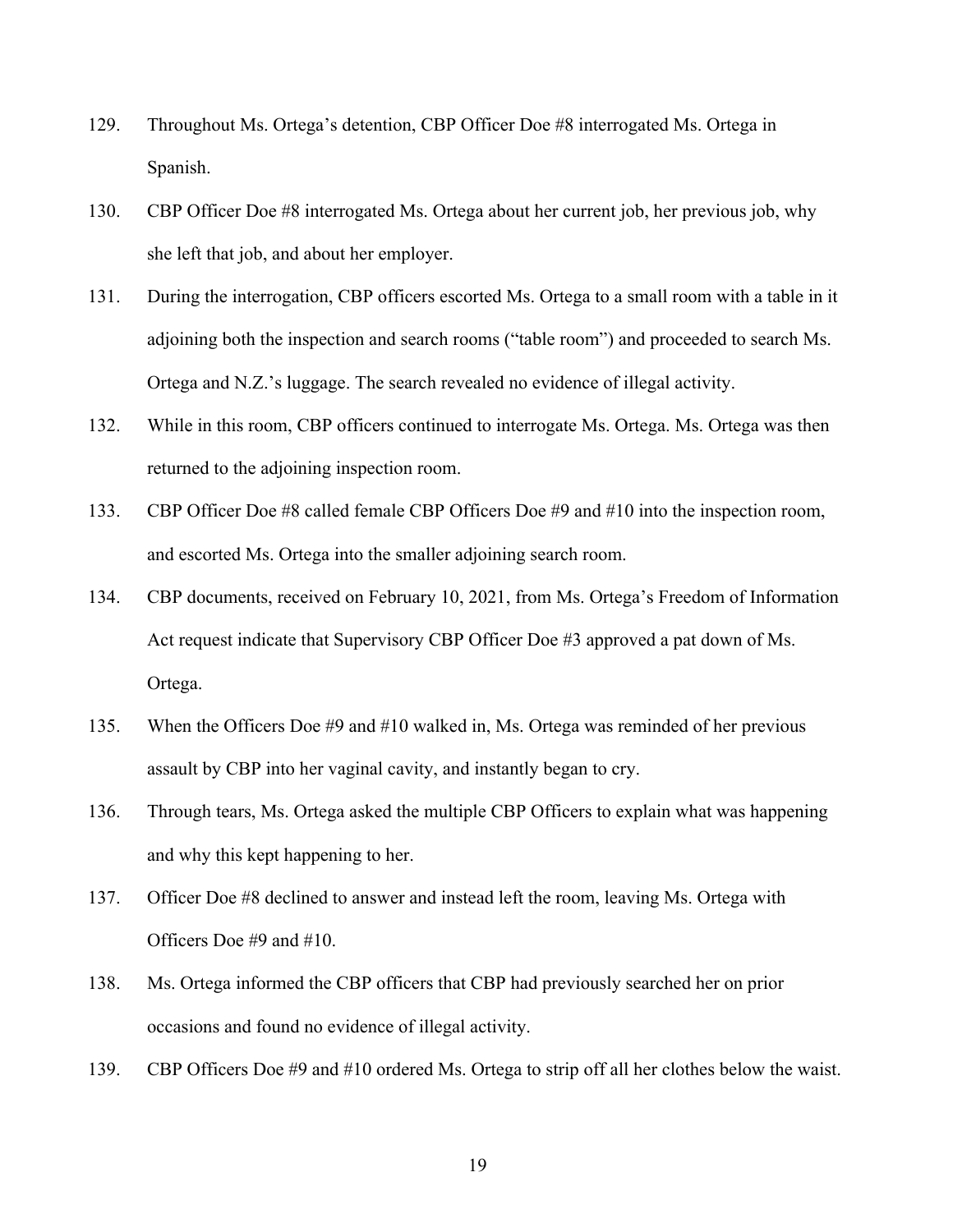- 140. CBP Officers Doe #9 and #10 conducted a strip search of Ms. Ortega by ordering her to undress and thereby reveal her naked body for their inspection.
- 141. The search room adjoins both the inspection room and the table room. The doors were left open and Ms. Ortega could see male CBP officers watching her, including CBP Officers Doe #8 and #11.
- 142. Ms. Ortega pleaded to CBP Officers Doe #9 and #10 in distress, explaining that she had done nothing wrong and had no illegal substances.
- 143. CBP Officers Doe #9 and #10 responded they were merely doing their jobs and it was not their fault that this was happening.
- 144. Despite observing Ms. Ortega's physical and emotional distress, CBP Officers Doe #9 and #10 commanded Ms. Ortega to cooperate.
- 145. CBP Officers Doe #9 and #10 told Ms. Ortega to turn around, put her hands up, and against the wall.
- 146. Anxious, distressed, and crying, Ms. Ortega undressed and put her hands up against the wall.
- 147. Ms. Ortega did not have anything inside her vaginal cavity or anything protruding from her vaginal cavity.
- 148. Nevertheless, CBP Officer Doe #9 put on gloves and pulled Ms. Ortega's legs apart.
- 149. CBP Officer Doe #9 penetrated Ms. Ortega's vaginal cavity with her fingers, then painfully and continually tried to spread Ms. Ortega's vaginal cavity wider.
- 150. CBP Officer Doe #9 did not find any illegal substances or indication of illegal substances from the vaginal search she performed on Ms. Ortega.
- 151. Throughout the vaginal cavity search, Ms. Ortega was anxious and experiencing physical and emotional pain.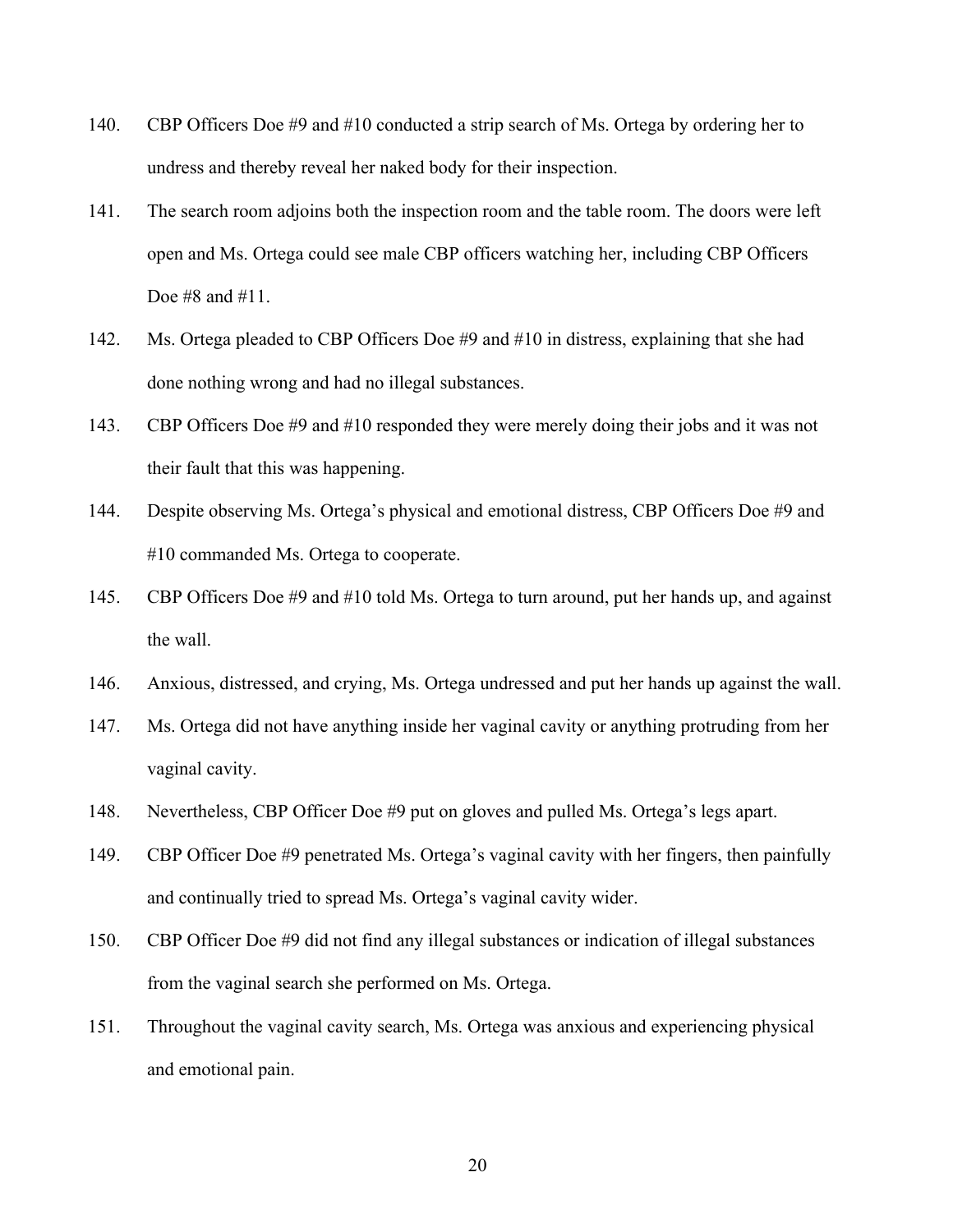- 152. At no point during the vaginal cavity search did CBP Officers close the doors to the search room, leaving Ms. Ortega exposed throughout the search to male officers watching her from the adjoining rooms. Ms. Ortega saw CBP Officers Doe #8 and #11 watching her from the table room.
- 153. CBP Officers Doe #9 and #10 did not allow Ms. Ortega to leave or reunite her with her daughter after the negative findings in the vaginal cavity search. Instead, CBP Officers Doe #9 and #10 told Ms. Ortega to put her clothes back on, and wait outside in the inspection room while they searched other individuals.
- 154. Ms. Ortega waited for approximately thirty minutes before CBP Officer Doe #11 called her back inside.
- 155. During this time, Ms. Ortega remained separated from N.Z., and did not know where her daughter was or what was happening to her daughter.
- 156. CBP Officer Doe #11 told Ms. Ortega that she would not be allowed to leave the airport until she was searched again.
- 157. CBP Officer Doe #9 escorted Ms. Ortega, once again, into the small, adjoining search room and ordered Ms. Ortega to strip completely below the waist.
- 158. Ms. Ortega was scared and confused, and asked CBP Officer Doe #9 why she was being searched again.
- 159. CBP Officer Doe #9 did not answer Ms. Ortega's question and instead commanded her again to strip.
- 160. Standing completely undressed below the waist, in front of CBP Officer Doe #9, Ms. Ortega had nothing inside her vaginal cavity or anything protruding from her vaginal cavity.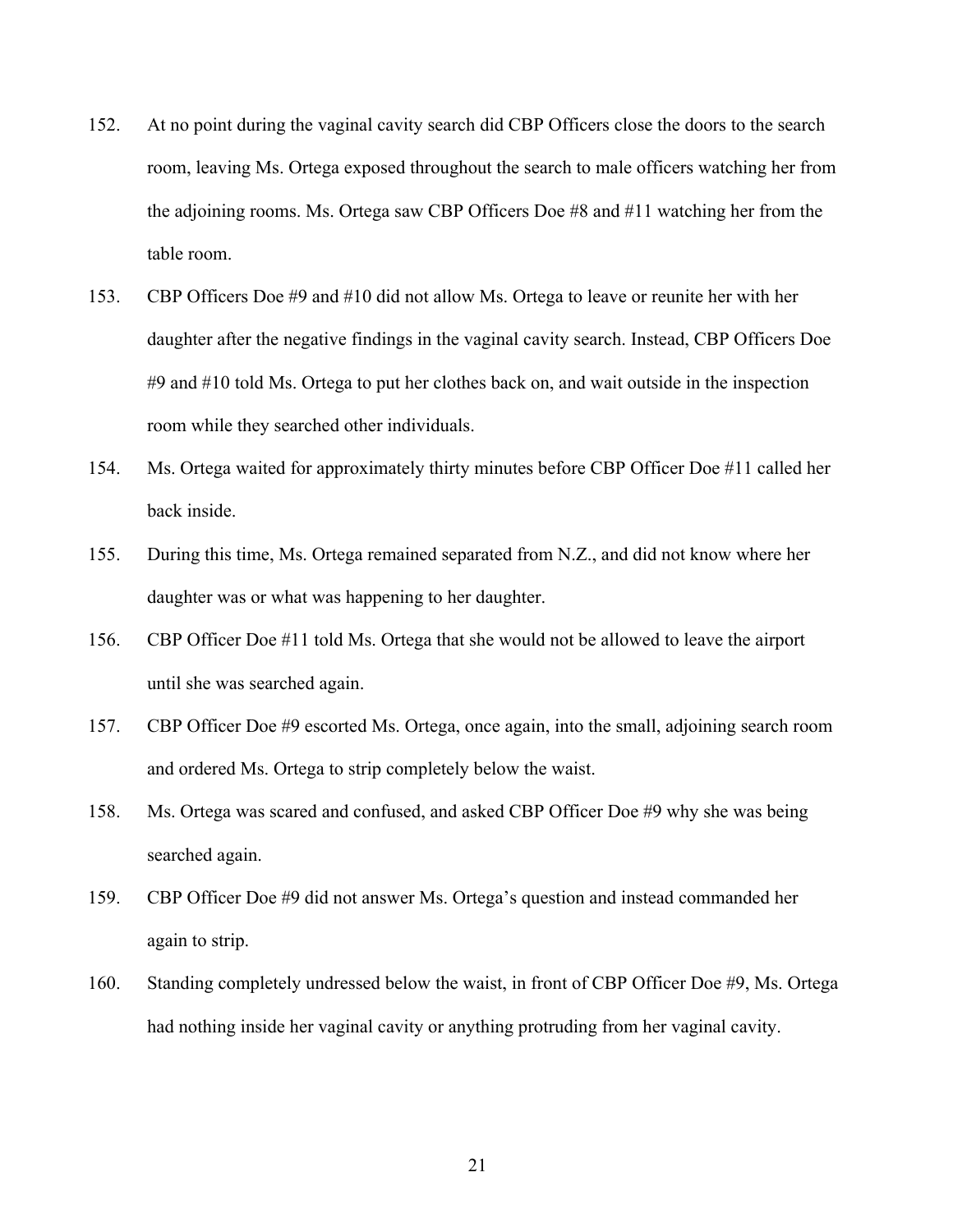- 161. Ms. Ortega could once again see male CBP Officers, including CBP Officers Doe #8 and #11, watching her from the table room.
- 162. Despite having no visual evidence of illegal substances, and a negative finding from a previous penetrative vaginal search less than an hour earlier, CBP Officer Doe #9 pulled Ms. Ortega's legs apart and used her fingers to penetrate Ms. Ortega's vaginal cavity.
- 163. CBP Officer Doe #9 also visually inspected Ms. Ortega's vaginal and anal cavities.
- 164. Ms. Ortega was crying throughout the search, and was exposed and sexually violated by CBP Officer Doe #9.
- 165. CBP Officer Doe #9 did not find any illegal substances or indication of illegal substances from the vaginal searches she performed on Ms. Ortega.
- 166. CBP Officers Doe #9 and #10 interrogated Ms. Ortega, and asked if she ever used illegal drugs. Ms. Ortega repeated again that she never used drugs and had no criminal history at all.
- 167. CBP finally released Ms. Ortega a few hours after her initial confinement.
- 168. Upon release to the baggage claim area, Ms. Ortega broke down physically and emotionally. She was distressed that once again she was separated from her daughter, subjected to invasive searches, and sexually violated repeatedly.
- 169. Ms. Ortega was further distressed by witnessing her daughter visibly upset upon being reunited and worried as to what trauma her child endured.
- 170. Observing her distress, CBP Officers Doe #9 and #10 sat with Ms. Ortega, rubbed her shoulders, and apologized for their behavior.
- 171. CBP Officers Doe #9 and #10 said they would personally walk her out towards baggage claim so "no one would touch her."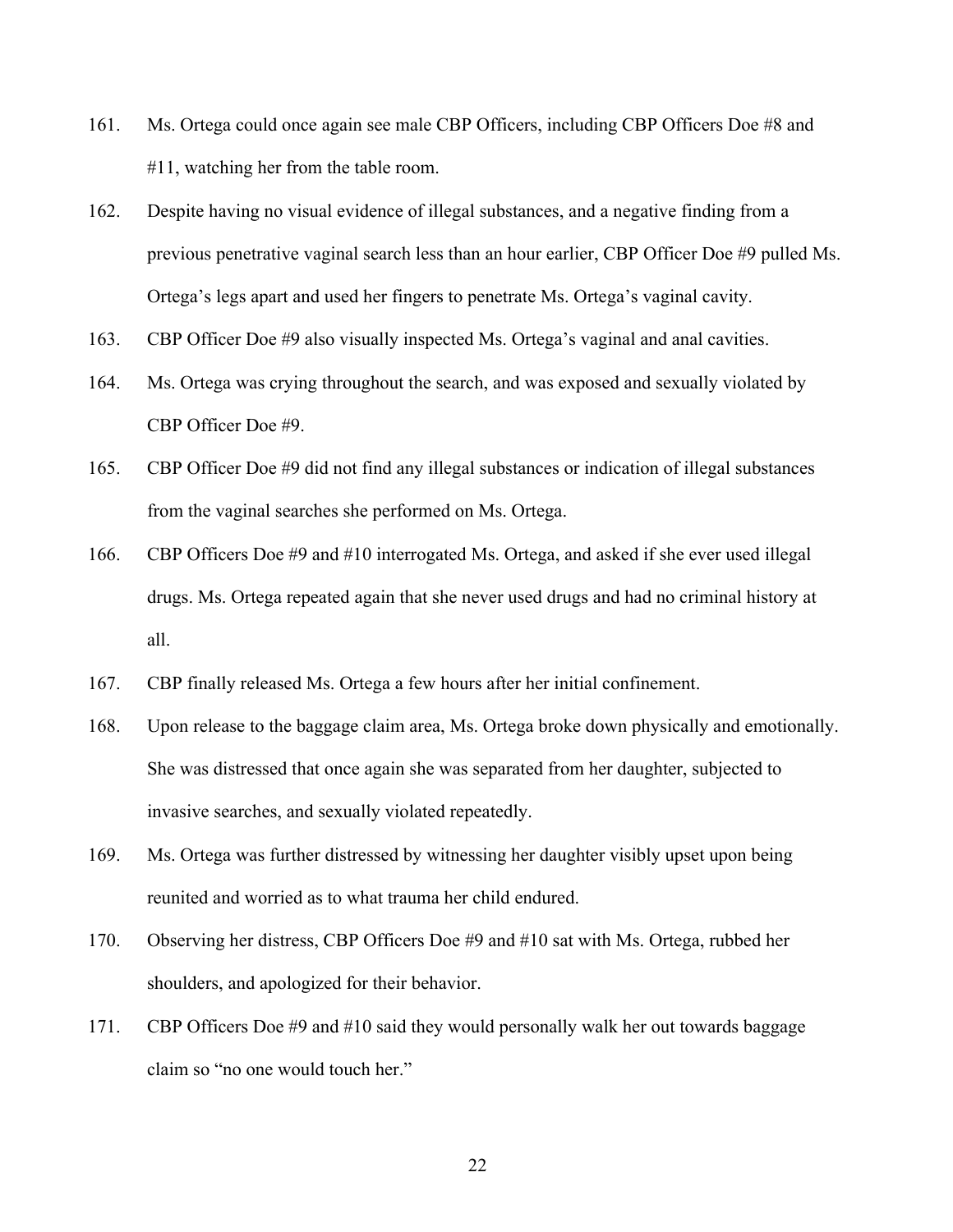#### **Neisa Ortega – Life After the Incidents**

## *As a result of CBP officers' unlawful behavior, Ms. Ortega lives with severe physical and emotional trauma and the fear she will continue to be unlawfully searched, seized, and assaulted.*

- 172. Ever since the incident on April 27, 2019, Ms. Ortega has experienced lasting trauma and physical and emotional distress. She is nervous around all law enforcement officers, and continues to be anxious that they will confine her for any reason and without justification.
- 173. Ms. Ortega now spends many nights crying, feeling "desperate," and wrestling with the traumas she has experienced at the hands of CBP officers.
- 174. As a result of these experiences, Ms. Ortega has difficulty sleeping at night and waking up in the morning.
- 175. As a result of CBP's treatment of Ms. Ortega, she suffered panic attacks at work, which forced her to leave her job and find new employment.
- 176. As a result of CBP's actions, Ms. Ortega struggles when in public and is always on high alert. She suffers from panic attacks when she is around many people.
- 177. Ms. Ortega still feels humiliation over people seeing her public panic attacks.
- 178. Ms. Ortega has lost much of her hair since the first incident due to the resulting stress and depression.
- 179. Due to CBP's treatment of Ms. Ortega, she has changed the way she dresses, wearing baggy clothing and wearing pants more frequently.
- 180. Each time Ms. Ortega travels, as is routine and necessary in her life, she fears that CBP officers will take her into the "small room," where they will interrogate and abuse her.
- 181. When in the Dominican Republic, Ms. Ortega barely sleeps because of her fear of having to come back under CBP scrutiny upon her return.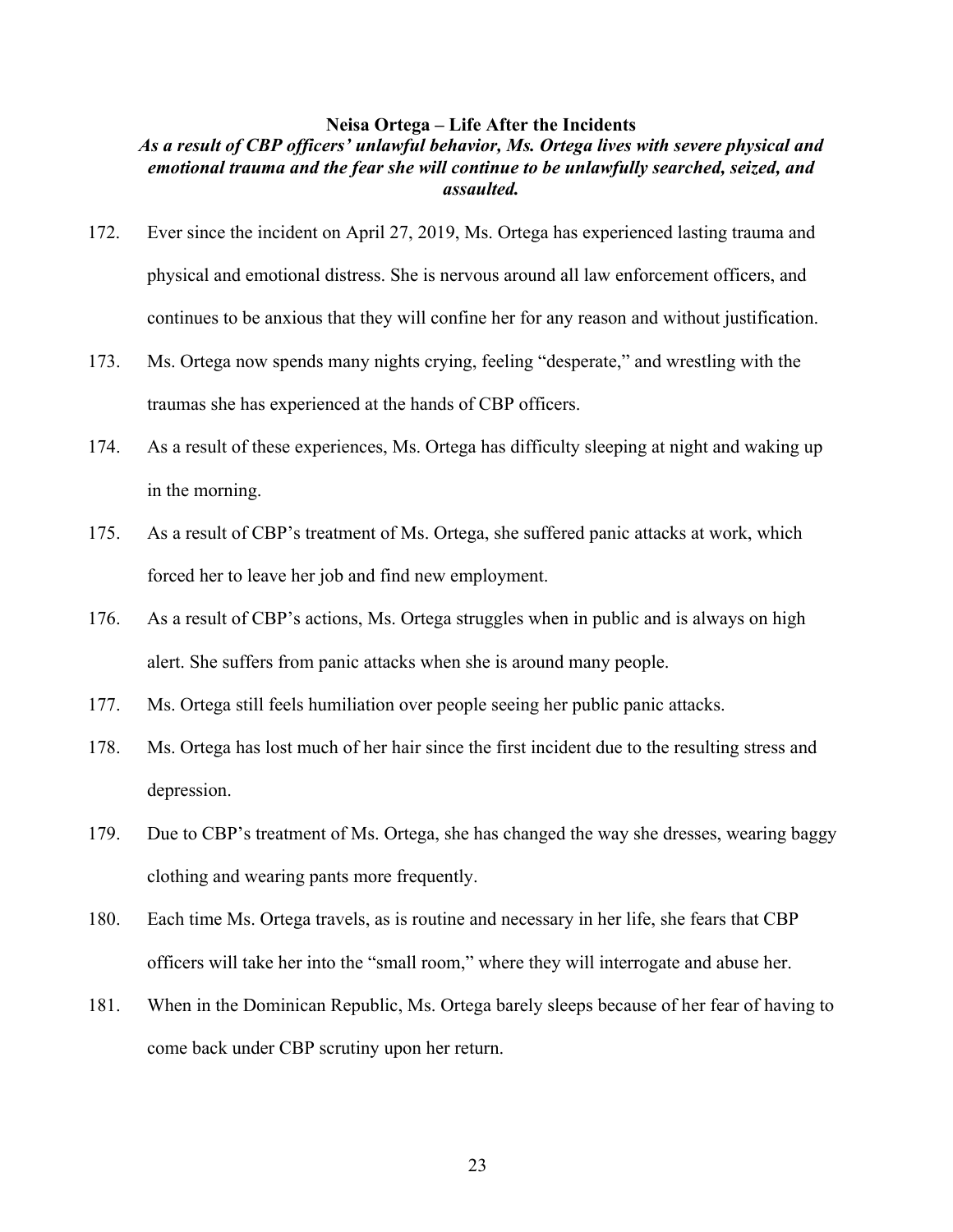- 182. As a result of these incidents, Ms. Ortega does not check luggage and only brings a carry-on when she has to fly into BOS.
- 183. As a result of CBP's actions, Ms. Ortega only wears pants when she has to fly.
- 184. Ms. Ortega regularly reflects on her humiliation and the feeling that CBP treated her body like an object.
- 185. Ms. Ortega has suffered isolation due to these events. Her regular travel companions no longer want to fly with her. People have refused to pick her up from the airport. Friends have told her they fear CBP associating their names with her and subjecting them to the same abuse.

### **N.Z. – Incident One: April 27, 2019** *N.Z., Ms. Ortega's fourteen-year-old daughter, was unlawfully searched, seized, and interrogated by CBP Officers at Boston Logan airport.*

- 186. As described in paragraphs 43 *et seq.* above, Plaintiff N.Z. arrived with her mother, Ms. Ortega, into BOS from the Dominican Republic on April 27, 2019. CBP officers brought N.Z. and Ms. Ortega to the secondary room and searched their luggage.
- 187. CBP Officer Doe #12 demanded N.Z. provide her cell phone passcode. Fearful of the consequences if she refused, N.Z. gave CBP Officer Doe #12 the password to her cell phone.
- 188. CBP Officer Doe #12 searched the contents of N.Z.'s cell phone including private text messages, audio files, photographs and other personal content.
- 189. CBP Officer Doe #12 interrogated N.Z., including asking her questions about the people she had pictures with in her phone.
- 190. N.Z. was fearful of what would happen if she refused to answer, so she answered CBP officers' questions despite feeling upset that her privacy was being invaded.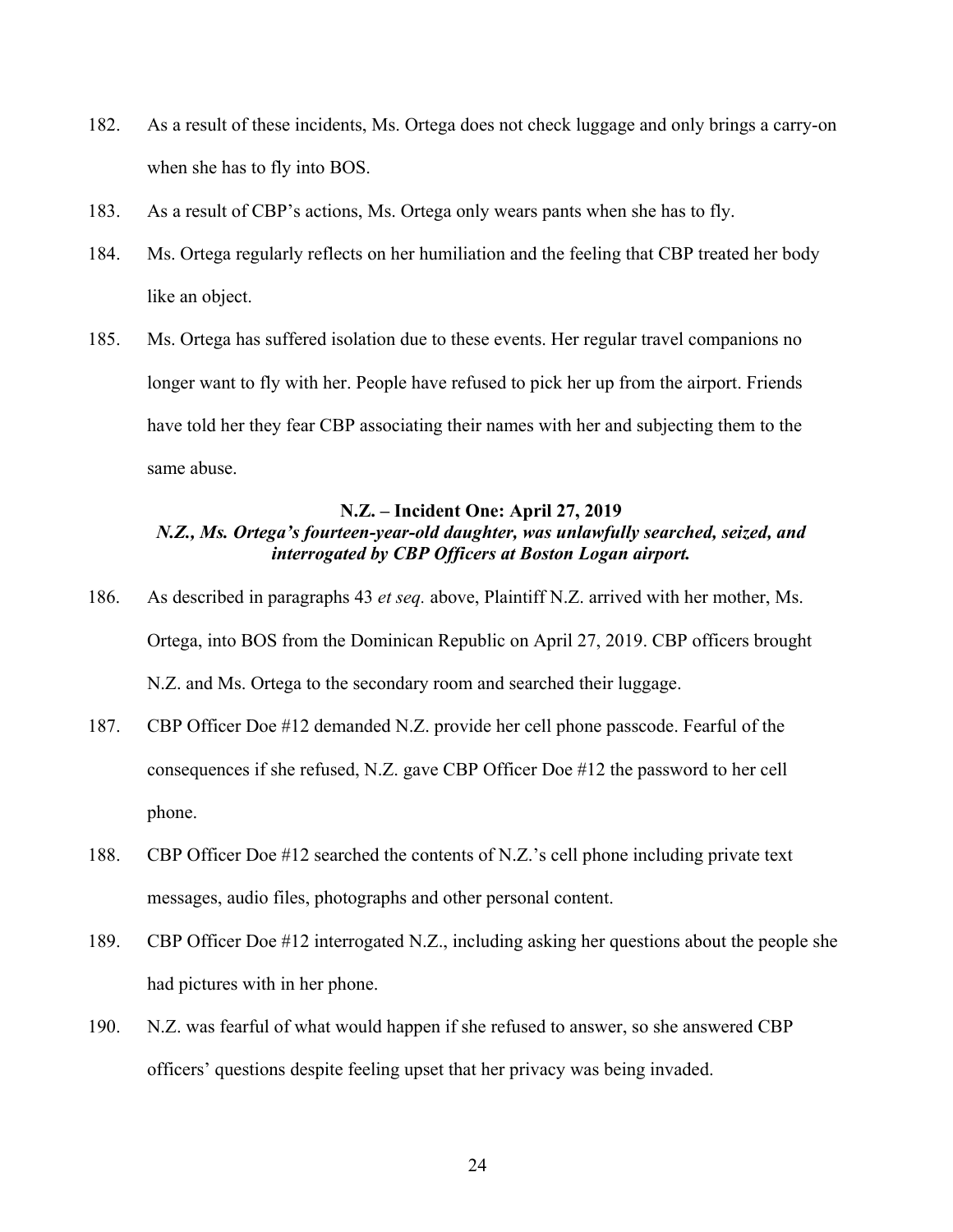- 191. CBP Officer Doe #12 then separated N.Z. from her mother. N.Z. was directed to sit inside the secondary room while her mother was taken to the adjoining inspection room.
- 192. CBP Officer Doe #12 did not tell N.Z. where her mother was or why she and her mother were being detained.
- 193. CBP Officer Doe #12 asked N.Z. if she had "something in her belly" that someone gave her.
- 194. N.Z. denied carrying anything in her belly. She felt uncomfortable by this unusual line of questioning.
- 195. CBP Officer Doe #12 gave her crackers and juice and watched her eat. N.Z. was then left alone in the secondary room for the remaining hours before she and Ms. Ortega were released.
- 196. Despite being only 14, N.Z. was not allowed to have a trusted adult or guardian with her while CBP Officer Doe #12 interrogated her. No trusted adult gave consent to the interrogation.
- 197. During this time, N.Z. attempted to enter the inspection room to find her mother, but the door was locked. No one came to check on N.Z.
- 198. N.Z. was anxious and afraid of what CBP Officer Doe #12 might do to her and was upset that she was separated from her mother and interrogated.
- 199. N.Z. felt worried about what was happening to her mother. She wanted to go home.
- 200. After approximately three to four hours, N.Z. was reunited with her mother. CBP officers found no evidence of illegal drugs or any kind of wrongdoing connected with N.Z.
- 201. When they reunited, N.Z. was sad, scared, and angry due to seeing her mother crying. N.Z. had never seen her mother "cry like that" before and therefore believed CBP officers must have done something very bad to her mother.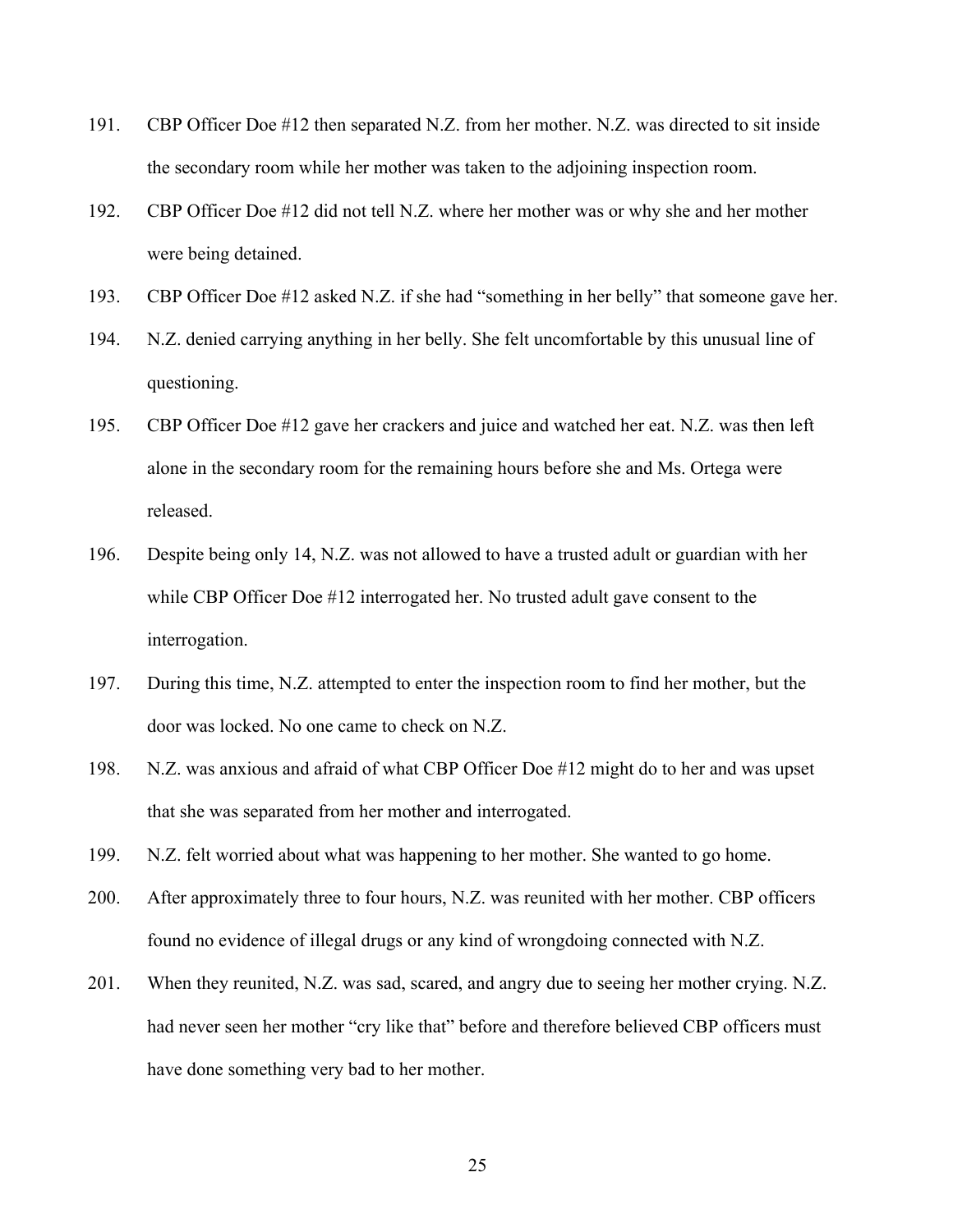- 202. N.Z. felt scared that CBP would do something just as bad to her in the future.
- 203. CBP Officer Doe #12's confinement, separation, and interrogation of N.Z., as well as N.Z.'s witnessing of her mother's distress over CBP officers' actions, were highly traumatic for

N.Z. These incidents caused her emotional distress at the time and thereafter.

#### **N.Z. – Incident Two: August 20, 2020**

## *Without reasonable suspicion or any explanation, N.Z., was separated from her mother and unlawfully seized by CBP Officers at Boston Logan Airport.*

- 204. As described above in paragraph 121 *et seq.* above, on or about August 20, 2020, Ms. Ortega and N.Z. flew into BOS from the Dominican Republic, where they had been visiting family.
- 205. Ms. Ortega and N.Z. were not carrying illegal drugs or engaged in criminal activity of any kind.
- 206. N.Z. felt anxious about returning through BOS because she feared being separated from her mother and interrogated, and she was worried that CBP officers would put their hands on her or her mother.
- 207. Almost immediately after deplaning, Ms. Ortega and N.Z. were approached by multiple CBP officers, who said they would need to have their luggage searched, despite continued negative findings in previous incidents.
- 208. Multiple CBP officers collected Ms. Ortega and N.Z.'s bags and escorted them into the secondary room.
- 209. Once again, CBP officers separated N.Z. from her mother. CBP officers led Ms. Ortega and N.Z. out of the secondary room. Then, CBP Officer Doe #13 led N.Z. to a seating area in the public baggage claim area, while another officer led Ms. Ortega to an inspection room adjoining the public baggage claim area.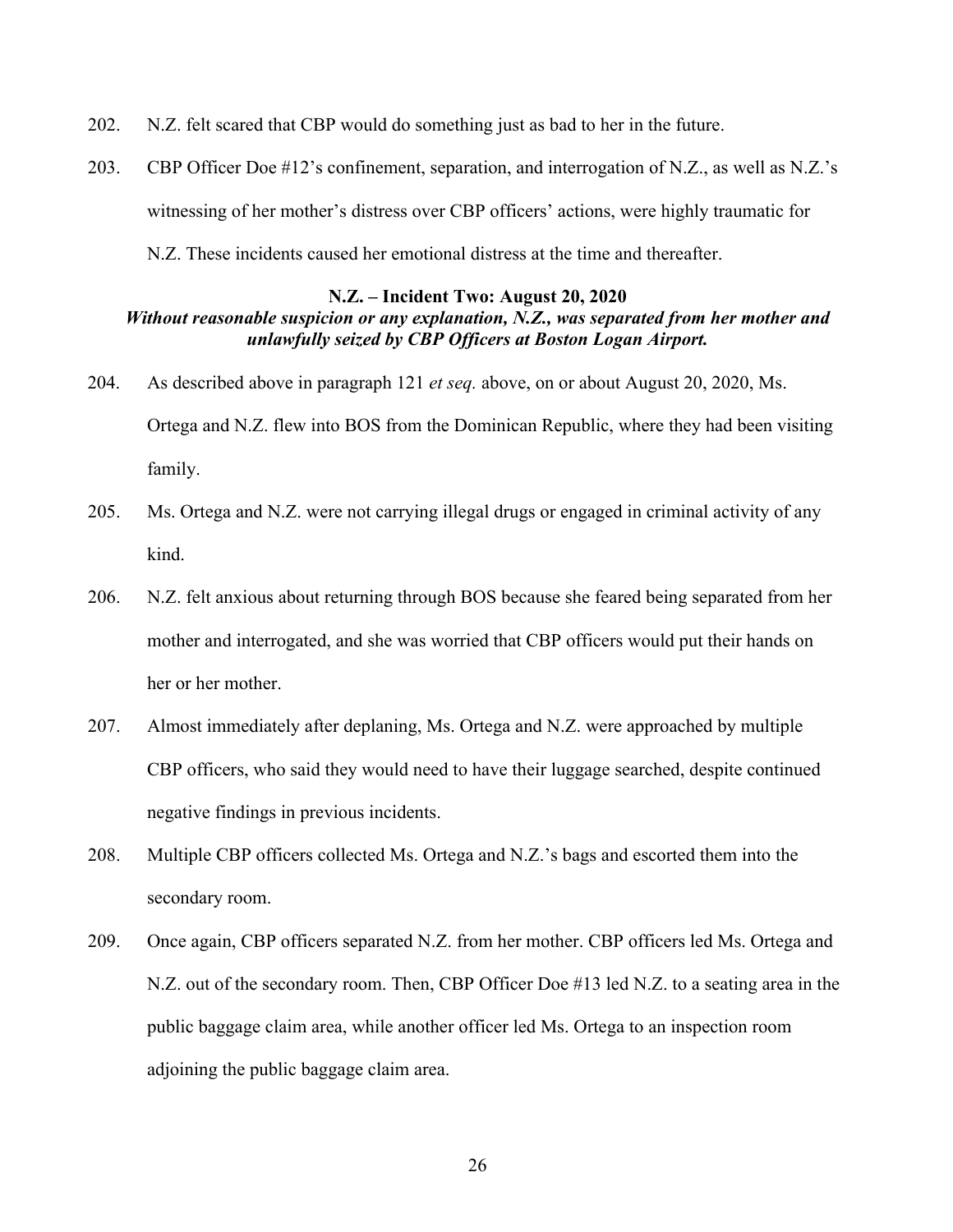- 210. CBP Officer Doe #13 did not provide any explanation to N.Z. of when her mother would be released from the inspection room, and the officer did not make any effort to ensure that N.Z., a minor, felt safe sitting in a public area alone in an airport.
- 211. Many people walked by N.Z. while she was forced to wait alone for her mother.
- 212. During this time, N.Z. was afraid that CBP officers would do to her what they did to her mother during the last separation. N.Z. was anxious and worried about what CBP officers were doing to her mother, especially since she knew details of the trauma her mother had suffered on prior occasions.
- 213. After a few hours of separation, N.Z. witnessed her mother come out of the inspection room into baggage claim, where her mother broke down physically and emotionally about what CBP had done to her.
- 214. N.Z. still feels angry about CBPs' actions, and is nervous when flying with her mother to BOS.
- 215. N.Z. continues to experience emotional harm from CBP's detention and interrogations of her, from being separated from her mother, and from her mother's assault and repeated trauma at the hands of CBP.
- 216. N.Z. often thinks of the CBP officers' actions against her and her mother. N.Z. has had difficulty sleeping, she struggles with angry outbursts, and experiences her heart pounding, hands shaking, and a feeling of butterflies in her stomach when she thinks about CBP's actions.
- 217. Due to CBP's actions, N.Z. passes up opportunities to socialize so that she can stay close to her mother.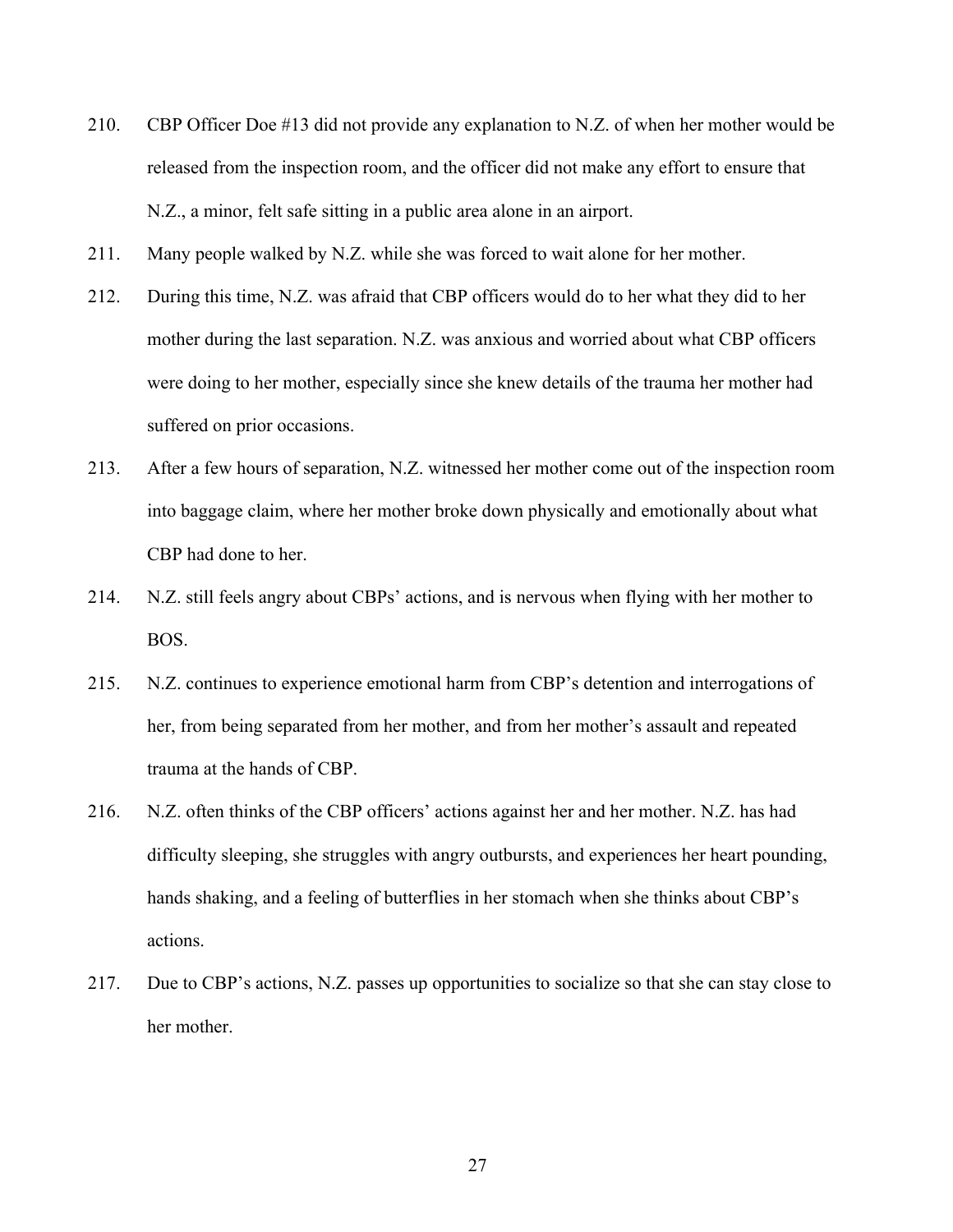218. As a result of CBP's treatment of N.Z. and her mother, N.Z. often cries when she is alone, and in the weeks following the incident, N.Z. constantly questioned her mother about why CBP did this to them.

### **Plaintiffs Neisa Ortega and N.Z.** *Exhaustion of Administrative Remedies*

- 219. Pursuant to 28 U.S.C. § 2675(a), Ms. Ortega submitted an administrative claim on behalf of herself and N.Z., to the Department of Homeland Security and U.S. Customs and Border Protection on January 19, 2021.
- 220. The Federal Tort Claims Act states that the United States is liable for tortious acts of its employees in "circumstances where the United States, if a private person, would be liable to the claimant in accordance with the law of the place where the act or omission occurred." 28 U.S.C. § 1346(b).
- 221. On June 17, 2021, CBP denied the claim in full.
- 222. Ms. Ortega and N.Z. have administratively exhausted their remedies under the FTCA.
- 223. Although not required for exhaustion of remedies, Ms. Ortega additionally filed a complaint with the DHS Office for Civil Rights and Civil Liberties (CRCL) under 6 U.S.C. § 345 and 42 U.S.C. § 2000ee-1 on November 5, 2020.
- 224. On March 30, 2021, DHS CRCL closed the complaint.

#### **CAUSES OF ACTION**

#### *Constitutional Violations*

#### **COUNT 1**

**Fourth Amendment Claim for Prolonged Detention, Strip Searches, and Body and Vaginal Cavity Searches of Ms. Ortega Without Reasonable Suspicion (by Plaintiff Neisa Ortega against CBP, DHS, and All Individual Defendants, in their official capacities)**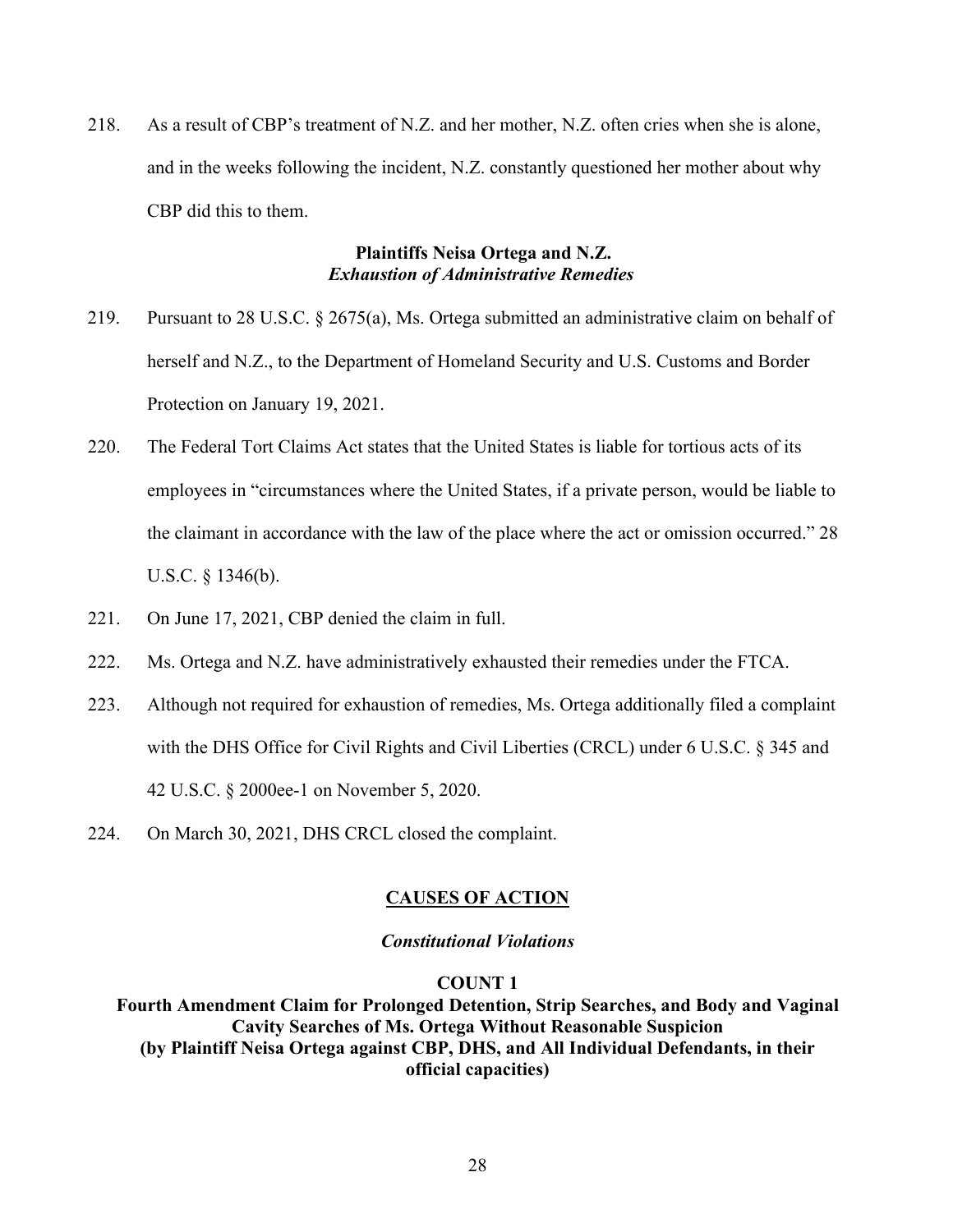- 225. The foregoing allegations are re-alleged and incorporated herein by reference.
- 226. The Fourth Amendment of the United States Constitution protects against unreasonable searches and seizures.
- 227. Defendants violated the Fourth Amendment by detaining Ms. Ortega, by searching her baggage, personal letters, and electronic devices, and by conducting strip searches, body searches, and vaginal cavity searches of Ms. Ortega, absent a warrant supported by probable cause and without reasonable suspicion that contraband was being concealed on her body.

#### **COUNT 2**

## **Fifth Amendment Claim for Body and Vaginal Cavity Searches of Ms. Ortega (by Plaintiff Neisa Ortega against Defendants CBP, DHS, and All Individual Defendants in their official capacities)**

- 228. The foregoing allegations are re-alleged and incorporated herein by reference.
- 229. The Fifth Amendment of the United States Constitution requires that the right to life, liberty, and property not be denied without due process of law.
- 230. Defendants violated the Fifth Amendment by violating Ms. Ortega's bodily integrity when they conducted strip searches, body searches, and vaginal cavity searches of Ms. Ortega in a manner that shocks the conscience.

#### **COUNT 3**

### **Unreasonable** *Search* **of Ms. Ortega in Violation of the Fourth Amendment -** *Bivens* **(by Plaintiff Neisa Ortega against Defendants CBP Officers Doe #1-2, 8-11, in their individual capacities and Supervisory CBP Officers Doe #1-3, in their individual capacities)**

- 231. The foregoing allegations are re-alleged and incorporated herein by reference.
- 232. As a direct result of their actions set forth in this Complaint, Defendants CBP Officers Doe #1-2, 8-11 and Supervisory CBP Officers Doe #1-3 acted under the color of federal law to deprive Ms. Ortega of her right to be free from unreasonable governmental intrusion by searching her belongings as well as her person and/or by performing or aiding in strip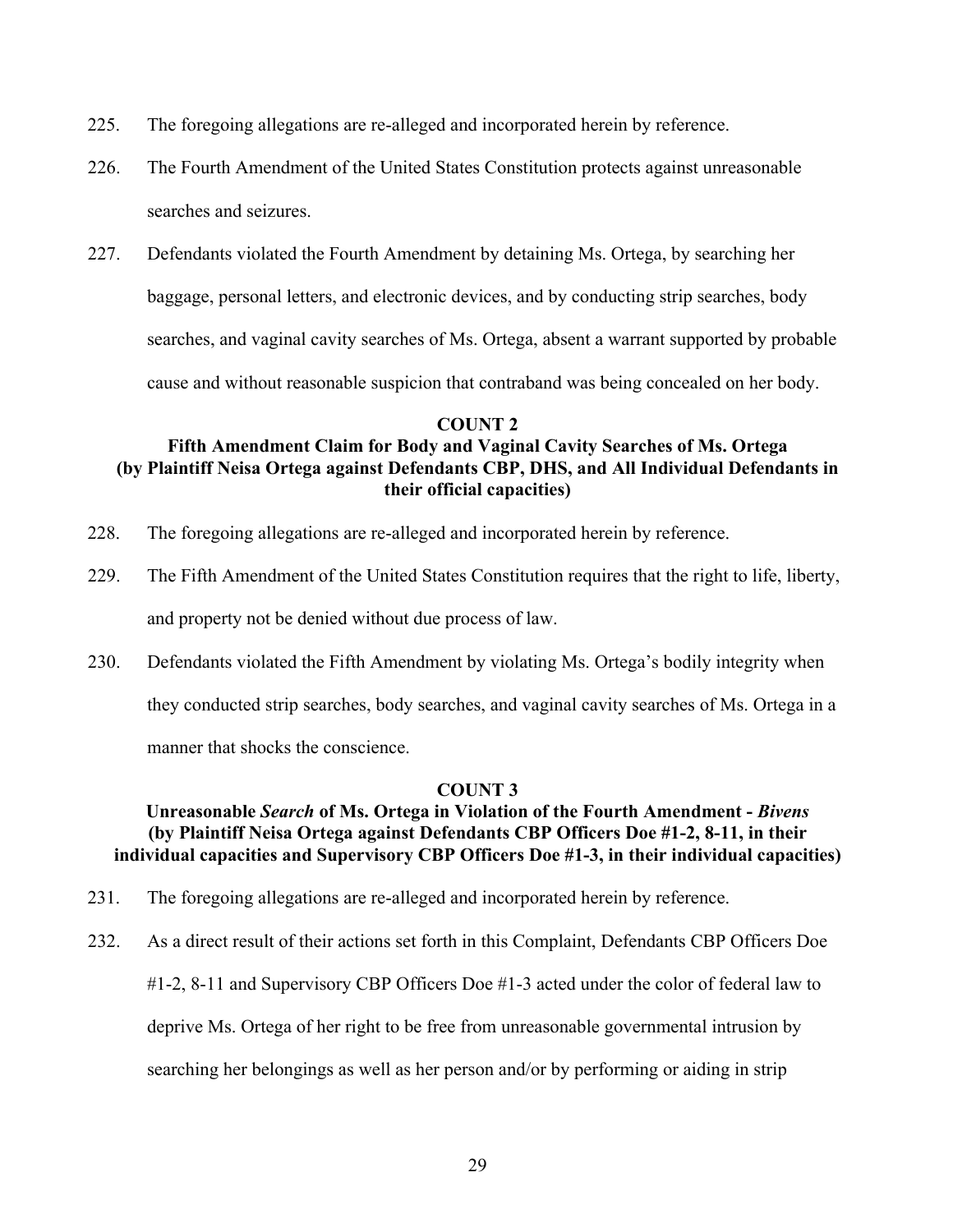searches and body cavity searches all without reasonable suspicion, in violation of the Fourth Amendment of the United States Constitution.

233. This cause of action for the violation of Plaintiff's Fourth Amendment right is brought pursuant to Bivens v. Six Unknown Agents, 403 U.S. 388 (1971).

#### **COUNT 4**

## **Unreasonable** *Seizure* **of Ms. Ortega in Violation of the Fourth Amendment -** *Bivens* **(by Plaintiff Neisa Ortega against Defendants CBP Officers Doe #1-11 in their individual capacities and Supervisory CBP Officers Doe #1-3 in their individual capacities)**

- 234. The foregoing allegations are re-alleged and incorporated herein by reference.
- 235. As a direct result of their actions set forth in this Complaint, Defendants CBP Officers Doe

#1**-**11 and Supervisory CBP Officers Doe #1**-**3, acted under the color of federal law to

deprive Ms. Ortega of her right to be free from unreasonable governmental intrusion by

seizing her for a prolonged period of time and subjecting her to interrogation without

reasonable suspicion, in violation of the Fourth Amendment of the United States

Constitution.

236. This cause of action for the violation of Plaintiff's Fourth Amendment right is brought pursuant to Bivens v. Six Unknown Agents, 403 U.S. 388 (1971).

### **COUNT 5**

# **Deprivation of Due Process of Ms. Ortega in Violation of the Fifth Amendment -** *Bivens* **(by Plaintiff Neisa Ortega against Defendants CBP Officers Doe #1, 2, 9, and 10 in their individual capacities and Supervisory CBP Officers Doe #1 and 3 in their individual capacities)**

- 237. The foregoing allegations are re-alleged and incorporated herein by reference.
- 238. As a direct result of their actions set forth in this Complaint, Defendants CBP Officers Doe #1, #2, #9 and #10, and Supervisory CBP Officers Doe #1 and #3, acted under the color of federal law to deprive Ms. Ortega of her right to due process by acting in a manner that shocks the conscience in violation of the Fifth Amendment to the U.S. Constitution.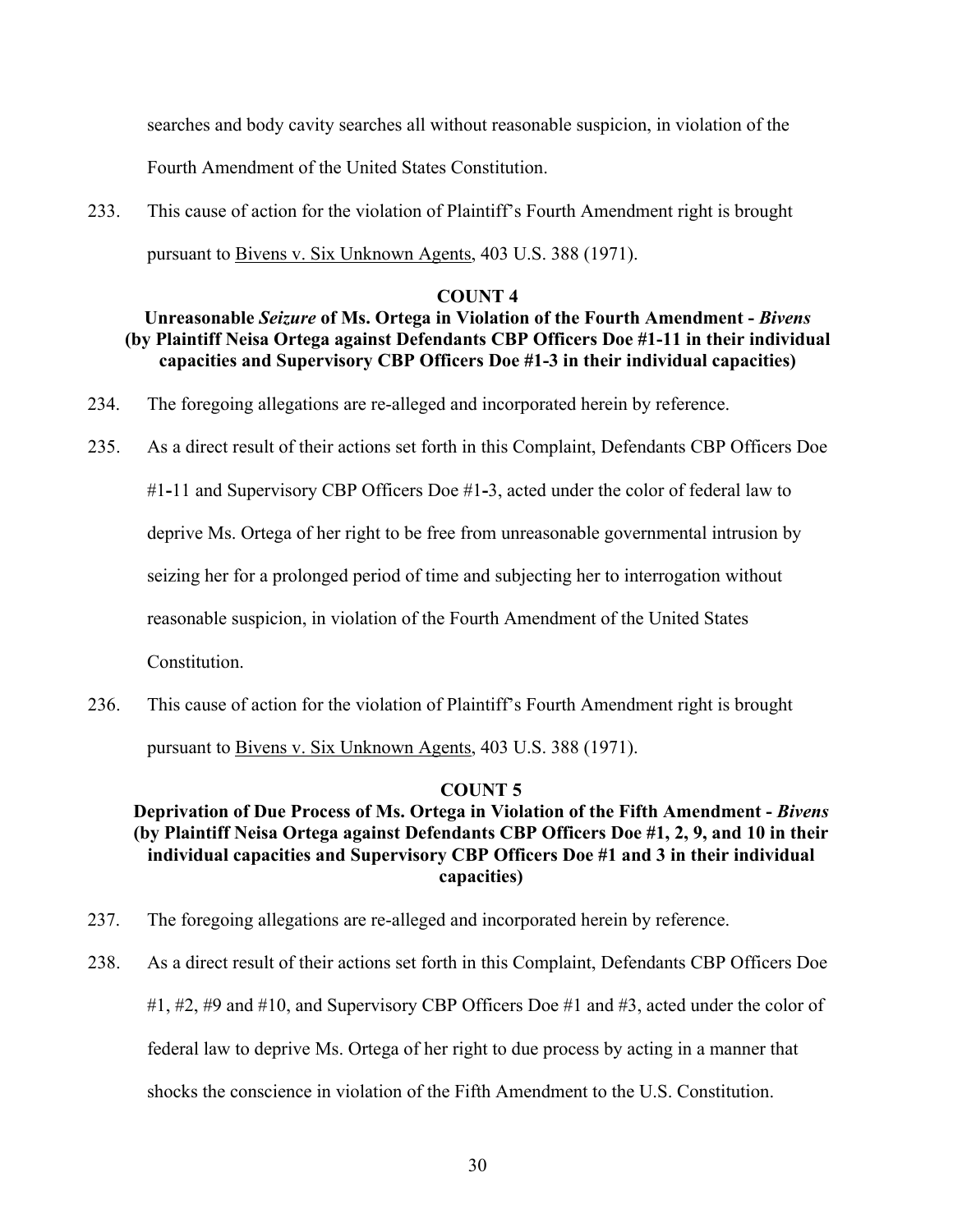239. This cause of action for the violation of Plaintiff's Fifth Amendment right is brought

pursuant to Bivens v. Six Unknown Agents, 403 U.S. 388 (1971).

### **COUNT 6**

## **Fourth Amendment Claim for Prolonged Detention and Searches of N.Z.'s Belongings Without Reasonable Suspicion (by Plaintiff N.Z. against Defendants CBP, DHS, and All Individual Defendants, in their official capacities)**

- 240. The foregoing allegations are re-alleged and incorporated herein by reference.
- 241. Defendants violated the Fourth Amendment by detaining N.Z., a minor, by separating from

her mother, by interrogating her alone, and by searching her baggage and electronic devices,

absent a warrant supported by probable cause and without reasonable suspicion that

evidence of contraband would be discovered.

### **COUNT 7**

## **Fifth Amendment Claim for Separation of Minor from Mother, Prolonged Detention and Invasive Questioning of Minor Alone (by Plaintiff N.Z. against Defendants CBP, DHS, and All Individual Defendants, in their official capacities)**

- 242. The foregoing allegations are re-alleged and incorporated herein by reference.
- 243. Defendants violated the Fifth Amendment by separating N.Z., a minor, from her mother for

a prolonged period of time, by detaining her for a prolonged period of time, and by

invasively questioning her alone, all conduct that shocks the conscience.

### **COUNT 8**

## **Unreasonable Seizure of N.Z. in Violation of the Fourth Amendment -** *Bivens* **(by Plaintiff N.Z. against Defendants CBP Officers Doe #12 and 13, in their individual capacities and Supervisory CBP Officers Doe #1 and 3, in their individual capacities)**

- 244. The foregoing allegations are re-alleged and incorporated herein by reference.
- 245. As a direct result of their actions set forth in this Complaint, Defendants CBP Officers Doe

#12 and #13, and Supervisory CBP Officers Doe #1 and #3, acted under the color of federal

law to deprive N.Z. of her right to be free from unreasonable governmental intrusion by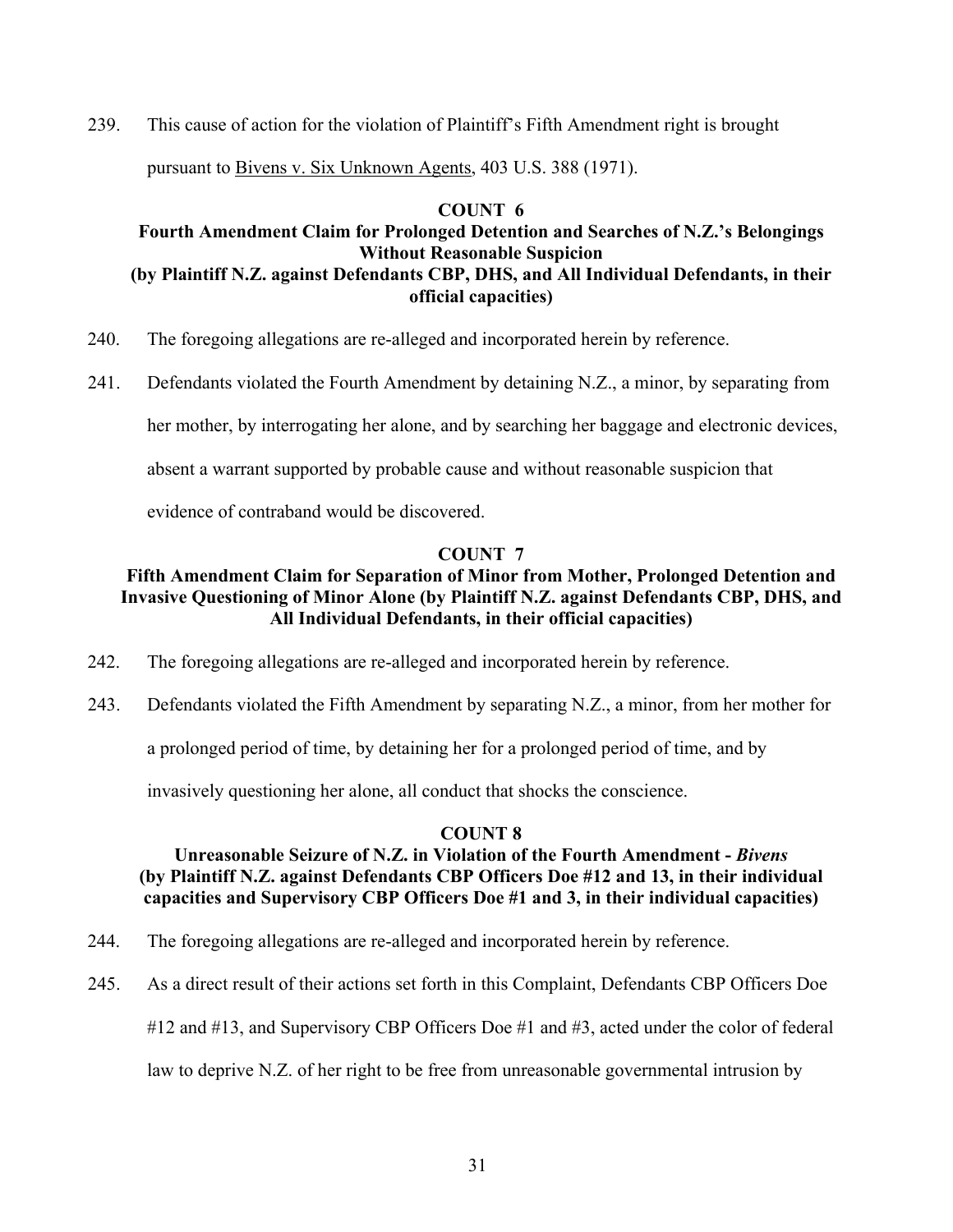separating her, a minor, from her mother, seizing her for a prolonged period of time and interrogating her alone without reasonable suspicion, in violation of the Fourth Amendment of the United States Constitution.

246. This cause of action for the violation of Plaintiff's Fourth Amendment right is brought pursuant to Bivens v. Six Unknown Agents, 403 U.S. 388 (1971).

#### **COUNT 9**

# **Deprivation of Due Process of N.Z. in Violation of the Fifth Amendment -** *Bivens* **(by Plaintiff N.Z. against Defendants CBP Officers Doe #12 and #13 in their individual capacities and Supervisory CBP Officers Doe #1 and 3 in their individual capacities)**

- 247. The foregoing allegations are re-alleged and incorporated herein by reference.
- 248. As a direct result of their actions set forth in this Complaint, Defendants CBP Officers Doe #12 and #13 and Supervisory CBP Officers Doe #1 and #3, acted under the color of federal law to deprive N.Z. of her right to due process by separating N.Z., a minor, from her mother for a prolonged period of time, detaining her for a prolonged period of time and invasively questioning her alone, all conduct that shocks the conscience in violation of the Fifth Amendment to the U.S. Constitution.
- 249. This cause of action for the violation of Plaintiff's Fifth Amendment right is brought pursuant to Bivens v. Six Unknown Agents, 403 U.S. 388 (1971).

#### *Federal Tort Claims Act - 28 U.S.C. § 1346(b)*

# **COUNT 10 Assault (by Plaintiff Ms. Ortega against Defendant United States)**

- 250. The foregoing allegations are re-alleged and incorporated herein by reference.
- 251. Under Massachusetts law, the elements of assault are: (1) the defendant acts intending to cause a harmful or offensive contact with another, or an imminent apprehension of such a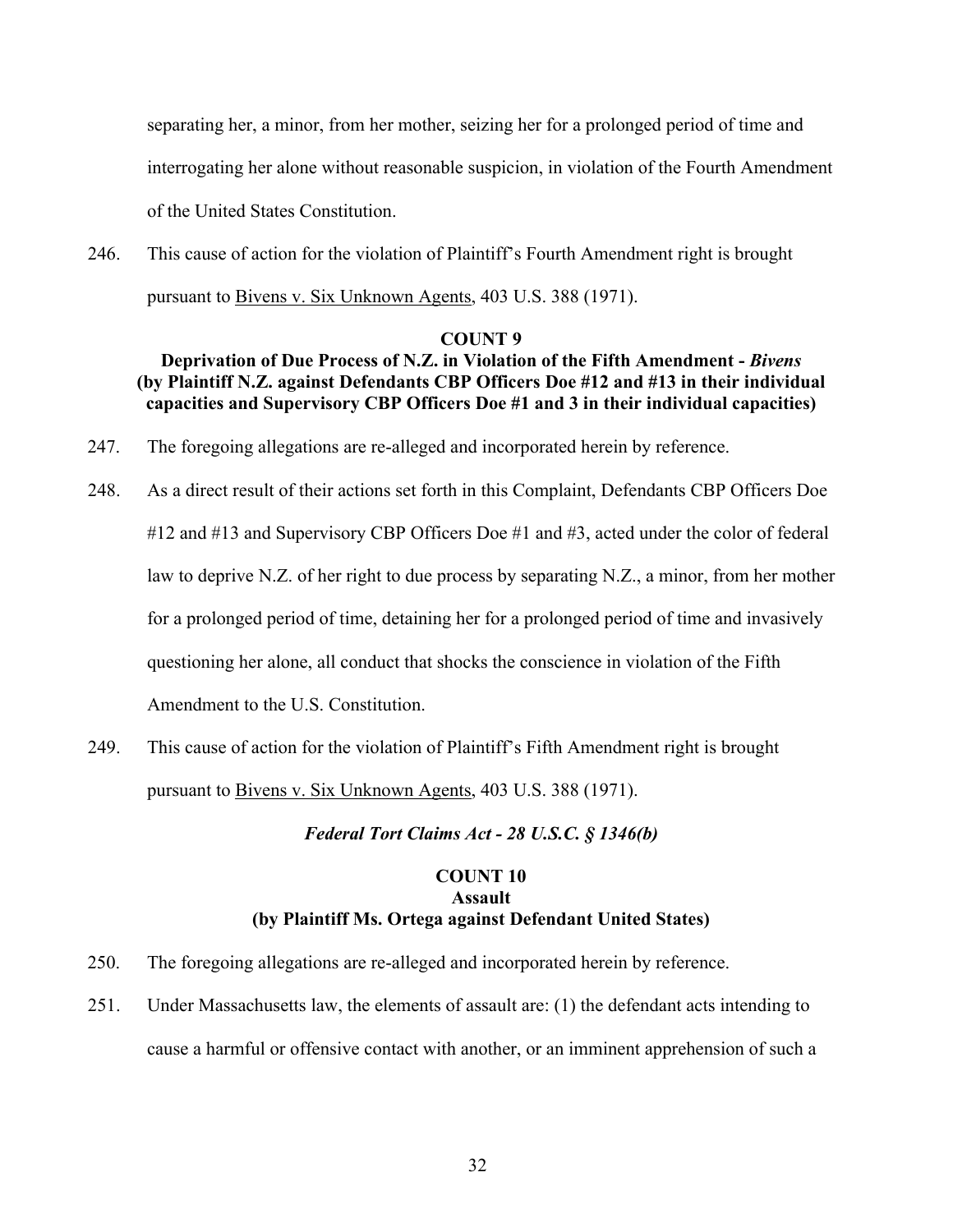contact; and (2) apprehension is created and experienced by the other person.

Commonwealth v. Henson, 259 N.E.2d 769, 773–74 (Mass. 1970).

- 252. Ms. Ortega was subjected to multiple unjustified and unreasonable invasive body searches including vaginal cavity searches. The individual CBP officers assaulted Ms. Ortega when they intentionally acted in a way that created an apprehension of immediate harm during these searches.
- 253. Multiple CBP officers created apprehension of offensive conduct, and Ms. Ortega was apprehensive of such offensive conduct, when CBP officers engaged in detaining Ms. Ortega in a small room, ordering her to strip off her clothes, and forcing her to spread her legs.
- 254. As a result of the overt acts of individual CBP officers, Ms. Ortega suffered humiliation, indignity, and physical and emotional injuries.
- 255. The individual CBP officers committed these acts as employees of the United States while acting in the scope of their employment: they acted within the scope of the general authority granted to them, in furtherance of their employer's business, and for the accomplishment of the objectives for which they were hired.
- 256. Pursuant to the Federal Tort Claims Act, Defendant United States is liable for the individual defendant CBP officers' actions.

## **COUNT 11 Battery (by Plaintiff Neisa Ortega against Defendant United States)**

- 257. The foregoing allegations are re-alleged and incorporated herein by reference.
- 258. Under Massachusetts law, the elements of battery are: (1) the defendant acts intending to cause a harmful or offensive contact with another; and (2) the harmful or offensive contact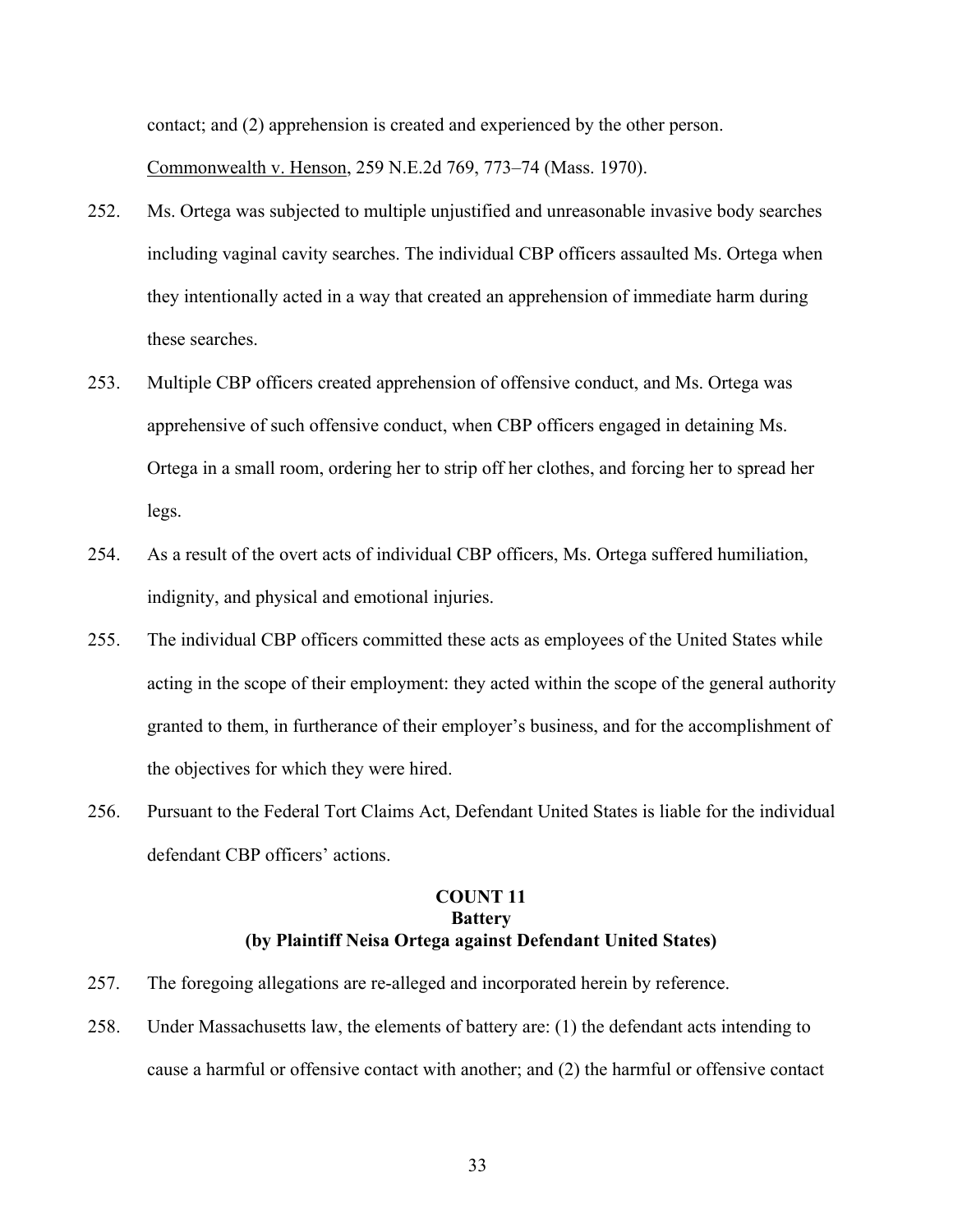with another person directly or indirectly results. Waters v. Blackshear, 591 N.E.2d 184, 185 (Mass. 1992).

- 259. Ms. Ortega was subjected to multiple unjustified and unreasonable invasive vaginal cavity searches and unreasonable physical searches of her body.
- 260. The individual CBP officers committed battery against Ms. Ortega when they intentionally performed multiple vaginal cavity searches and unreasonable physical searches of her body.
- 261. As a result of the defendants' multiple batteries, Ms. Ortega suffered humiliation, indignity, and physical injuries.
- 262. The individual CBP officers committed these acts as employees of the United States while acting in the scope of their employment: they acted within the scope of the general authority granted to them, in furtherance of their employer's business, and for the accomplishment of the objectives for which they were hired.
- 263. Pursuant to the Federal Tort Claims Act, Defendant United States is liable for the individual defendant CBP officers' actions.

## **COUNT 12 False Imprisonment (by Plaintiff Neisa Ortega against Defendant United States)**

- 264. The foregoing allegations are re-alleged and incorporated herein by reference.
- 265. Under Massachusetts law, the elements of false imprisonment are: (1) intentional and (2) unjustified (3) confinement of a person, (4) directly or indirectly (5) of which the person confined is conscious or is harmed by such confinement. Ball v. Wal-Mart, Inc., 102 F. Supp. 2d 44, 55 (D. Mass. 2000).
- 266. The defendants intentionally and unjustifiably confined Ms. Ortega in various small rooms during secondary inspection.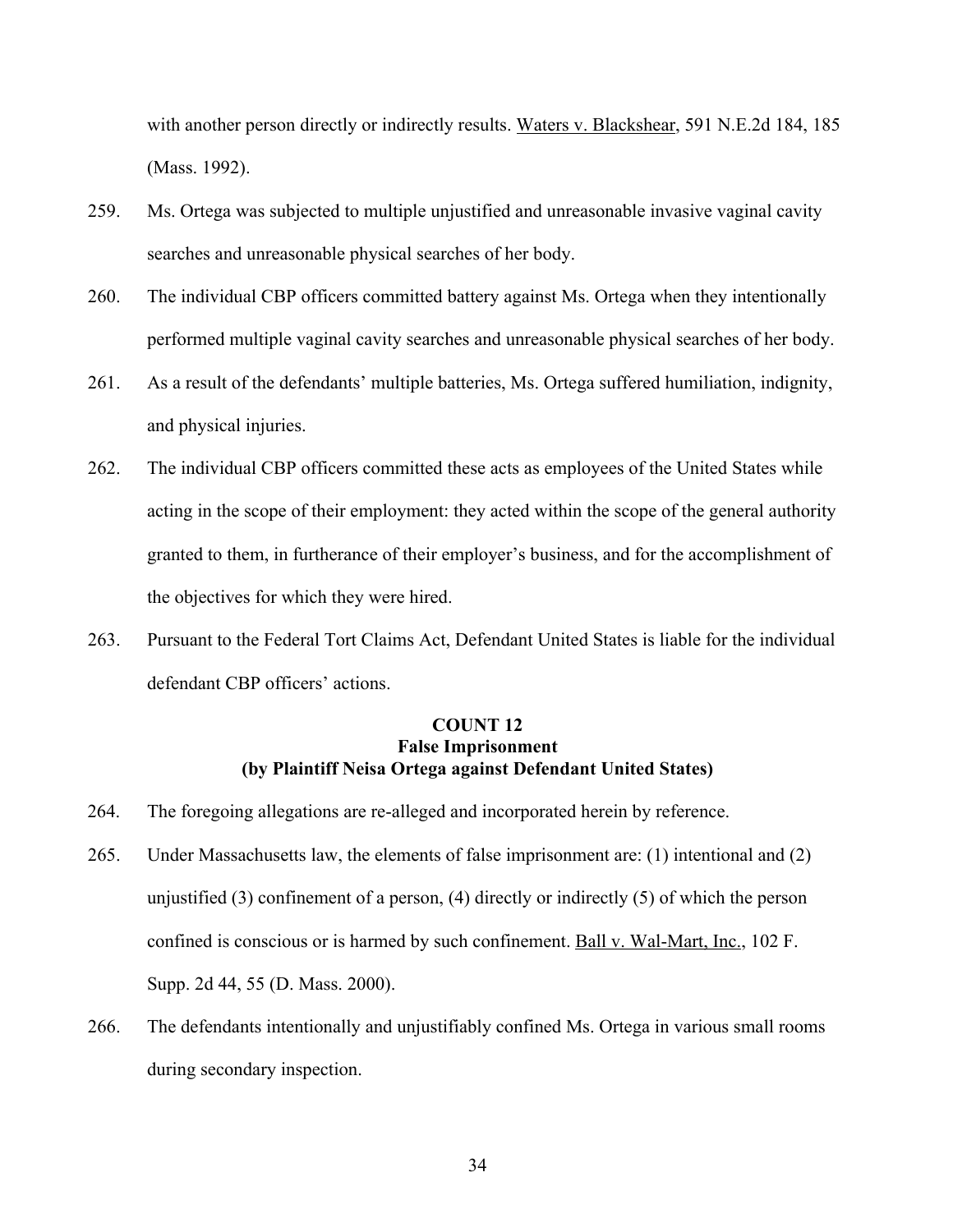- 267. The CBP officers did this on multiple occasions and for prolonged periods of time.
- 268. Individual CBP officers prevented Ms. Ortega from leaving by, among other things, telling her she was not free to leave unless she complied, and denying her access to her daughter.
- 269. Ms. Ortega was harmed by this confinement not only by the physical and emotional suffering she endured by the prolonged detention and treatment during it, but also by the effect the prolonged separation had on her and her daughter.
- 270. The individual CBP officers committed these acts as employees of the United States while acting in the scope of their employment: they acted within the scope of the general authority granted to them, in furtherance of their employer's business, and for the accomplishment of the objectives for which they were hired.
- 271. Pursuant to the Federal Tort Claims Act, Defendant United States is liable for the individual defendant CBP officers' actions.

#### **COUNT 13 Intentional Infliction of Emotional Distress (by Plaintiff Neisa Ortega against Defendant United States)**

- 272. The foregoing allegations are re-alleged and incorporated herein by reference.
- 273. Under Massachusetts law, the elements of intentional infliction of emotional distress are: (1) that the defendant intended to cause, or should have known that their conduct would cause, emotional distress; (2) that the defendant's conduct was extreme and outrageous; (3) that the defendant's conduct caused the plaintiff's distress; and (4) that the plaintiff suffered severe distress. See Howcroft v. City of Peabody, 747 N.E.2d 729, 747 (Mass. App. Ct. 2001).
- 274. In a pattern of encounters, individual CBP officers intentionally searched, assaulted, battered, interrogated, seized, and humiliated Ms. Ortega.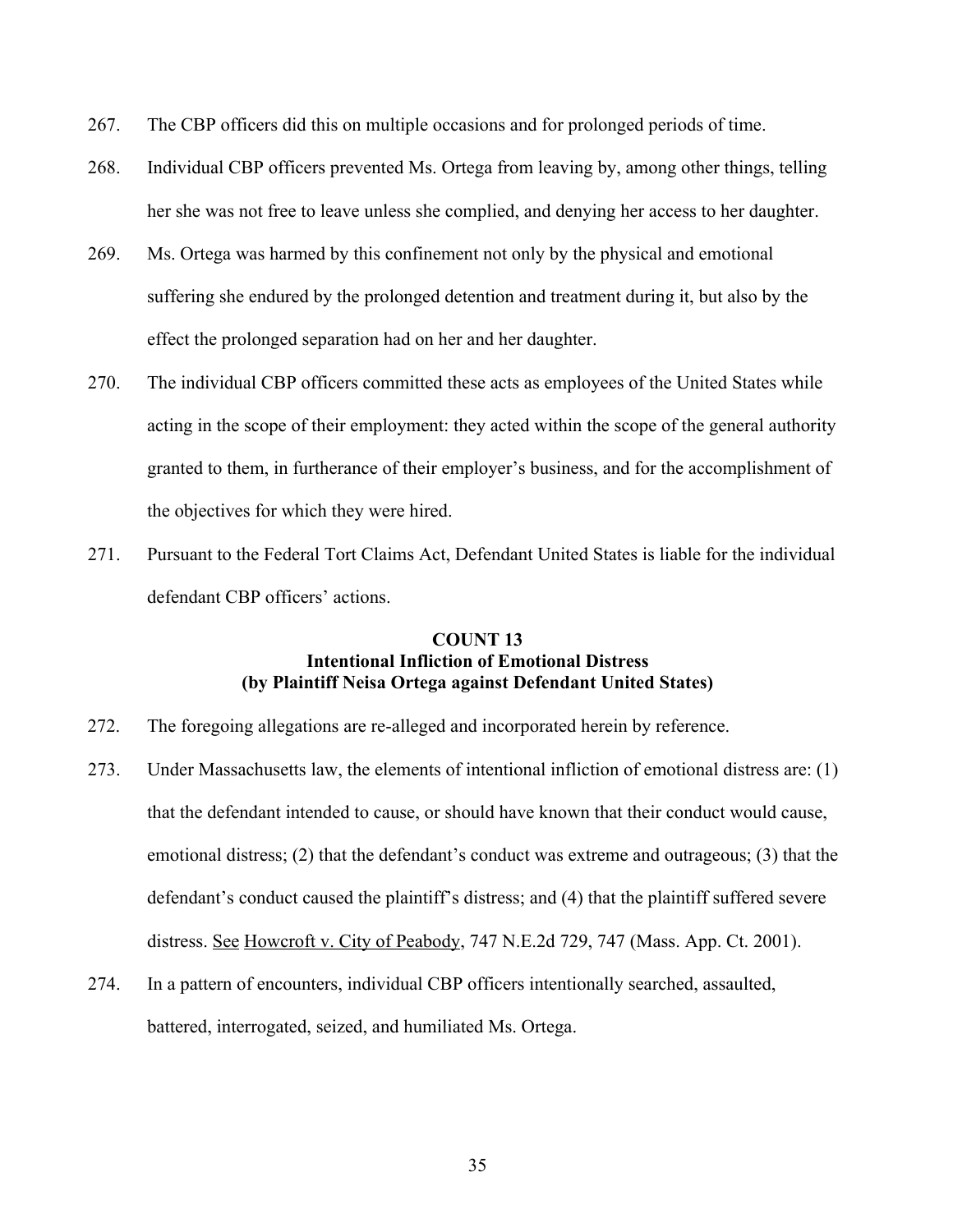- 275. Multiple CBP officers knew or should have known that searching the most intimate body parts of a woman without proper justification and in contravention of internal policies would cause emotional distress.
- 276. CBP engaged in a pattern or practice of searching Ms. Ortega's most intimate body parts without proper justification and in contravention of written policies.
- 277. The conduct of individual CBP officers during these searches, seizures, and interrogations was extreme and outrageous.
- 278. As a result of the defendants' conduct, Ms. Ortega suffered severe emotional distress including feelings of humiliation, indignity, and trauma.
- 279. The individual CBP officers committed these acts as employees of the United States while acting in the scope of their employment: they acted within the scope of the general authority granted to them, in furtherance of their employer's business, and for the accomplishment of the objectives for which they were hired.
- 280. Pursuant to the Federal Tort Claims Act, Defendant United States is liable for the individual defendant CBP officers' actions.

## **COUNT 14 Negligence (by Plaintiff Neisa Ortega against Defendant United States)**

- 281. The foregoing allegations are re-alleged and incorporated herein by reference.
- 282. Under Massachusetts law, negligence requires a showing of: (1) a duty of care to the plaintiff; (2) a breach of that duty; (3) proximate causation; and (4) damage to the plaintiff. Bennett v. Eagle Brook Country Store, 557 N.E.2d 1166, 1168 (Mass. 1990).
- 283. DHS, CBP, and CBP officers owed Ms. Ortega a heightened duty of care because a special relationship exists between a lawful permanent resident and a law enforcement officer at a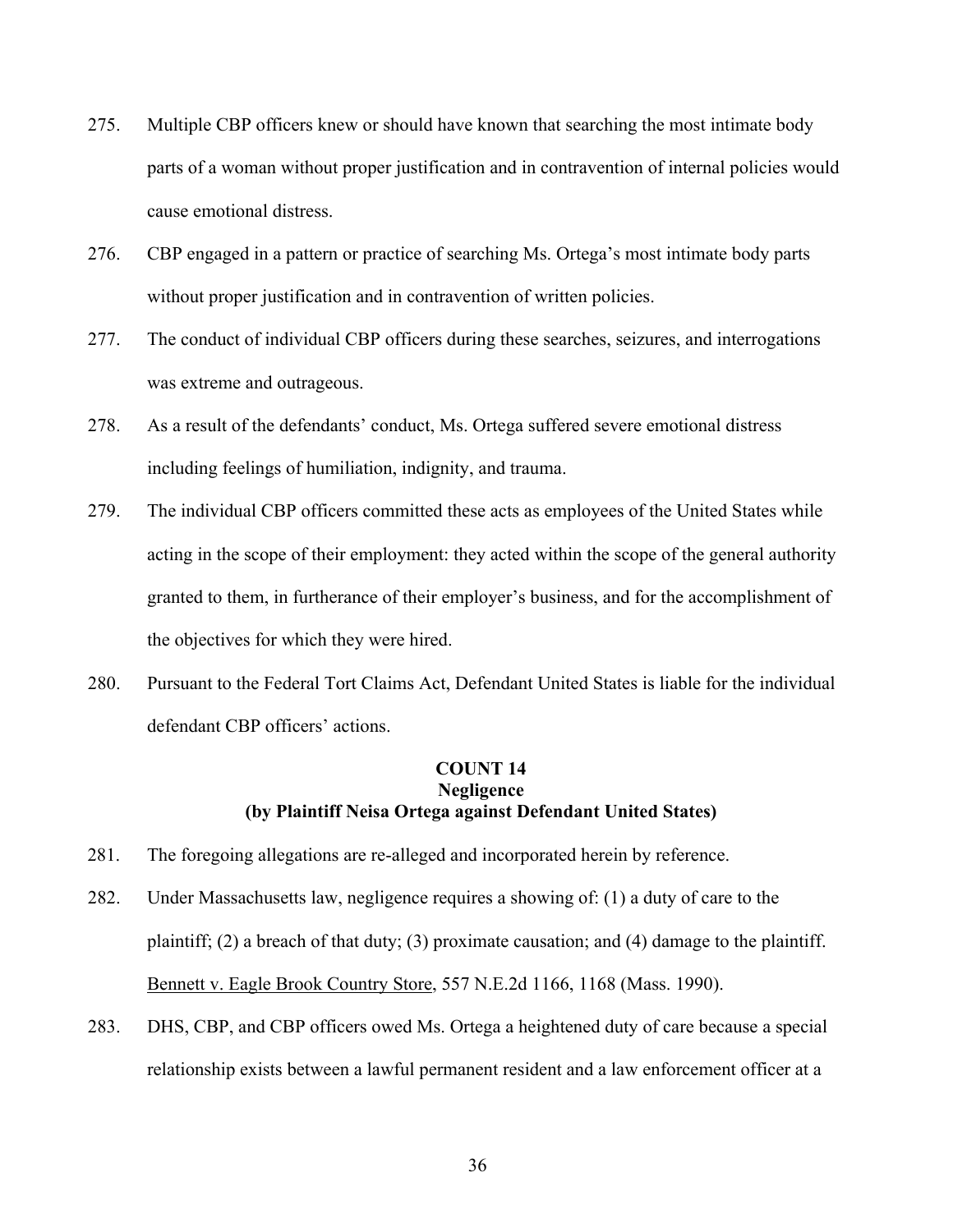port of entry, given law enforcement officers' reasonable foreseeability that they would be expected to take affirmative action to protect lawful permanent residents and officers' anticipation of harm from failing to do so. See Irwin v. Town of Ware, 467 N.E.2d 1292, 1300 (Mass. 1984).

- 284. Defendants United States of America, DHS, and CBP published clearly established standards for individual CBP officers to follow when transporting, escorting, detaining, and searching individuals. Multiple CBP officers did not follow this internal guidance with regards to Ms. Ortega. See TEDS Rules 1.2, 1.3, 1.4, 1.7, 1.8, 1.9, 3.1, 3.3, 3.6, 3.7, 3.8, 5.6, 6.0, and 8.0.
- 285. DHS, CBP, and CBP officers breached their duties by, *inter alia*,
	- 1. failing to treat Ms. Ortega with dignity and respect;
	- 2. detaining Ms. Ortega for a prolonged period of time;
	- 3. failing to perform their duties with full respect for individual rights, including due process and freedom from unreasonable searches and seizures;
	- 4. failing to make any efforts to ensure commands and instructions were communicated to Ms. Ortega in a language she could understand;
	- 5. allowing multiple CBP officers to perform vaginal cavity searches on Ms. Ortega, without the required legal justification, under less than exceptional circumstances, and at a location other than a medical facility and by individuals other than medical practitioners; and
	- 6. unreasonably separating Ms. Ortega and her daughter without explanation.
- 286. The failure of DHS, CBP, and CBP officers to treat Ms. Ortega with the proper standard of care directly and proximately caused harm, including physical injuries, and emotional stress.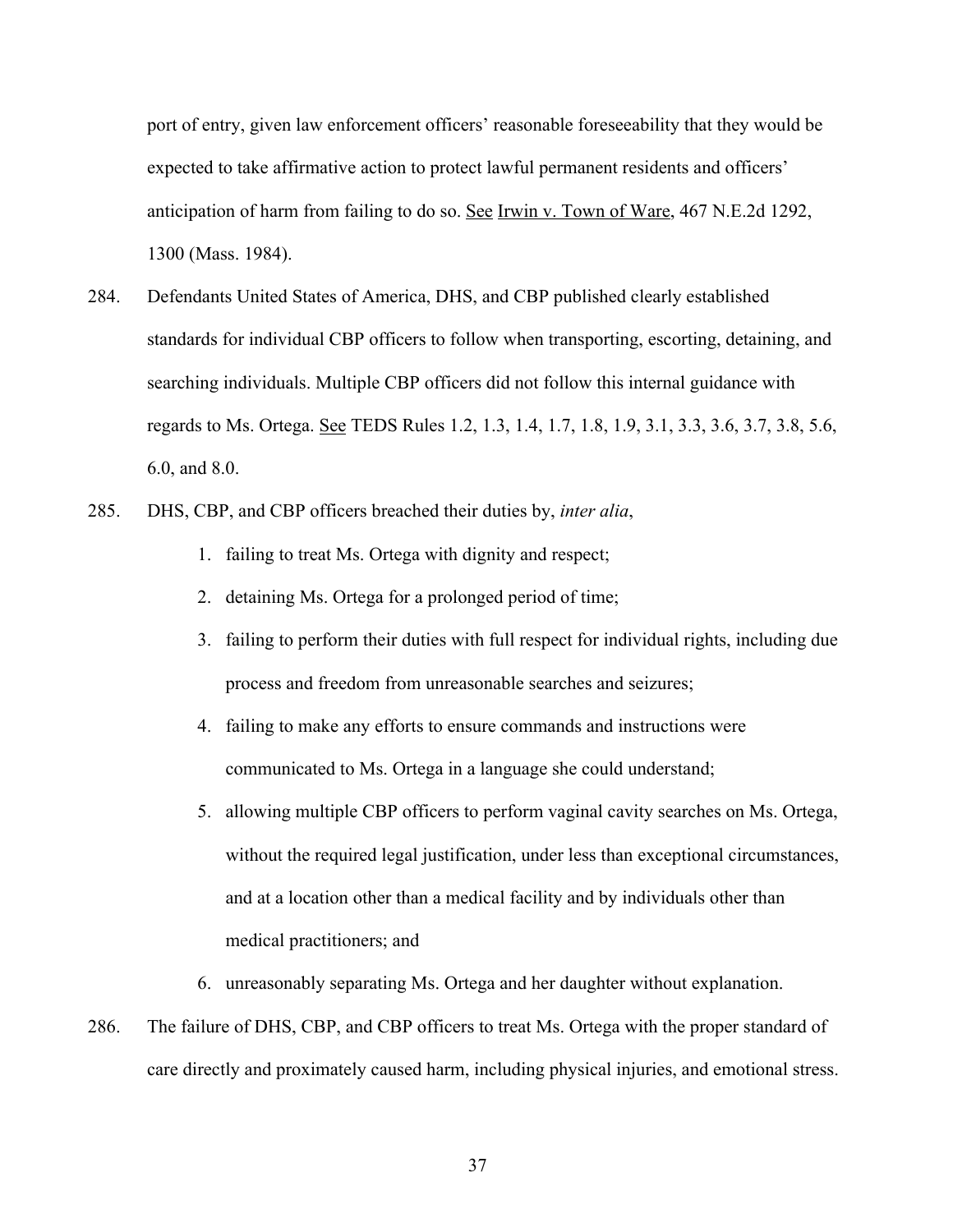287. Pursuant to the Federal Tort Claims Act, Defendant United States is liable for the individual defendant CBP officers' actions.

## **COUNT 15 Negligent Infliction of Emotional Distress (by Plaintiff Neisa Ortega against Defendant United States)**

- 288. The foregoing allegations are re-alleged and incorporated herein by reference.
- 289. Under Massachusetts law, the elements of negligent infliction of emotional distress are: (1) the defendant was negligent; (2) the plaintiff suffered emotional distress; (3) the plaintiff's emotional distress was caused by the defendant's negligence; (4) the plaintiff's emotional distress was evidenced by objective, physical symptoms; and (5) a reasonable person would have suffered emotional distress under the circumstances of the case. Payton v. Abbott Labs, 437 N.E.2d 171, 181 (Mass. 1982).
- 290. Under Massachusetts law, negligence requires a showing of: (1) a duty of care to the plaintiff; (2) a breach of that duty; (3) proximate causation; and (4) damage to the plaintiff. Bennett v. Eagle Brook Country Store, 557 N.E.2d 1166, 1168 (Mass. 1990).
- 291. In a pattern of encounters, individual CBP officers intentionally searched, seized, assaulted, battered, interrogated, and humiliated Ms. Ortega.
- 292. DHS, CBP, and CBP officers were negligent in that they breached their duty of care to Ms. Ortega, which directly and proximately caused harm.
- 293. Ms. Ortega suffered emotional distress in the form of humiliation, indignity, and desperation as she was separated from her daughter.
- 294. Ms. Ortega's emotional distress was caused by DHS's, CBP's, and CBP officers' negligence.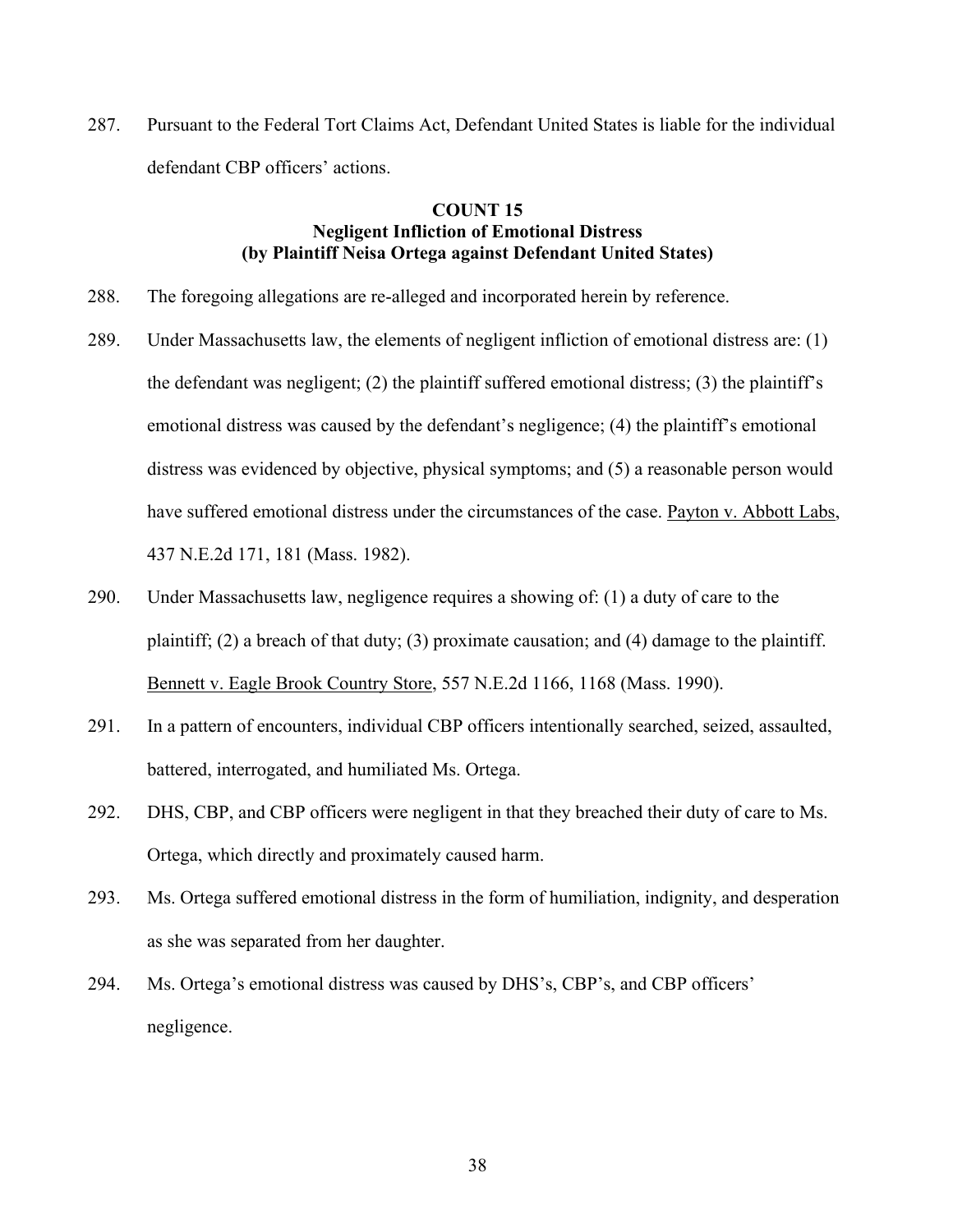- 295. Ms. Ortega demonstrated objectively observable physical manifestations of her physical pain and emotional distress.
- 296. A reasonable person would have suffered emotional distress under these circumstances.
- 297. Pursuant to the Federal Tort Claims Act, Defendant United States is liable for the individual defendant CBP officers' actions.

## **COUNT 16 Negligent Supervision, Hiring, and Retention (by Plaintiff Neisa Ortega against Defendant United States)**

- 298. All of the foregoing allegations are repeated and re-alleged as though fully set forth herein.
- 299. Under Massachusetts law, an employer whose employees are in contact with members of the public as part of the employer's business has a duty to exercise reasonable care in the selection and retention of his employees. Foster v. Loft, Inc., 526 N.E.2d 1309, 1310–11 (Mass. App. Ct. 1988).
- 300. Under Massachusetts law, the tort of negligent supervision, hiring, and retention requires: (1) the employer knew or should have known, before or during the employment, the employee was unfit for employment; and (2) the employer failed to take any further corrective action such as training, investigating, or discharging the employee. Foster v. Loft, Inc., 526 N.E.2d 1309, 1310–11 (Mass. App. Ct. 1988).
- 301. DHS and CBP owed a duty to Ms. Ortega to exercise reasonable care in the hiring, training, retention, and investigation of individual CBP officers.
- 302. Based on the repeated conduct by individual defendant CBP officers, DHS and CBP were aware or should have been aware that they employed multiple CBP officers who exhibited tendencies towards excessive use of authority, failure to follow safety procedures, and who posed a substantial risk of harm to Ms. Ortega.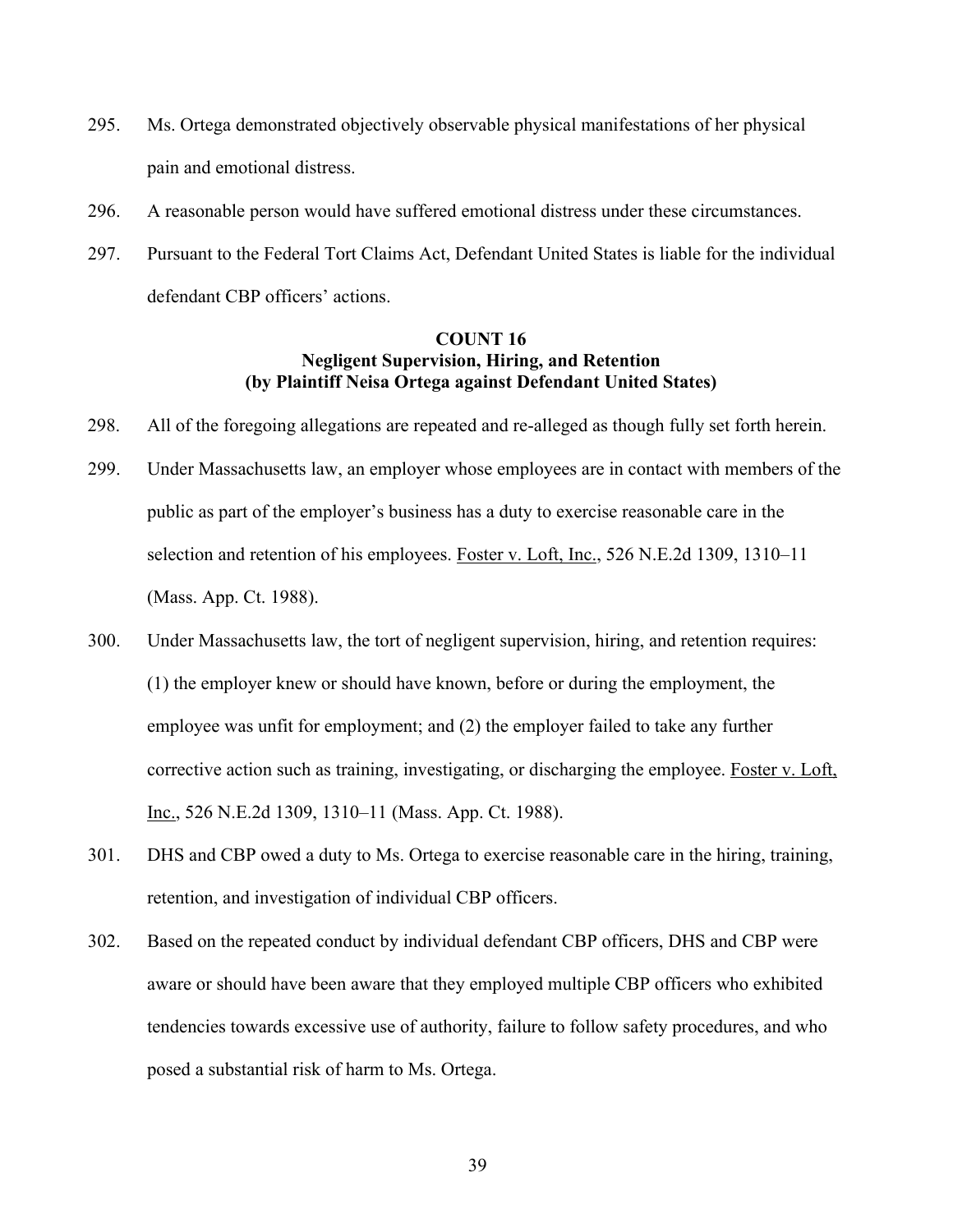- 303. Defendants DHS and CBP breached their duties to diligently hire, train, investigate, and terminate multiple CBP officers, and otherwise failed to take corrective action to prevent those officers from continuing to pose a threat.
- 304. Defendants DHS and CBP knew or should have known that multiple CBP officers were engaging in a pattern of unlawful searches and seizures in violation of clearly established constitutional protections and internal guidance.
- 305. This pattern of violations and misconduct should have been sufficient to require an investigation, training and/or formal action, or reprimand. Instead, Defendants DHS and CBP retained these officers as employees, providing them with unfettered access to innocent travelers like Ms. Ortega.
- 306. By their actions, DHS and CBP caused Ms. Ortega to be subject to repeated assaults and multiple episodes of unlawful detention, humiliation, and degradation.
- 307. Defendants CBP and DHS did not require their employees to follow their own standards of guidance as detailed in TEDS.
- 308. DHS, CBP, and CBP officers failed to exercise reasonable care in the hiring, supervising, and retention of their employees, which directly and proximately caused Ms. Ortega physical harm and severe emotional distress.
- 309. Pursuant to the Federal Tort Claims Act, Defendant United States is liable for the individual defendant CBP officers' actions.

#### **COUNT 17**

## **Violations of Ms. Ortega's Civil Rights Under Section 1346(b) of FTCA Through Violation of the Massachusetts Civil Rights Act, Mass. Gen. L. c. 12, §§ 11H, 11I. (by Plaintiff Neisa Ortega against Defendant United States)**

310. The foregoing allegations are re-alleged and incorporated herein by reference.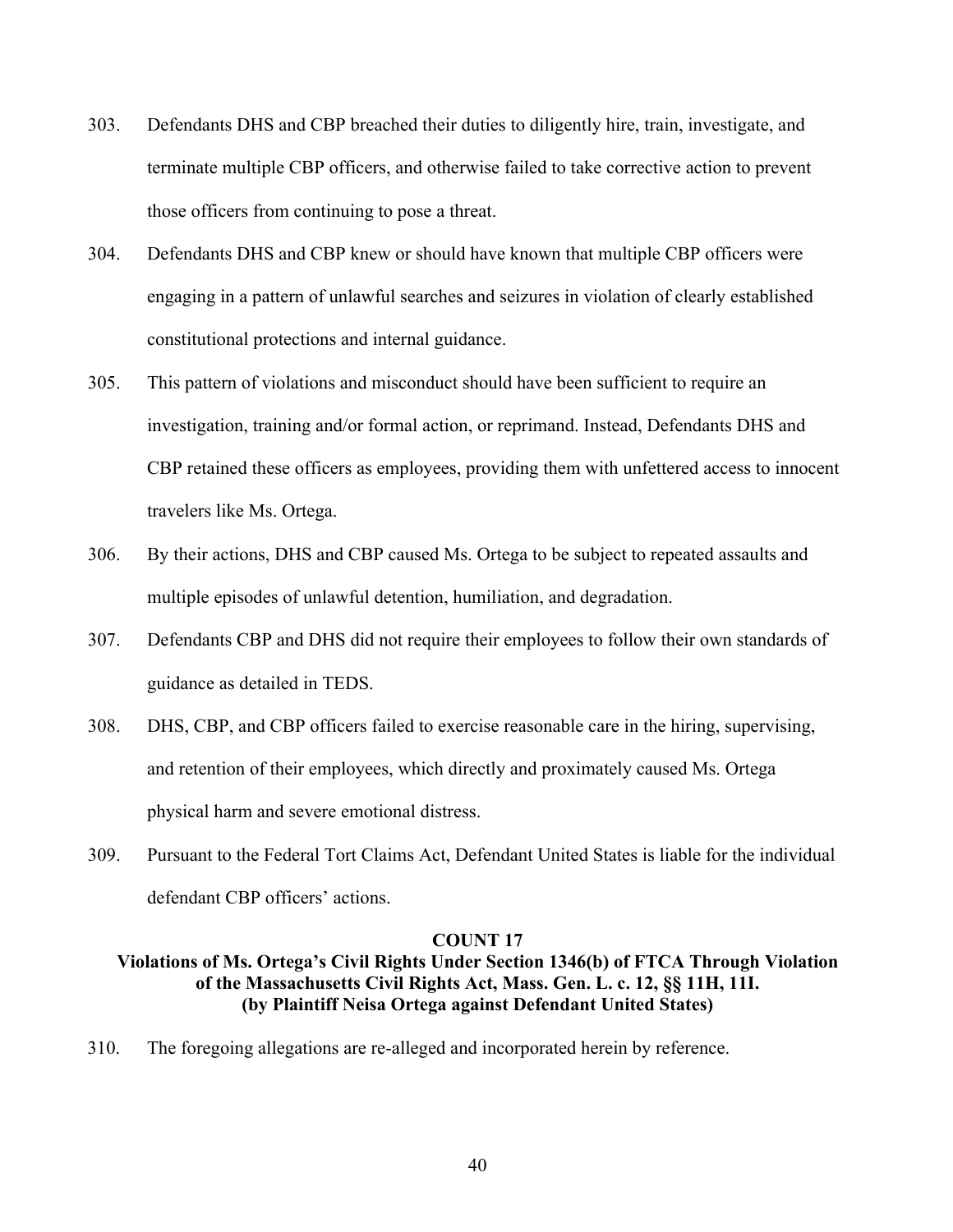- 311. The Massachusetts Civil Rights Act guarantees all persons' freedom from interference by threats, intimidation or coercion, with the exercise and enjoyment of their rights secured by the Constitution or laws of the United States or the Commonwealth.
- 312. Defendants DHS, CBP, and individual CBP officers violated Ms. Ortega's rights under state and federal law to be free from harassment. Multiple CBP officers subjected Ms. Ortega to repeated violations of her right to be free from unreasonable searches and seizures under the Fourth Amendment to the United States Constitution and Article 14 of the Massachusetts Declaration of Rights, through threats, intimidation and/or coercion.
- 313. Defendants DHS, CBP, and individual CBP officers violated Ms. Ortega's rights under state and federal law to be free from harassment, and by violating her right to bodily integrity in a manner which shocks the conscience, in violation of the Fifth Amendment to the United States Constitution and Article Ten, Part I of the Massachusetts Declaration of Rights, through threats, intimidation and/or coercion.
- 314. As a direct and proximate result of these deprivations of her rights, Ms. Ortega suffered physical injury, indignities, humiliation, severe emotional distress, mental anguish and invasion of bodily integrity.
- 315. Pursuant to the Federal Tort Claims Act, Defendant United States is liable for the individual defendant CBP officers' actions.

## **COUNT 18 False Imprisonment (by Plaintiff N.Z. against Defendant United States)**

- 316. The foregoing allegations are re-alleged and incorporated herein by reference.
- 317. Under Massachusetts law, the elements of false imprisonment are: (1) intentional and (2) unjustified (3) confinement of a person, (4) directly or indirectly (5) of which the person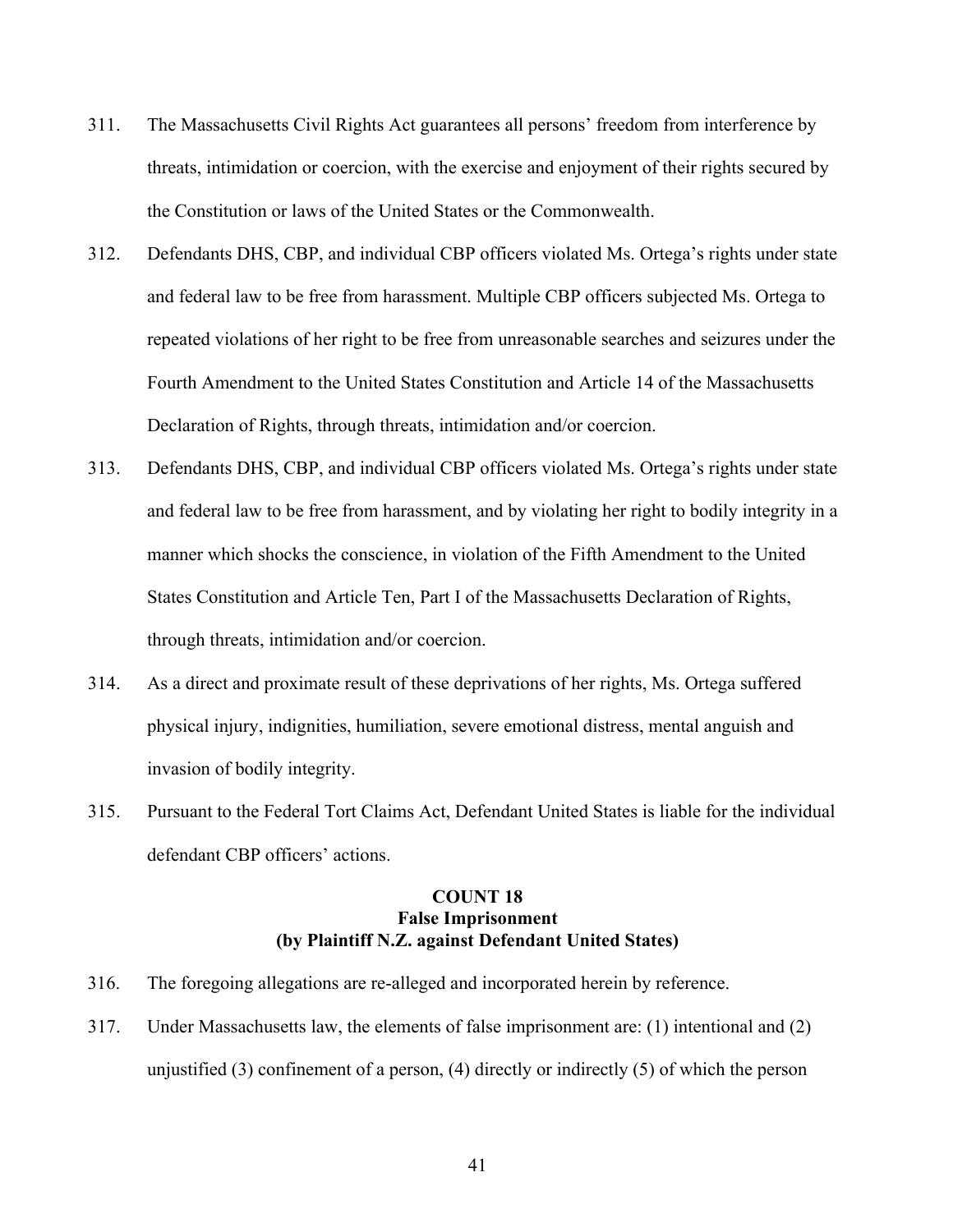confined is conscious or is harmed by such confinement." Ball v. Wal-Mart, Inc., 102 F. Supp. 2d 44, 55 (D. Mass. 2000).

- 318. The defendants intentionally, unlawfully, and unreasonably confined N.Z. during secondary inspection.
- 319. The CBP officers did this on multiple occasions and for prolonged periods of time.
- 320. Individual CBP officers prevented N.Z. from leaving by directing her to stay seated and denying her access to her mother.
- 321. N.Z. was harmed by multiple CBP officers' intentional decisions to keep N.Z. separated from her mother, to interrogate N.Z. without the presence or consent of N.Z.'s mother, and to intentionally deprive N.Z. of information or assurances of her mother's whereabouts.
- 322. The individual CBP officers committed these acts as employees of the United States while acting in the scope of their employment: they acted within the scope of the general authority granted to them, in furtherance of their employer's business, and for the accomplishment of the objectives for which they were hired.
- 323. Pursuant to the Federal Tort Claims Act, Defendant United States is liable for the individual defendant CBP officers' actions.

## **COUNT 19 Negligence (by Plaintiff N.Z. against Defendant United States)**

- 324. The foregoing allegations are re-alleged and incorporated herein by reference.
- 325. Under Massachusetts law, negligence requires a showing of: (1) a duty of care to the plaintiff; (2) a breach of that duty; (3) proximate causation; and (4) damage to the plaintiff. Bennett v. Eagle Brook Country Store, 557 N.E.2d 1166, 1168 (1990).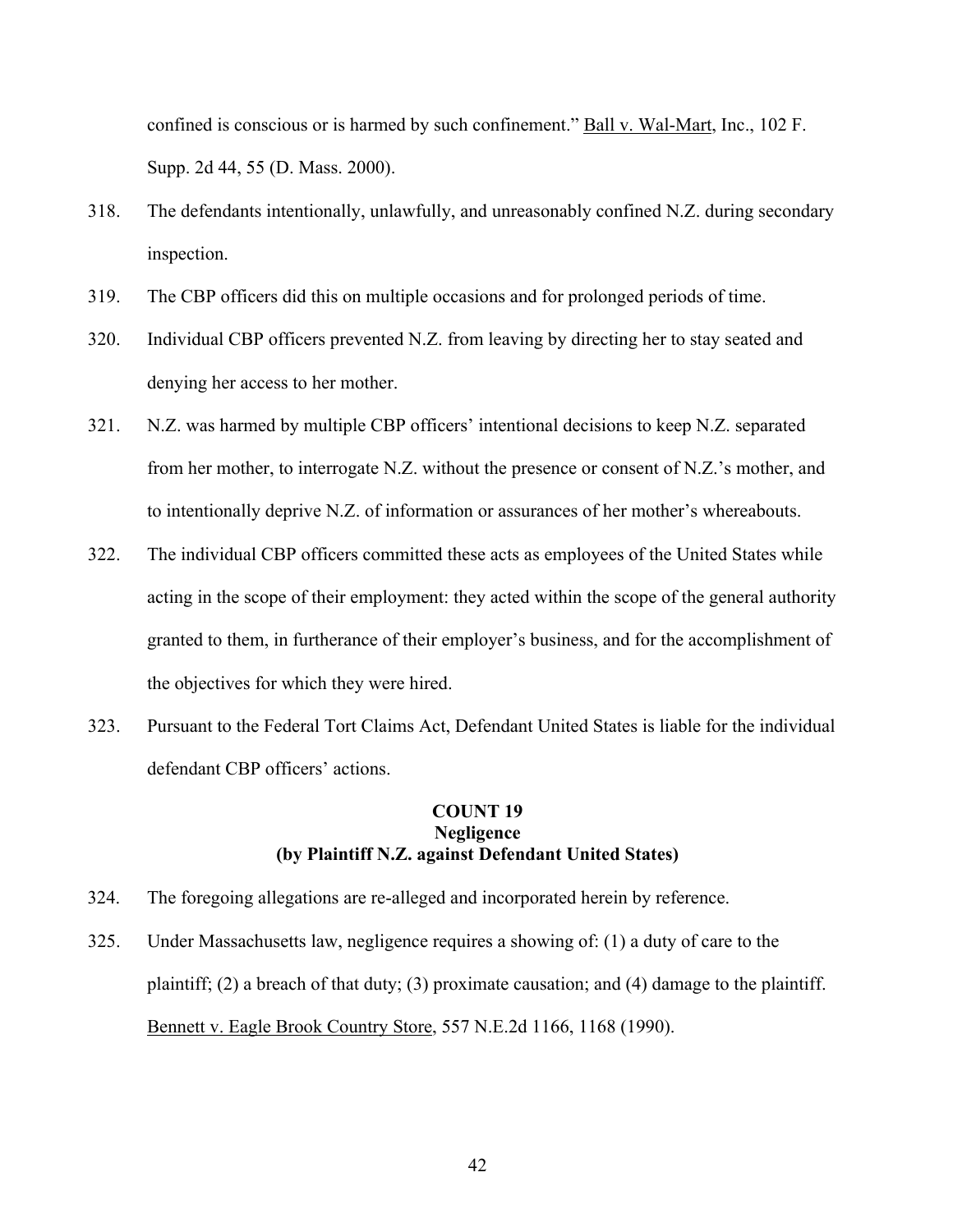- 326. DHS, CBP, and CBP officers owed N.Z. a heightened duty of care because she was part of an at-risk population, minors. See TEDS 5.0 At-Risk Populations.
- 327. At the time, N.Z. was a fourteen-year-old child and according to internal CBP standards, "individuals under the age of 18, require additional care or oversight when in the custody of CBP officers." Id. CBP staff are instructed to treat all at-risk populations with dignity, respect and special concern for their particular vulnerability. Id.
- 328. Defendants United States of America, DHS, and CBP published clearly established standards for individual CBP officers to follow when transporting, escorting, detaining, and searching individuals. Multiple CBP officers did not follow this internal guidance with regards to N.Z. See U.S. Customs and Border Protection, National Standards on Transport, Escort, Detention, and Search (Oct. 2015) (TEDS Rules 1.2, 1.4, 1.8, 1.9, 3.1, 3.3, 3.7, 3.8, 5.6, and 8.0).
- 329. DHS, CBP, and CBP officers breached their duties by, *inter alia*:
	- 1. failing to treat N.Z. with dignity and respect;
	- 2. failing to perform their duties with full respect for individual rights including due process and freedom from unreasonable searches and seizures;
	- 3. failing to make every effort to keep Ms. Ortega and N.Z. confined together;
	- 4. unreasonably detaining N.Z.;
	- 5. leaving N.Z. alone in a public area without supervision for a prolonged period;
	- 6. unreasonably separating N.Z. from her mother for a prolonged period; and
	- 7. unreasonably interrogating N.Z. alone.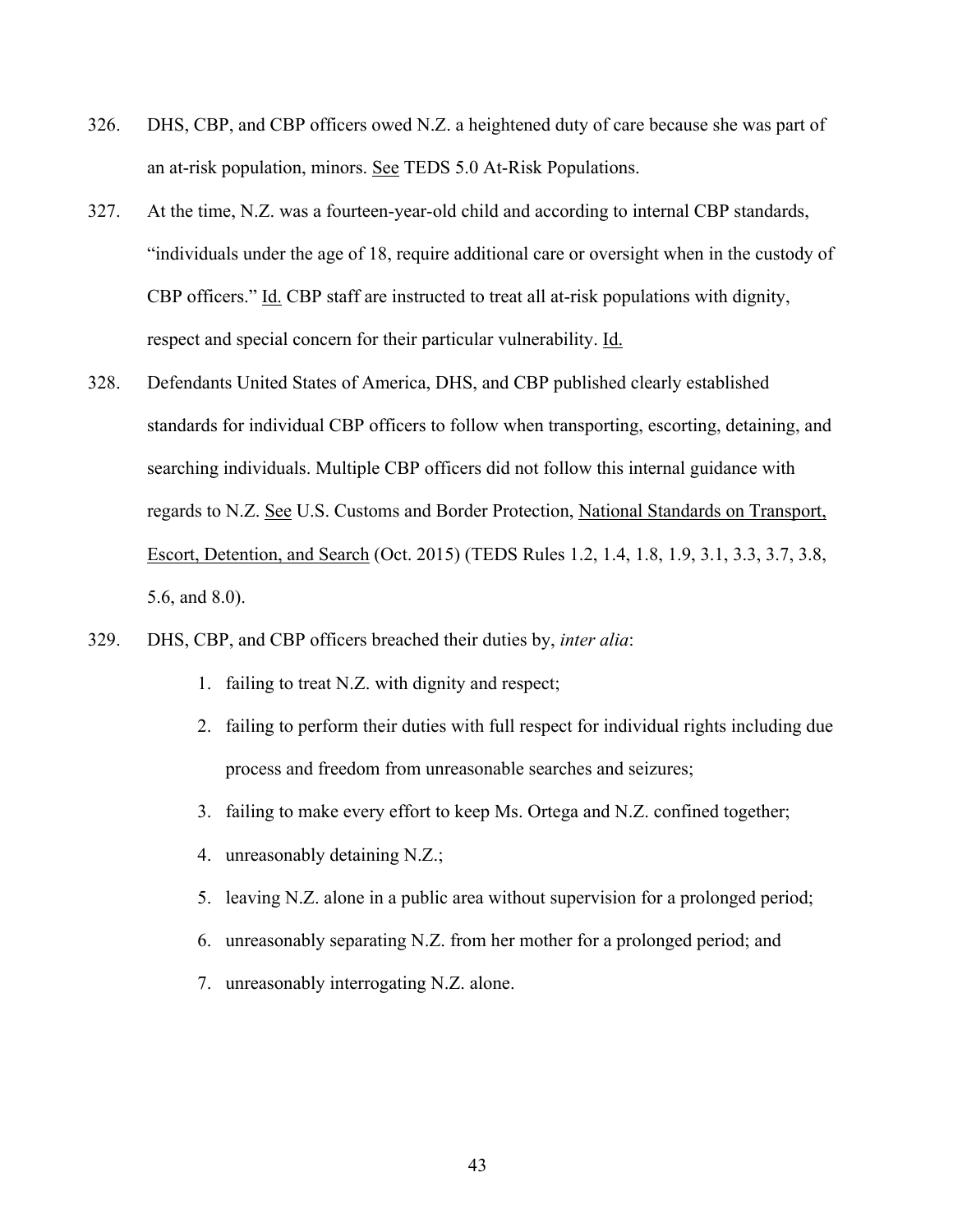- 330. The failure of DHS, CBP, and CBP officers to treat N.Z. with the proper standard of care directly and proximately caused harm, traumatized N.Z., and is the cause of lasting, physically manifested, emotional distress.
- 331. Pursuant to the Federal Tort Claims Act, Defendant United States is liable for the individual defendant CBP officers' actions.

## **COUNT 20 Negligent Hiring, Supervision, and Retention (by Plaintiff N.Z. against Defendant United States)**

- 332. All of the foregoing allegations are repeated and re-alleged as though fully set forth herein.
- 333. Under Massachusetts law, an employer whose employees are in contact with members of the public as part of the employer's business has a duty to exercise reasonable care in the selection and retention of his employees. Foster v. Loft, Inc., 526 N.E.2d 1309, 1310 (Mass. App. Ct. 1988).
- 334. Under Massachusetts law, the tort of negligent supervision, hiring, and retention requires: (1) the employer knew or should have known, before or during the employment, the employee was unfit for employment; and (2) the employer failed to take any further corrective action such as training, investigating, or discharging the employee. See Foster v. Loft, Inc., 526 N.E.2d 1309, 1310–11 (Mass. App. Ct. 1988).
- 335. DHS and CBP owed a duty to N.Z. to exercise reasonable care in the hiring, training, retention, and investigation of individual CBP officers.
- 336. Based on the repeated conduct by individual defendant CBP officers, DHS and CBP were aware of or should have been aware that they employed multiple CBP officers who exhibited tendencies towards excessive use of authority, failure to follow safety procedures, and posed a substantial risk of harm to N.Z.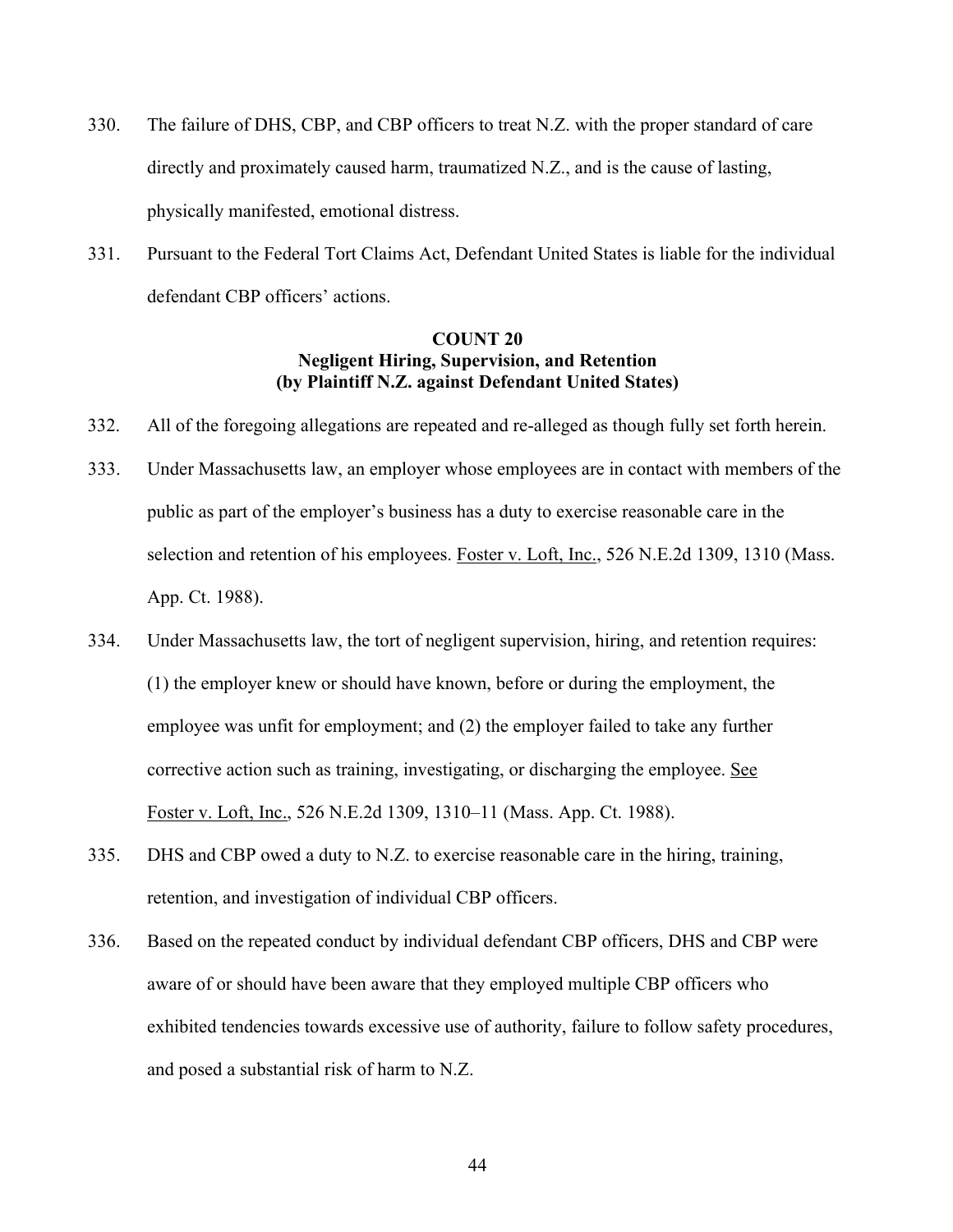- 337. Defendants DHS and CBP breached their duties to diligently hire, train, investigate, and terminate multiple CBP officers, and otherwise failed to take corrective action to prevent those officers from continuing to pose a threat.
- 338. Defendants DHS and CBP knew or should have known that multiple CBP officers were engaging in a pattern of unlawful searches and seizures in violation of clearly established constitutional protections and internal guidance.
- 339. These repeated violations and misconduct against Ms. Ortega and N.Z. should have been sufficient to require an investigation, training and/or formal action, or reprimand. Instead, Defendants DHS and CBP retained these officers as employees, providing them with unfettered access to innocent travelers like N.Z.
- 340. By their actions, DHS and CBP caused N.Z. to be subject to prolonged confinement, searches of her belongings, invasive interrogation, and two episodes of traumatic separation from her mother.
- 341. Defendants CBP and DHS did not require their employees to follow their own standards of guidance as detailed in TEDS.
- 342. DHS, CBP, and CBP officers failed to exercise reasonable care in the hiring, supervising, and retention of their employees, which directly and proximately caused N.Z. severe and lasting emotional distress.
- 343. Pursuant to the Federal Tort Claims Act, Defendant United States is liable for the individual defendant CBP officers' actions.

## **COUNT 21 Negligent Infliction of Emotional Distress (by Plaintiff N.Z. against Defendant United States)**

344. The foregoing allegations are re-alleged and incorporated herein by reference.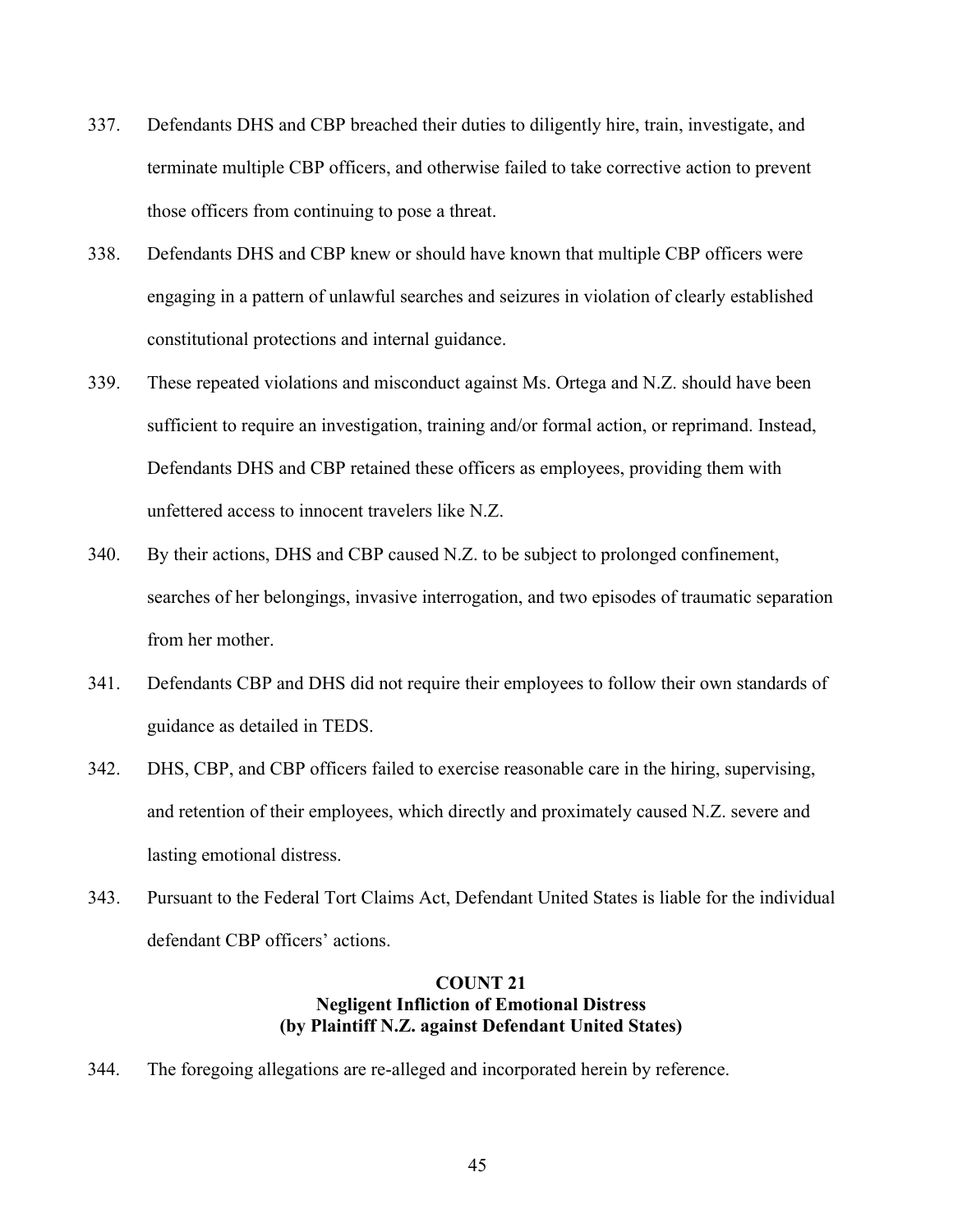- 345. Under Massachusetts law, the elements of negligent infliction of emotional distress are: (1) the defendant was negligent; (2) the plaintiff suffered emotional distress; (3) the plaintiff's emotional distress was caused by the defendant's negligence; (4) the plaintiff's emotional distress was evidenced by objective, physical symptoms; and (5) a reasonable person would have suffered emotional distress under the circumstances of the case. Payton v. Abbott Labs, 437 N.E.2d 171, 181 (Mass. 1982).
- 346. Under Massachusetts law, negligence requires a showing of: (1) a duty of care to the plaintiff; (2) a breach of that duty; (3) proximate causation; and (4) damage to the plaintiff. Bennett v. Eagle Brook Country Store, 557 N.E.2d 1166, 1168 (Mass. 1990).
- 347. In a pattern of encounters, individual CBP officers separated N.Z., a minor, from her mother, detained her for lengthy periods of time and interrogated her.
- 348. DHS, CBP, and CBP officers were negligent in that they breached their duty of care to N.Z., which directly and proximately caused harm.
- 349. N.Z. suffered emotional distress in the form of humiliation, indignity, and desperation as she was separated from her mother and interrogated.
- 350. N.Z.'s emotional distress was caused by DHS's, CBP's, and CBP officers' negligence.
- 351. N.Z. demonstrated objectively observable physical manifestations of her emotional distress.
- 352. A reasonable person would have suffered emotional distress under these circumstances.
- 353. Pursuant to the Federal Tort Claims Act, Defendant United States is liable for the individual defendant CBP officers' actions.

#### **COUNT 22**

## **Violations of N.Z.'s Civil Rights Under Section 1346(b) of FTCA Through Violation of the Massachusetts Civil Rights Act, Mass. Gen. L. c. 12, §§ 11H, 11I (by Plaintiff N.Z. against Defendant United States)**

354. The foregoing allegations are re-alleged and incorporated herein by reference.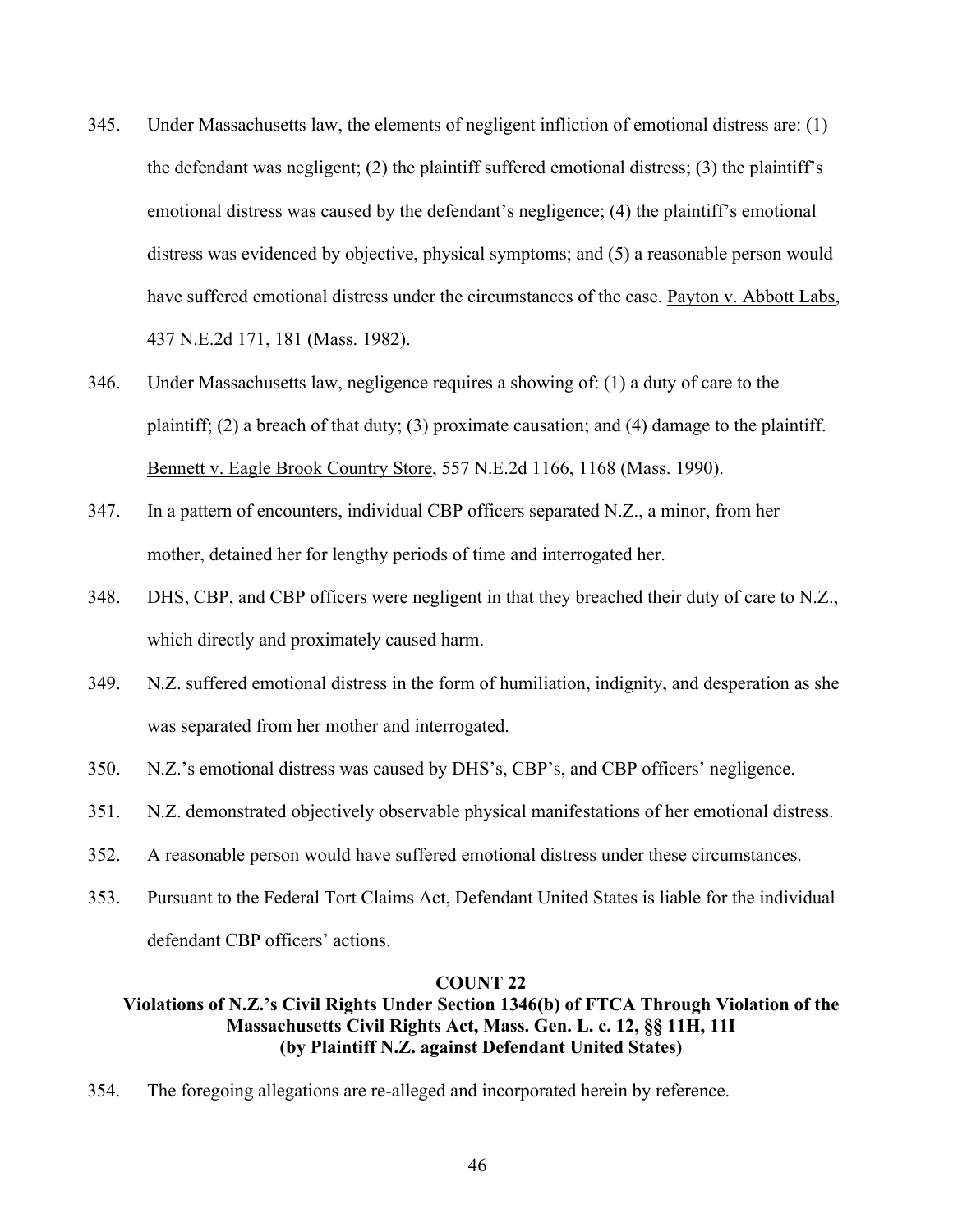- 355. The Massachusetts Civil Rights Act guarantees all persons' freedom from interference by threats, intimidation or coercion, with the exercise and enjoyment of their rights secured by the Constitution or laws of the United States or the Commonwealth.
- 356. Defendants DHS, CBP, and individual CBP officers violated N.Z.'s rights under state and federal law to be free from harassment by subjecting N.Z. to repeated violations of her right to be free from unreasonable searches and seizures under the Fourth Amendment to the United States Constitution and Article 14 of the Massachusetts Declaration of Rights, through threat, intimidation and/or coercion.
- 357. Defendants DHS, CBP, and individual CBP officers violated N.Z.'s rights under state and federal law to be free from harassment, and violated her right to due process in a manner which shocks the conscience, in violation of the Fifth Amendment to the United States Constitution and Article Ten, Part I of the Massachusetts Declaration of Rights, through threats, intimidation and/or coercion.
- 358. As a direct and proximate result of these deprivations of her rights, N.Z. suffered humiliation, physical and emotional distress, mental anguish, and lasting traumatization.

#### **REQUEST FOR RELIEF**

**WHEREFORE**, Plaintiffs Neisa Ortega and N.Z. respectfully request that this Court enter a judgment against Defendants and award the following relief:

- a. Declare that the actions of Defendants violated Plaintiffs' rights under the Fourth and Fifth Amendments of the U.S. Constitution.
- b. Award damages pursuant to Bivens v. Six Unknown Agents, 403 U.S. 388, 397 (1971) and the Federal Tort Claims Act in an amount to be proven at trial.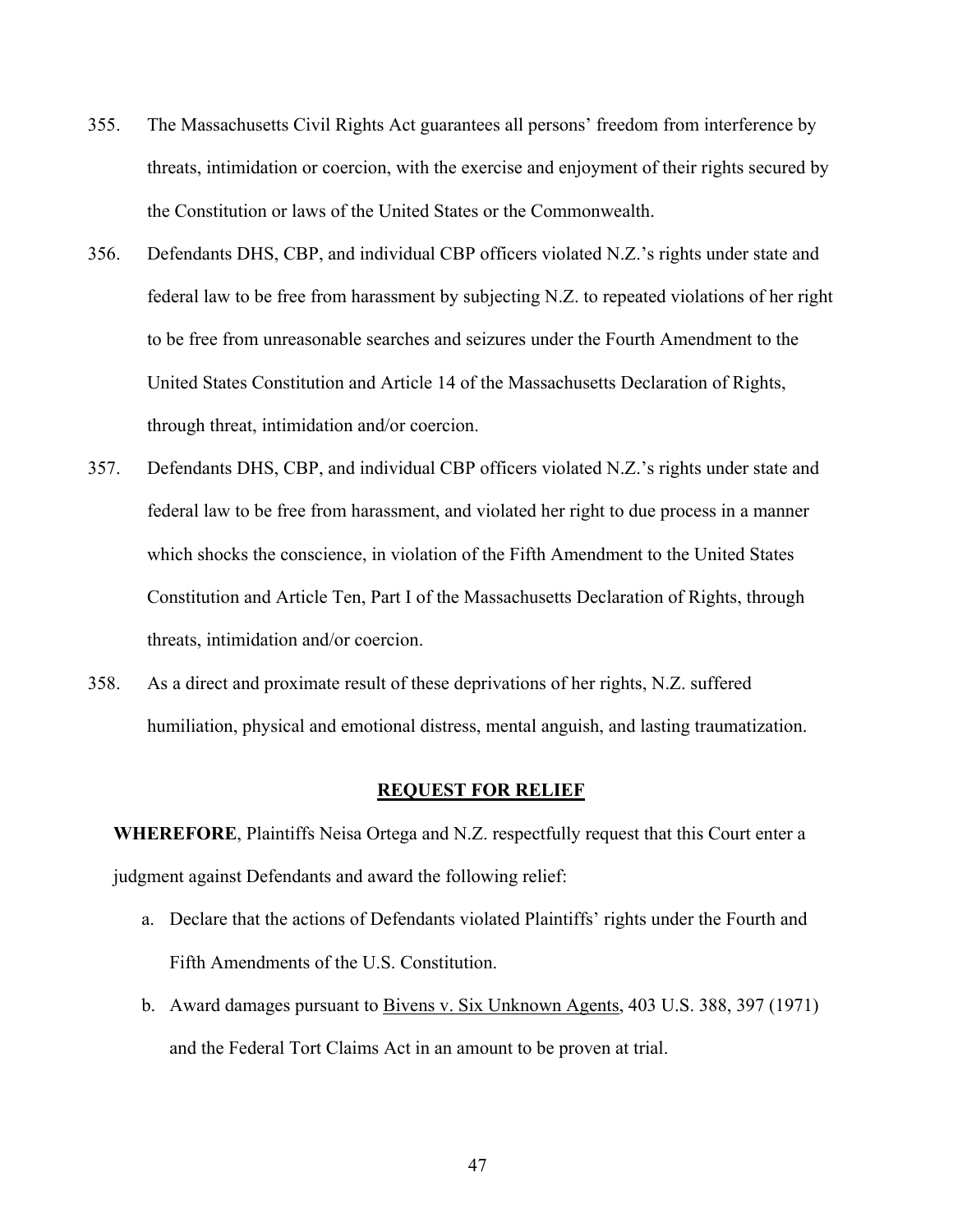- c. Preliminarily and permanently enjoin Defendants and their officers and agents from conducting strip searches or body cavity searches of Ms. Ortega in the absence of a warrant supported by probable cause or reasonable suspicion that drugs or weapons are concealed on her body.
- d. Preliminarily and permanently enjoin Defendants and their officers and agents from separating N.Z. from her mother without compelling justification and explanation as to when they will be reunited.
- e. Award attorneys' fees and litigation costs to Plaintiffs' attorneys.
- f. Grant any and all further relief that the Court deems just and proper.

### **JURY TRIAL DEMANDED**

Plaintiffs respectfully demand a jury trial.

Dated: August 2, 2021 Respectfully submitted,

# **NEISA ORTEGA**

By her attorneys,

/s/ Reena Parikh\_ Reena Parikh, Esq. (BBO# 706891) Boston College Legal Services LAB Civil Rights Clinic 885 Centre St, Newton Centre, MA 02459 (617) 552-0248 parikhre@bc.edu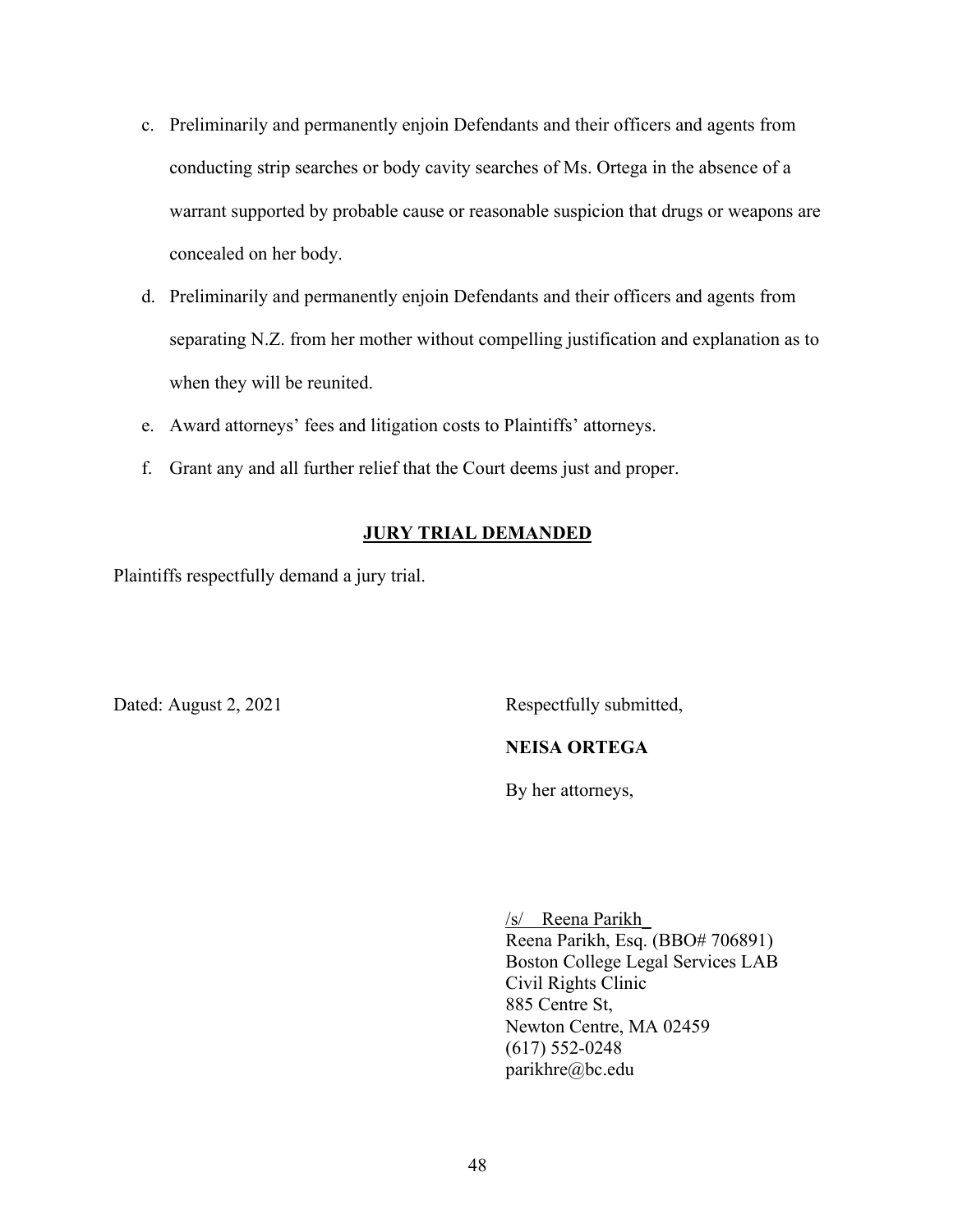\*BC Law student interns in the Civil Rights Clinic, Elizabeth Gooen and Rebecca Langsam, rendered assistance in the drafting of this Complaint.

/s/ Arielle Sharma\_\_ Arielle Sharma, Esq. (BBO #695980) Erin Fowler, Esq. (BBO #707188) Oren Sellstrom, Esq. (BBO #569045) Lawyers for Civil Rights 61 Batterymarch St. Boston, MA 02110 (774) 314 9639 asharma@lawyersforcivilrights.org

*Counsel for Plaintiffs*